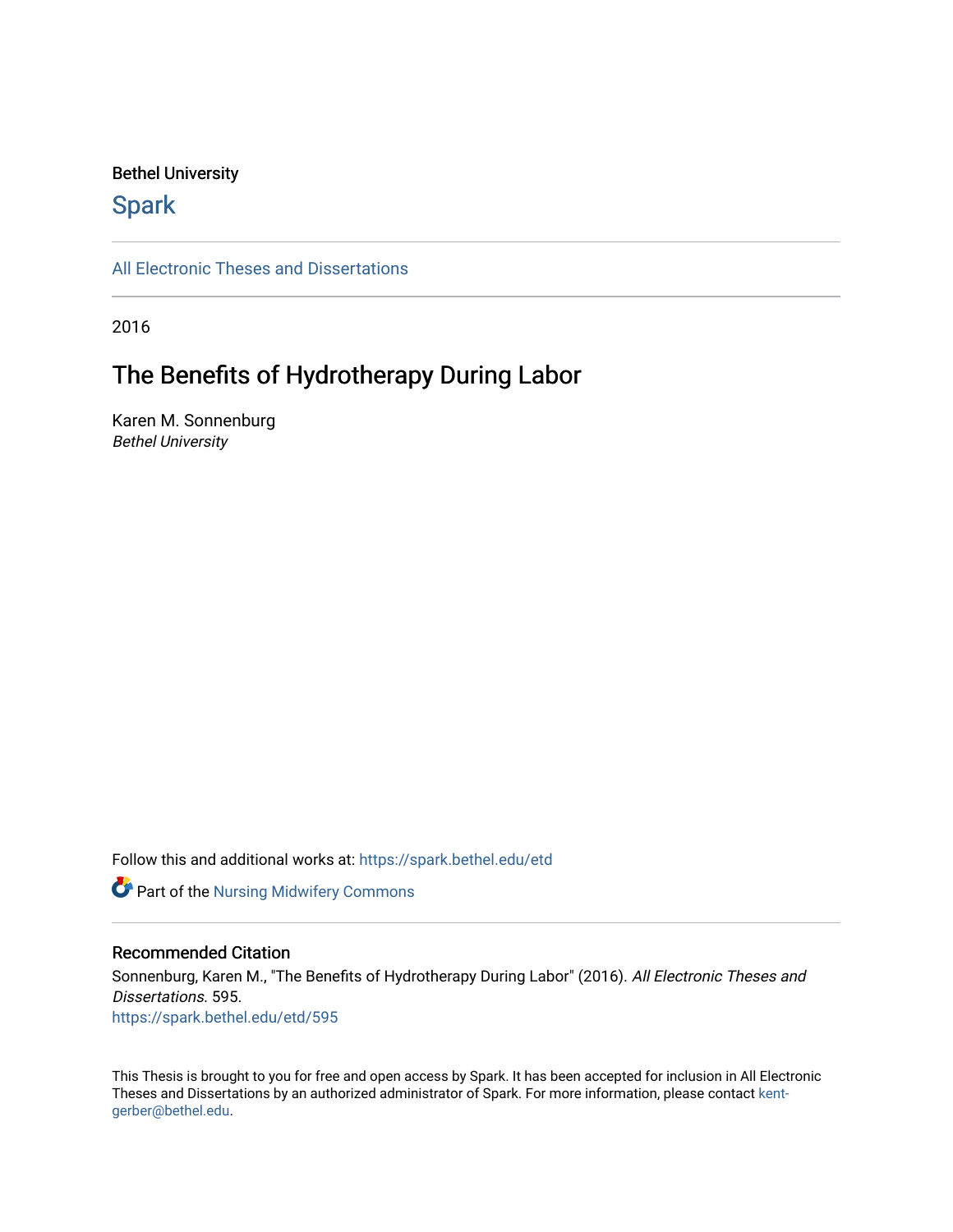### **THE BENEFITS OF HYDROTHERAPY DURING LABOR**

# **A MASTER'S PROJECT SUBMITTED TO THE GRADUATE FACULTY OF THE GRADUATE SCHOOL BETHEL UNIVERSITY**

**BY**

## **KAREN M. SONNENBURG**

## **IN PARTIAL FULFILLMENT OF THE REQUIREMENTS**

#### **FOR THE DEGREE OF**

#### **MASTER OF SCIENCE IN NURSE-MIDWIFERY**

**MAY 2016**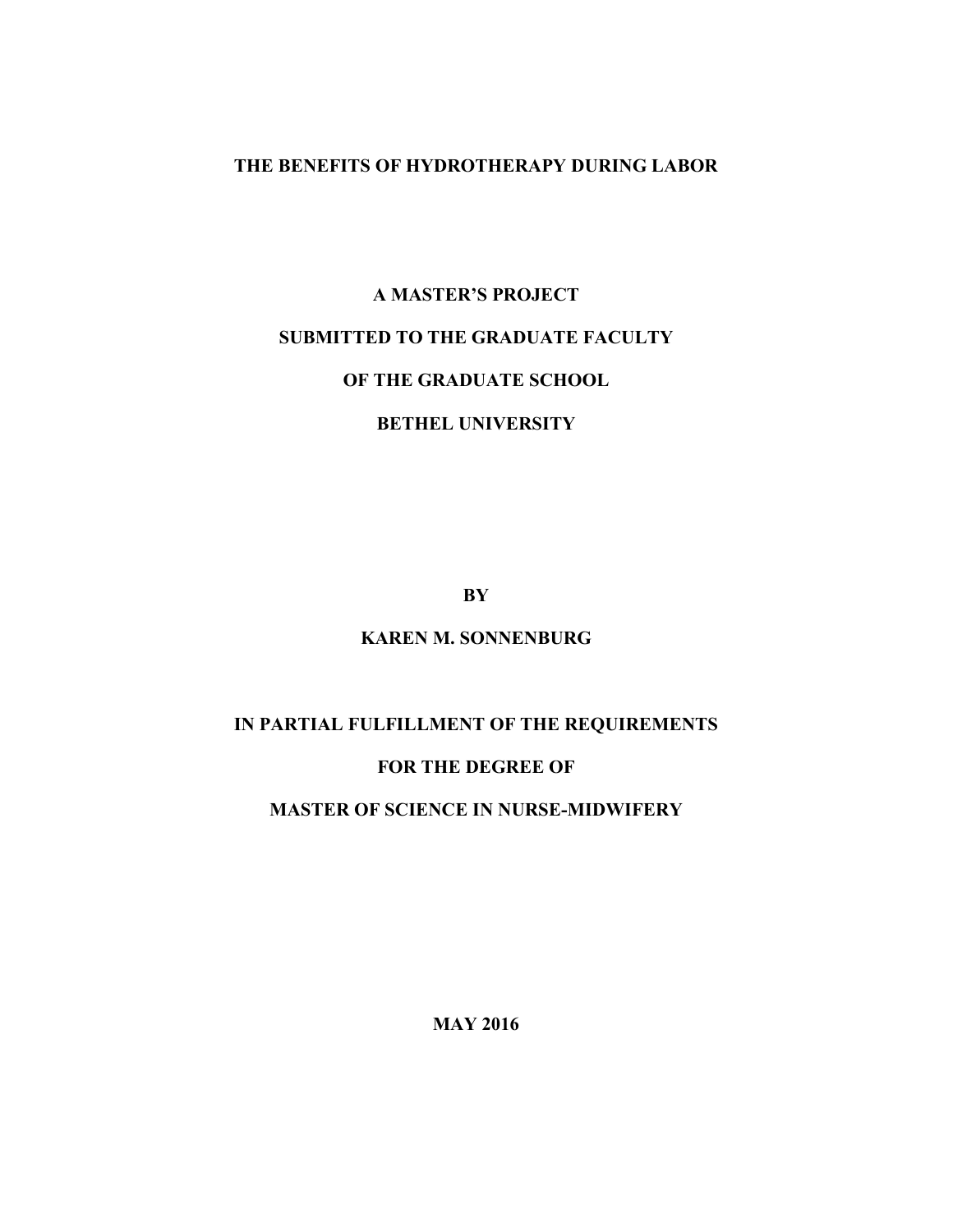## BETHEL UNIVERSITY

The Benefits of Hydrotherapy During Labor

Karen Sonnenburg

May 2016

# Approvals:

| Project Advisor Name:                           | Bernita Missal            |
|-------------------------------------------------|---------------------------|
| Project Advisor Signature:                      | Missal<br>ernita          |
| Second Reader Name:                             | Jane Wrede                |
| Second Reader Signature:                        | Jone Wurste               |
| Director of Graduate Nursing Program Name:      | Dr. Jane Wrede, APRN, CNM |
| Director of Graduate Nursing Program Signature: | four Whene                |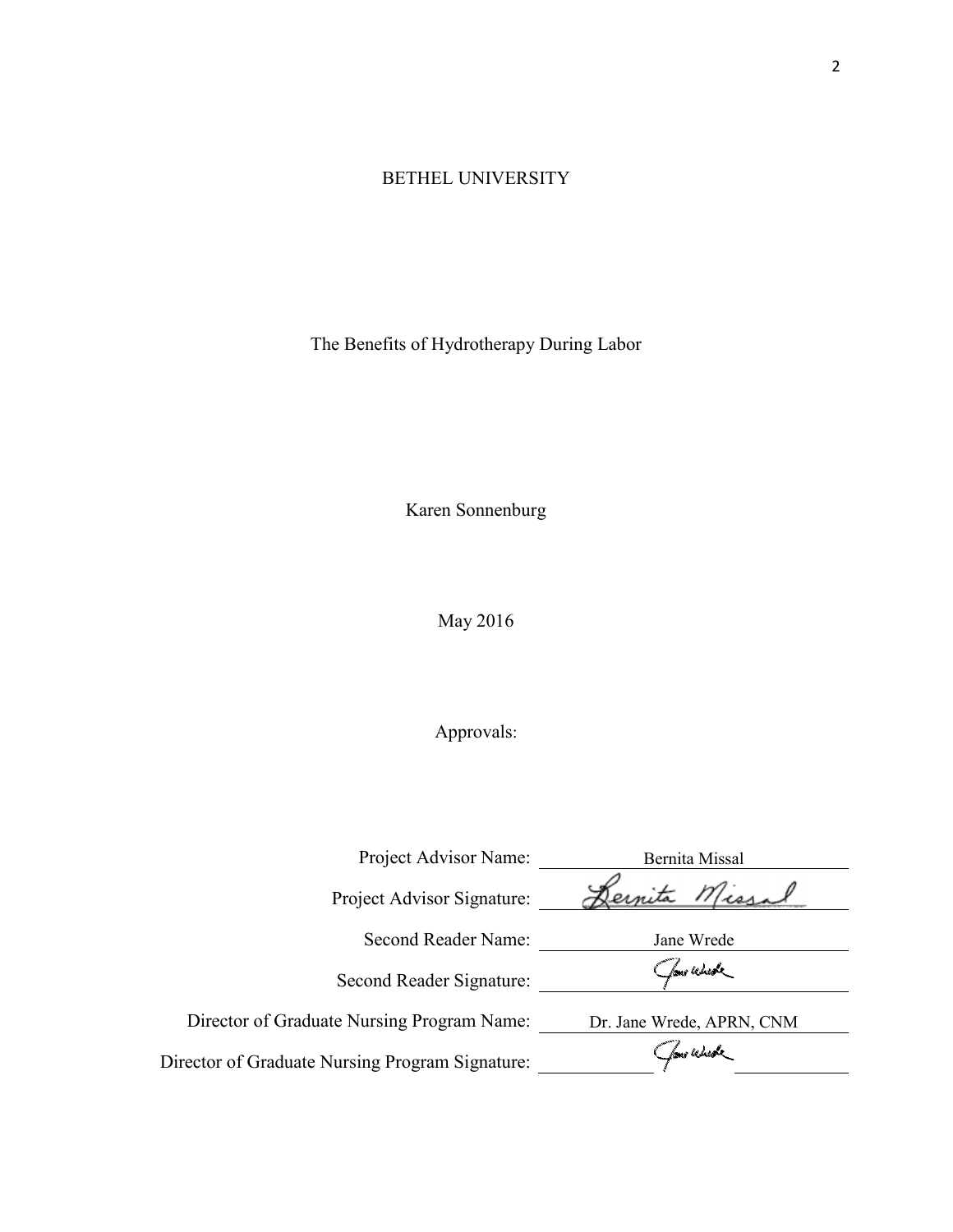#### **Abstract**

**Background:** There are many holistic options available to help women cope with the discomforts of labor including pain and anxiety. The use of hydrotherapy during labor is supported by The American College of Nurse-Midwives (2014) due to its many benefits including providing alternative pain relief measures to women during their labor and actual birth (Harper, 2014).

**Purpose:** The purpose of this critical review of the literature is to identify and analyze the benefits of the use of hydrotherapy during labor including the use of showers, water immersion (immersion to the nipple line) and regular bathtubs.

**Results:** Nineteen articles were selected for review and were appraised using the Johns Hopkins Research Evidence Appraisal Tool (Dearholt & Dang, 2012). The major findings of the review of the literature include that the use of hydrotherapy can contribute to a decrease in pain, anxiety, cesarean birth, analgesia, and epidurals as well as the augmentation of labor. In addition the literature reported that hydrotherapy can cause an increase in relaxation, normalization of birth and shorten the first stage of labor.

**Conclusions:** Hydrotherapy should be discussed with patients during pregnancy and offered to women during labor. Hydrotherapy is a low cost option that promotes positive outcomes for mothers and babies.

**Implications for Research and Practice:** Although there is room for further research on the benefits of the use of hydrotherapy during labor, there is enough current research to include hydrotherapy as a beneficial coping option during labor. The findings of this review support providing education and offering hydrotherapy to women during labor.

**Keywords:** hydrotherapy, water immersion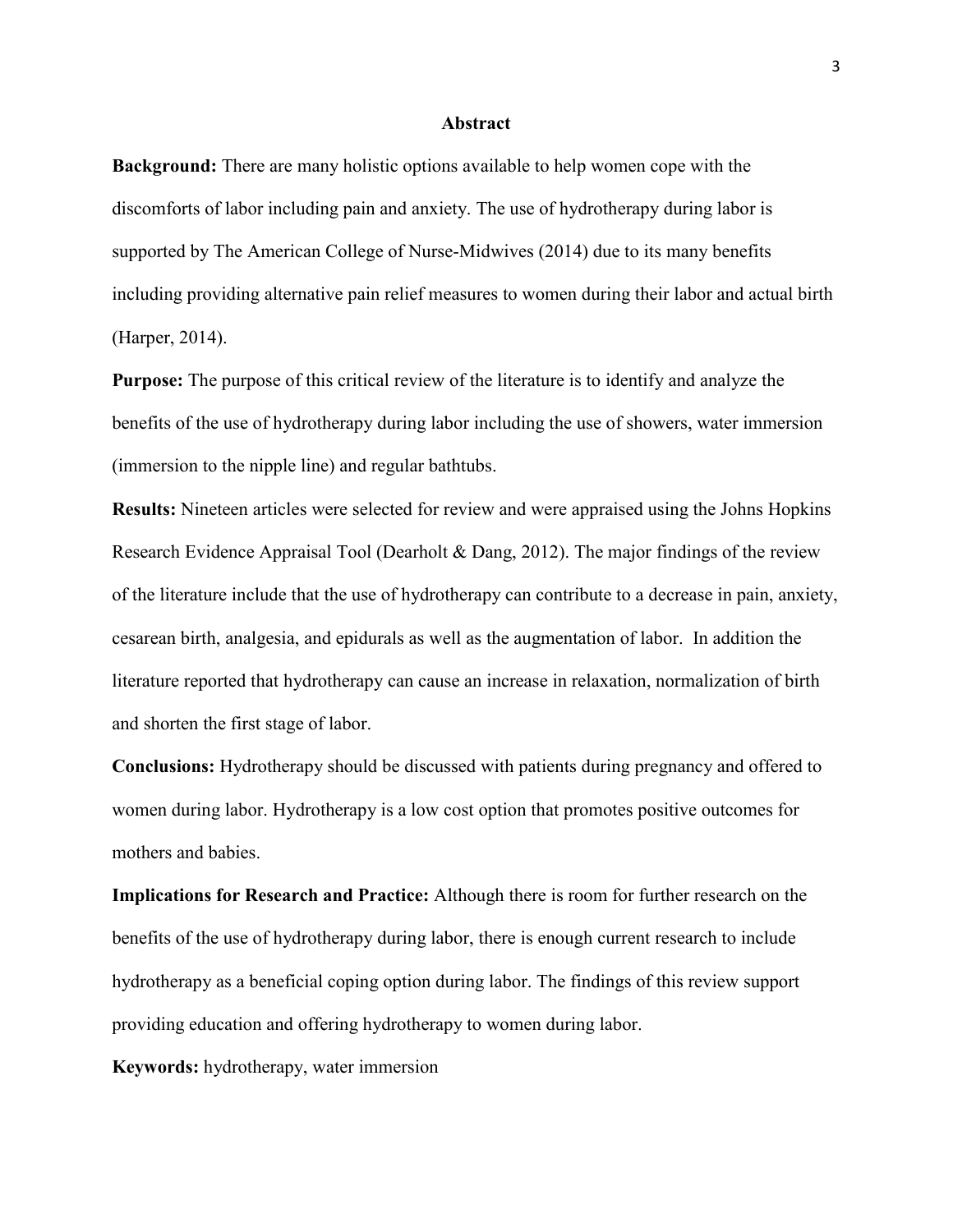# **Table of Contents**

| . 14 |
|------|
|      |
|      |
|      |
|      |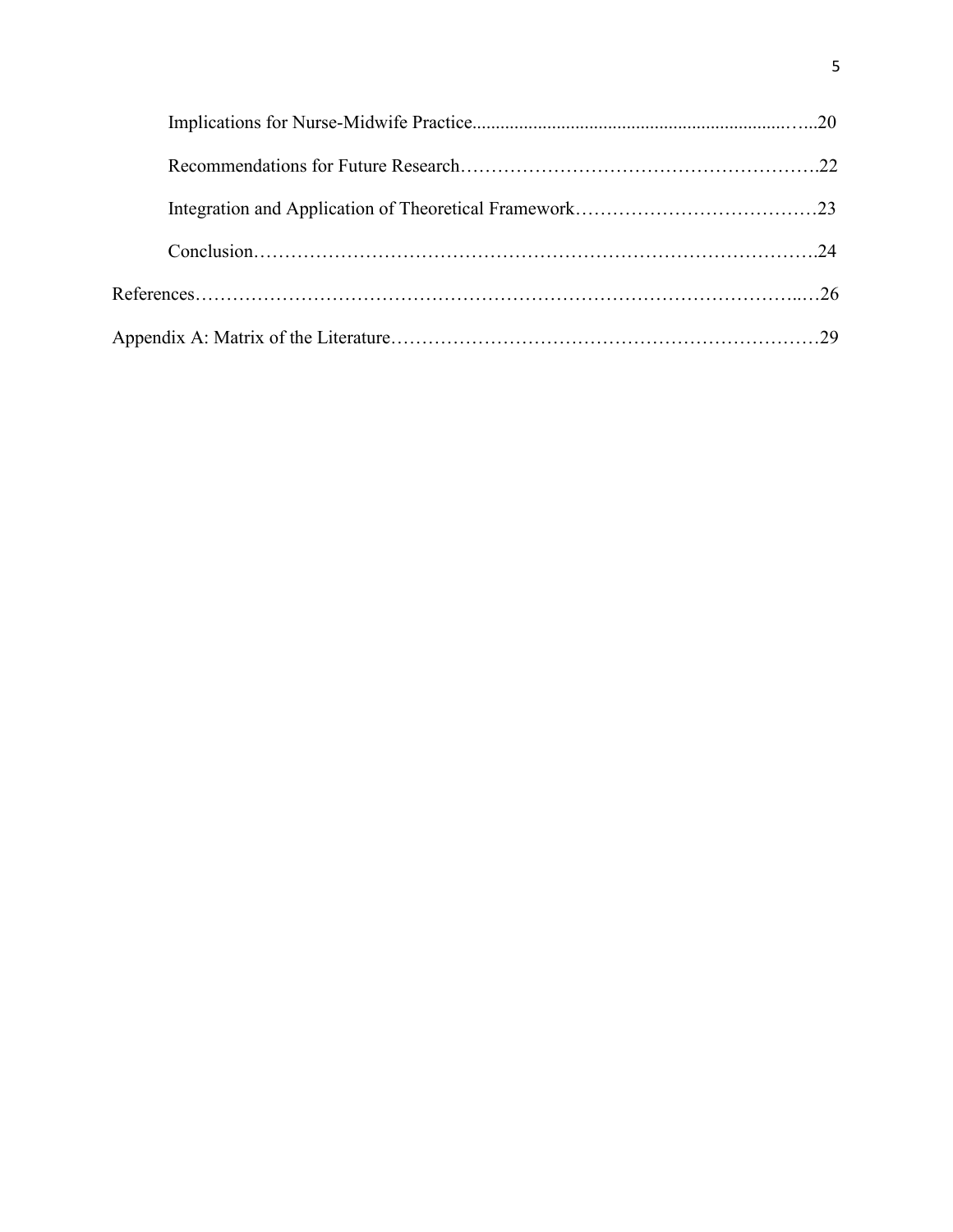#### **Chapter I: Introduction**

A laboring mother moves back and forth slowly in the water as she seems to be in a world of her own. Her support person sits quietly next to the tub offering quiet support as flameless candles flicker and the smell of lavender lingers in the air. A relaxing, peaceful place has been created, a space that nourishes and protects this mother as she labors and moves toward the birth of her child.

Labor and birth can be a stressful and emotional time for women and there are many options to help relieve pain, reduce anxiety and assist with coping. Some pharmacological options include intravenous pain medications, nitrous oxide and epidurals. Other more holistic options for coping with labor include aromatherapy, breathing and relaxation techniques, massage, position changes and hydrotherapy. Hydrotherapy has historically been used by women during labor and water births have also provided alternative relief measures to woman during their actual birth (Harper, 2014). The definition of hydrotherapy during labor includes the use of showers, water immersion (immersion to the nipple line) and regular bathtubs.

#### **Statement of Purpose**

St. Francis Regional Medical Center in Shakopee MN began offering water births in the fall of 2011. Since the beginning of this program many women have given birth in water and some have chosen to leave the tub and give birth on the bed or squatting. Nurses have noted that women who have left the tub have expressed that they experienced relaxation while in the tub and an increase in coping with the discomforts of labor. This feedback raised questions about the benefits of the use of water to promote relaxation and decrease pain as well as other possible unknown benefits. Questions were also raised about offering the use of the water birth tub to all patients during their labor, not just the patients who wanted a water birth. Through this process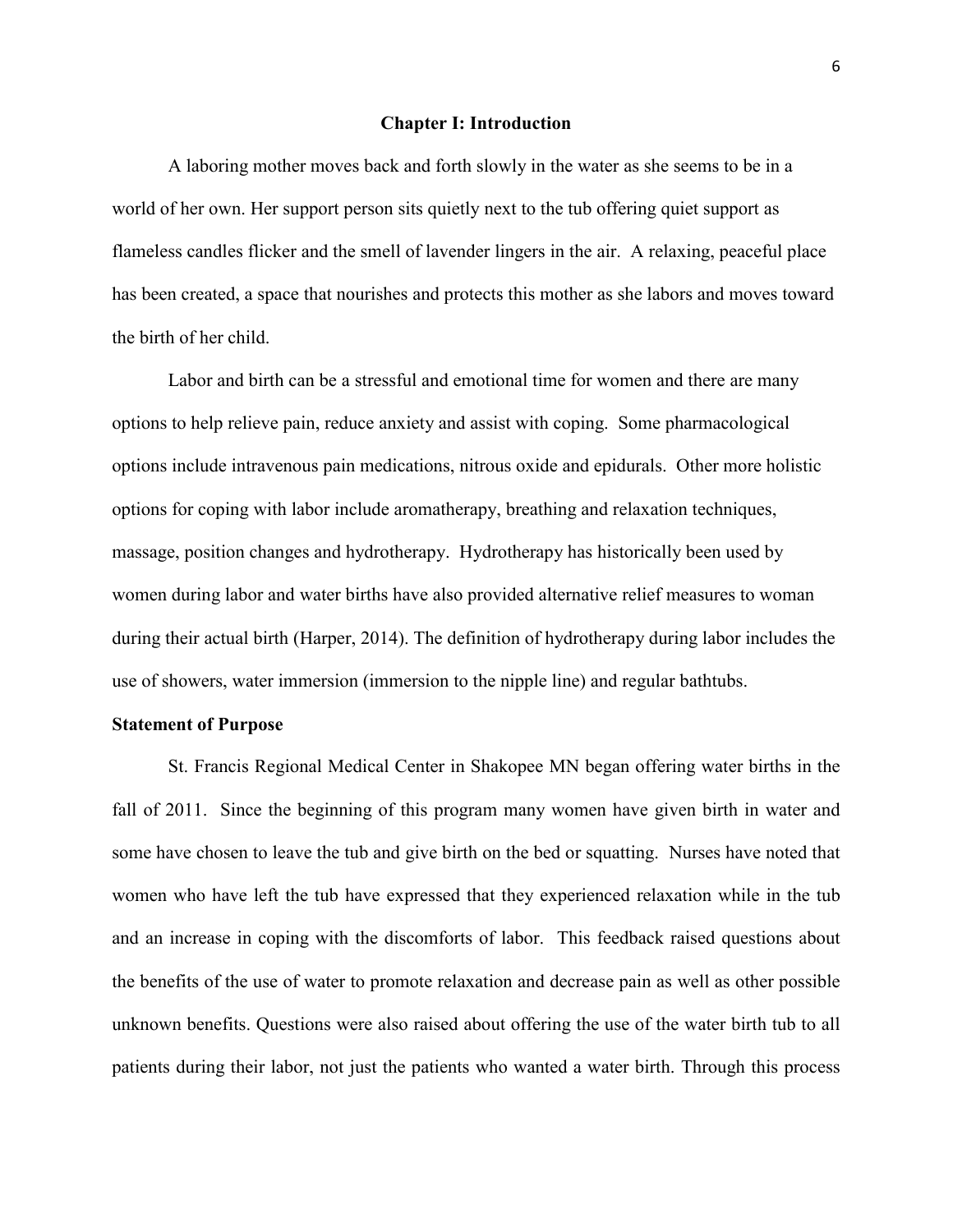of exploration the follow practice question emerged: "What are the benefits of using hydrotherapy during labor?"

#### **Evidence Demonstrating Need for Critical Review**

Birth should be supported as a normal physiological process. However, this process innately comes with discomfort. Women are more likely to use healthy strategies for coping with this discomfort when guided by their caregivers (Lee, 2013). According to Kennedy, Grant, Walton, Show-Battista and Sandall (2010) women should be trusted to make informed decisions and supported in their choices. They also state that birth should be supported as a normal process. The use of hydrotherapy helps support a normal birth process by allowing women to relax and better cope with the discomforts of labor. Lack of knowledge of providers including physicians, nursing and nurse-midwives, in regards to the benefits of hydrotherapy, decreases the options available to patients (Kennedy et al., 2010). Safety concerns from nursing staff can also be a barrier to the use of hydrotherapy (Stark & Miller, 2009). Providers need to understand that hydrotherapy can assist with optimal positioning of the fetus via maternal movement in the tub and therefore decrease the risk of a cesarean birth (Cluett, Nikodem, McCandlish & Burns, 2004). In addition hydrotherapy during labor has also demonstrated a decrease in pain during labor (da Silva, de Oliveira & Nobre, 2009). A woman's birth experience is an important part of her life and the use of hydrotherapy has the power to offer women a more positive overall birth experience (Lee, Liu, Lu & Gau, 2013).

#### **Significance to Nurse-Midwifery**

Nurse-midwives have the ability to educate patients on options that can help to decrease anxiety and pain during labor. By educating patients during their pregnancy about choices to assist with coping during labor, patients can be prepared with options to choose from as needed.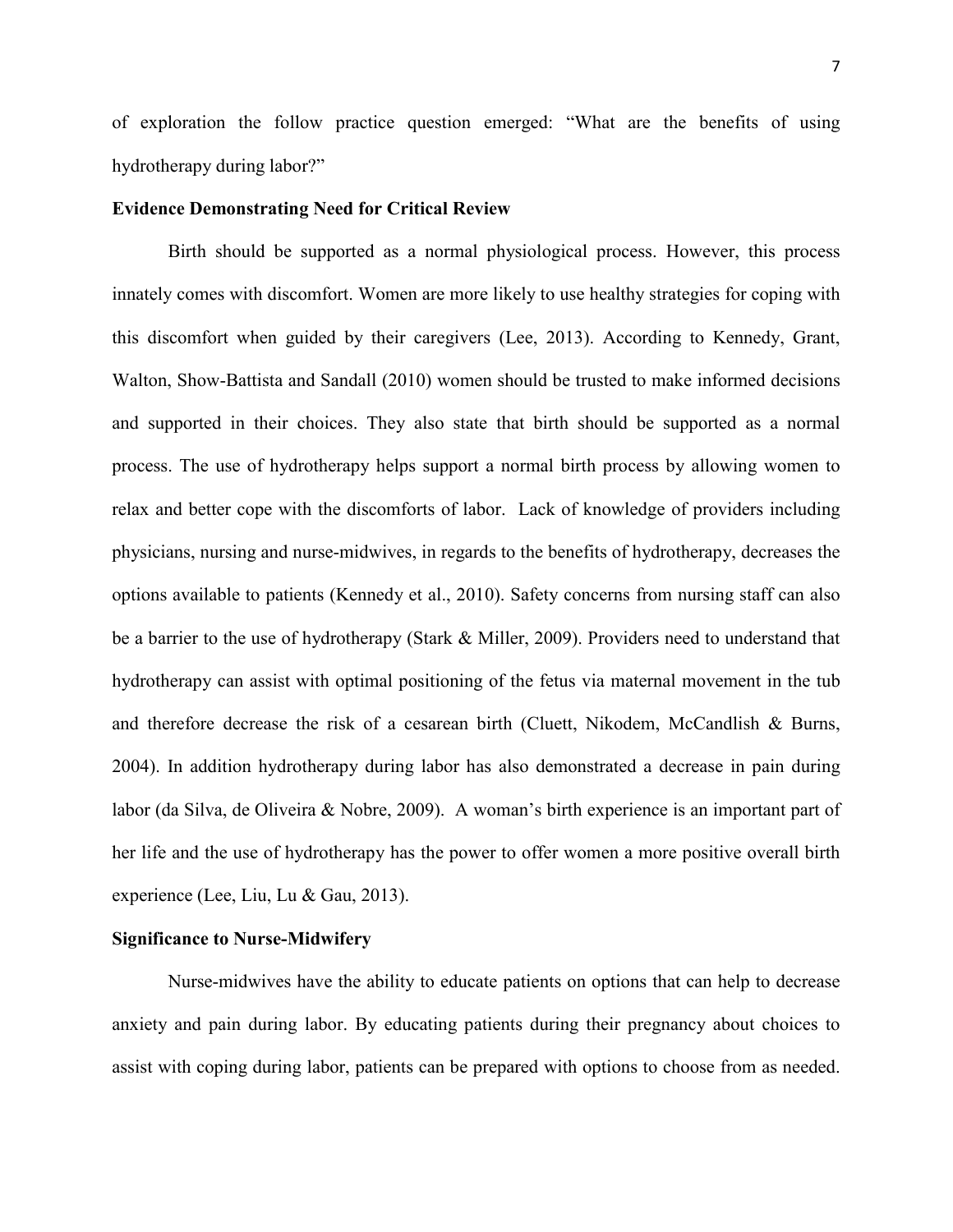This process helps to empower women to make choices for themselves during labor as they select from a variety of coping strategies that have been presented to them. Hydrotherapy has the potential to improve patient outcomes, including maternal satisfaction with her birth experience (Cluett, Pickering, Getliffe, & Saunders, 2004).

The American Congress of Obstetricians and Gynecologists (ACOG) supports the use of water immersion during the first stage of labor due to the potential it has to decrease pain, the use of anesthesia and the length of labor (ACOG, 2014). The American College of Nurse-Midwives (ACNM) supports the use of hydrotherapy during labor to increase comfort and relaxation, decrease pain and promote physiologic childbirth (ACNM, 2014). In addition the Cochrane review on water immersion during labor revealed that water immersion in the first stage of labor decreases the use of epidurals and the length of labor with no adverse effects to neonatal wellbeing or increase in operative births (Cluett  $& Burns, 2009$ ).

Education is lacking in the midwifery community about the benefits of hydrotherapy. In a study done by Muoz-Selles, Valles-Segales and Gobera-Tricas (2013) nurse-midwives who were trained in complementary therapies, such as hydrotherapy, were more often using hydrotherapy compared to nurse-midwives who lacked training. The lack of understanding from nursing staff can also be a barrier to the use of hydrotherapy (Stark, & Miller, 2009). By informing and educating nurses and nurse-midwives patients can be offered interventions to assist them during labor and encourage optimal outcomes.

#### **Theoretical Framework**

Callista Roy's Theory of Adaptation is a grand theory built on the belief that a person is an adaptive system that is constantly changing as it interacts with stimuli from the environment (Serçekuş & Mete, 2010). These stimuli consist of focal, contextual and residual stimuli.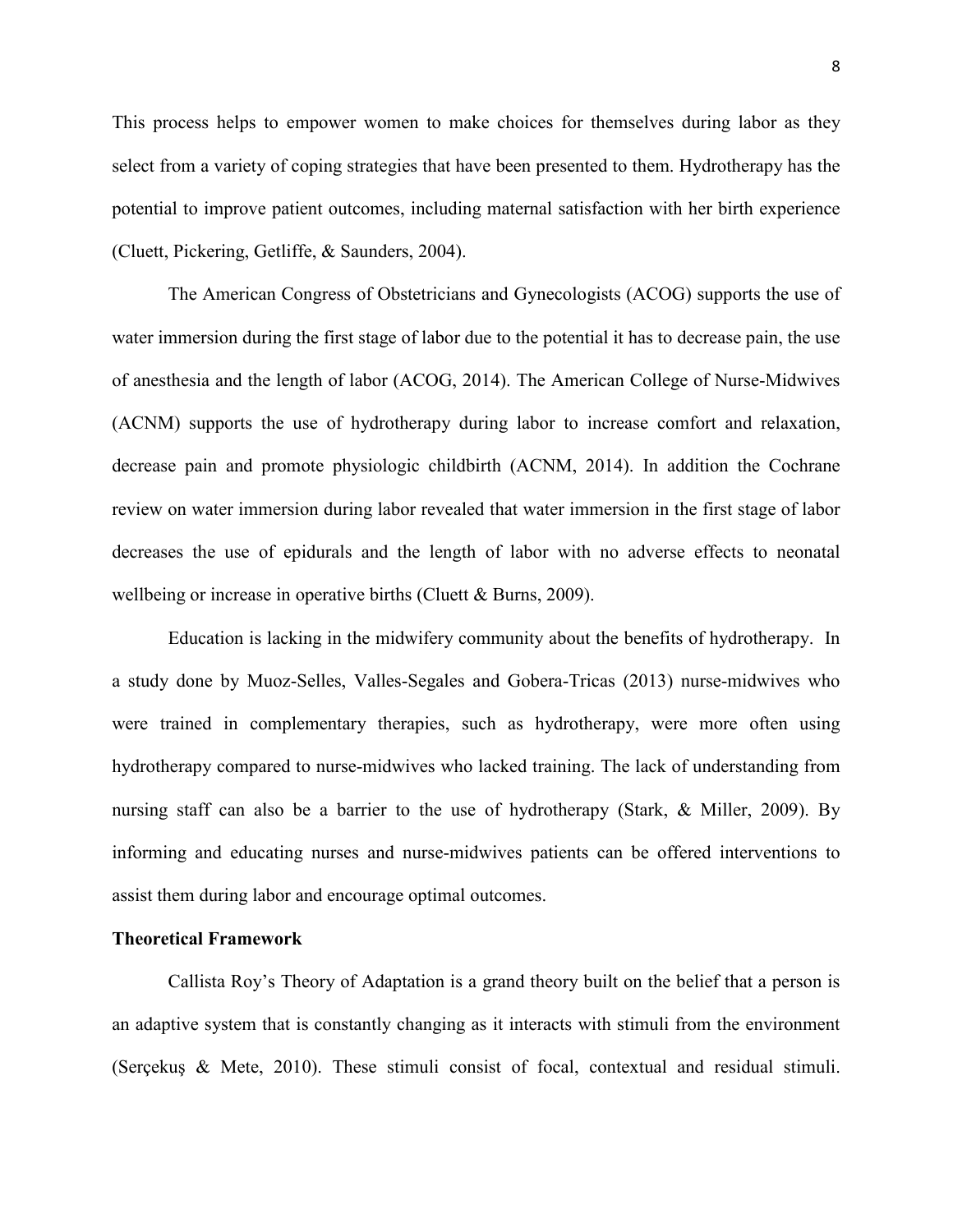Adaptation is viewed through responses to stimuli in the physiological, self-concept, rolefunction and interdependence modes (Serçekuş & Mete, 2010). During the process of labor women are constantly adapting within all of these modes. The physiologic mode keeps women physiologically stable during labor and birth. Physiologic stability of the mother is important during labor because it also affects the physiologic stability of the baby. The self-concept identity mode includes psychological and spiritual integrity and allows women to make meaning out of their experiences. This is an important mode since a woman's birth experience forms how she feels about herself as a woman and a mother. The role mode empowers women to make choices about their birth and the interdependence mode encourages women to work closely with their care provider and others for support, encouragement and guidance. The use of hydrotherapy during labor allows women to make choices that empower them during the labor process.

Individuals have an innate ability to adapt to their environment and are constantly changing as they interact with the environment. Women adapt during labor as they receive stimuli from the environment. Hydrotherapy has the potential to assist women with positive adaptation during labor by allowing a more positive adaptation to self-concept by empowering women, keeping them as the main focus of their birth and offering them support through caregivers and loved ones.

#### **Summary**

Nurse-midwives have the responsibility to be informed of the many benefits that hydrotherapy can offer women during labor. Educating women and suggesting ways of coping during labor benefits mothers and babies and empowers women to take control of their own labor and birth experience. The use of Roy's Theory of Adaptation helps to guide the practice of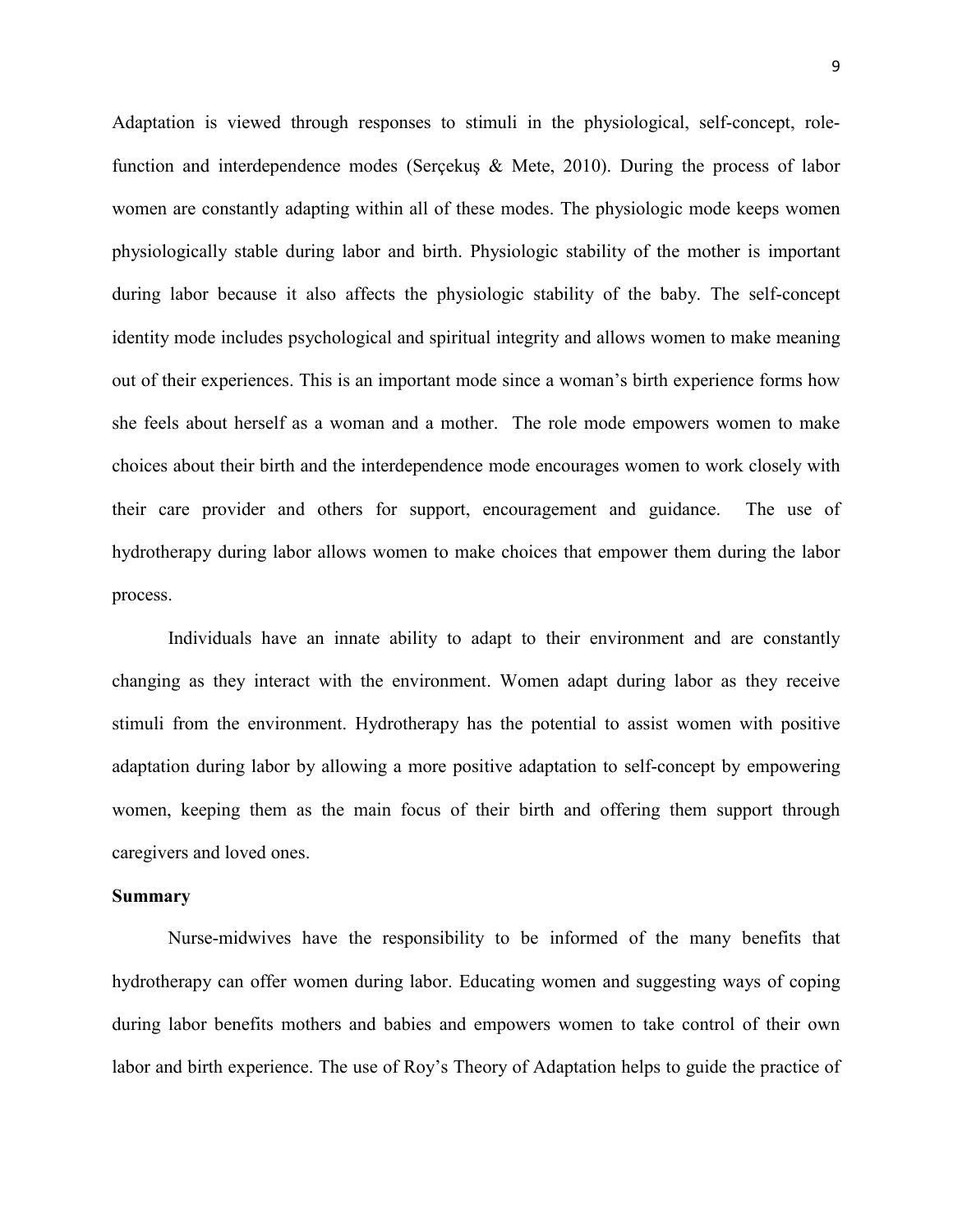providers as they offer emotional and physical support to women during labor that helps to promote the balancing and adaptation of the mind, body and spirit during the labor process.

#### **Chapter II: Methods**

This chapter discusses the search methods used to obtain articles to help answer the research question: "What are the benefits of using hydrotherapy during labor?" A total of 19 articles were included in the review.

#### **Search Strategies Used to Identify Research Studies**

The search for literature on the use of hydrotherapy during labor included the Bethel University library and the Allina Health library via the use of PubMed and CINAHL search engines as well as UpToDate and Google Scholar. Single search words and a combination of search words were used including: *hydrotherapy, labor, water, pain, anxiety, coping, comfort, holistic, immersion, birth* and *pain control during labor*. Research articles were also gathered from the reference lists of articles found during the search process.

#### **Inclusion and Exclusion Criteria**

Although there were a number of articles prior to 2001 on hydrotherapy, the inclusion criteria for this review focused on research articles from 2001-2015. Articles that were included focused on the use of hydrotherapy during labor. Research that only focused on birth in water was excluded from the sampling of articles to maintain focus on the use of hydrotherapy during labor alone. Articles were selected from scholarly sources only, articles that did not meet this criteria were omitted.

#### **Number and Type of Studies**

The review of the literature reported 19 research articles related to the use of hydrotherapy during labor that met the inclusion and exclusion criteria. A number of different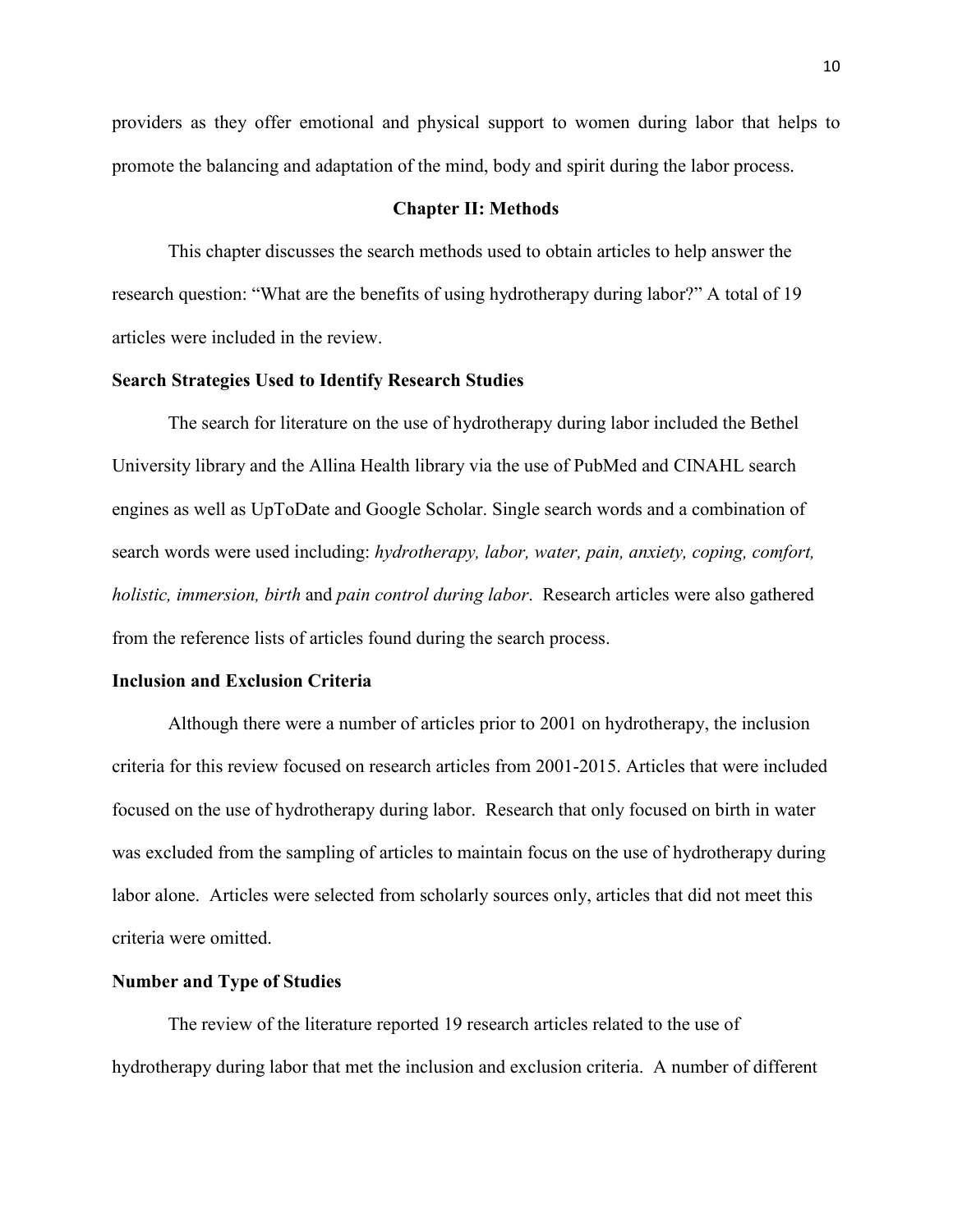research methods were identified through the review of the literature and consisted of one interpretive qualitative study, one prospective cohort study, one quasi experimental study, one pilot study, one case study, one descriptive cross-sectional quantitative study, one retrospective descriptive survey study, one comparative survey study, one descriptive observational study, one interpretive study, one prospective observational study, six randomized controlled studies and two reviews of randomized controlled studies.

#### **Criteria for Evaluating Research Studies**

The Johns Hopkins Research Evidence Appraisal Tool was used to evaluate each of the articles selected (Dearholt & Dang, 2012). Through this process the strength and overall quality of the research was determined for each article. Each article was individually assessed and rated as a level I, II, III, IV or V. Level I evidence consists of an experimental study, randomized controlled trial or a systematic review of randomized controlled trials with or without metaanalysis. A level II evidence consists of quasi-experimental studies, systematic review of a combination of randomized controlled trials and quasi-experimental, or quasi-excremental studies only with or without meta-analysis. A level III consists of non-experimental studies, systematic review of a combination of randomized controlled trials, quasi-experimental and nonexperimental studies or non-experimental studies only with or without meta-analysis and qualitative study or systematic review with or without a meta-synthesis. Level IV evidence consists of an opinion of respected authorities and/or nationally recognized expert committee or consensus panels based on scientific evidence and Level V consists of evidence obtained from literature reviews, quality improvement, program evaluation, financial evaluation or case reports.

Quality guidelines ranged from high, good and low (Dearholt & Dang, 2012). High quality includes consistent generalizable results with a sufficient sample size for the study and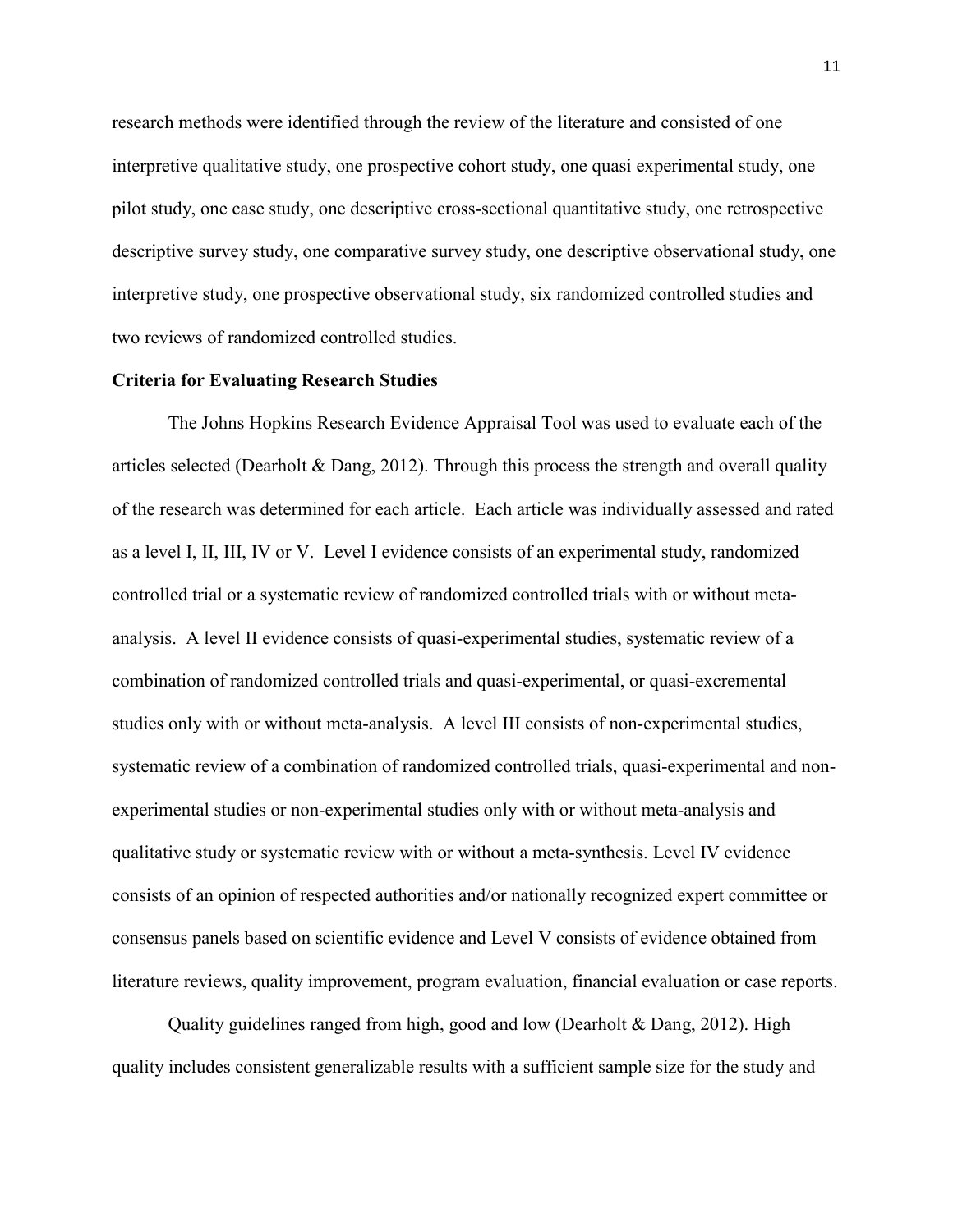design. This also includes adequate controls, definitive conclusions and recommendations based on literature reviews that include thorough reference to scientific evidence. Good quality includes reasonably consistent results, sufficient sample size for study and some control. It also consists of fairly definitive conclusions and reasonably consistent recommendations based on a fairly comprehensive literature review that include some reference to scientific evidence. Low quality studies have major flaws including little evidence, inconsistent results and insufficient sample size and conclusions cannot be drawn.

The 19 articles reviewed consisted of seven level I studies, five level II studies, and seven level III studies. Two studies were high quality and the remaining 17 studies were considered good quality.

#### **Summary**

The Bethel University library and the Allina Health library were used to conduct this search. Upon obtaining the articles inclusion and exclusion criteria was used to select the best articles for the review of the literature on the use of hydrotherapy during labor. After evaluating each article that was found 19 articles met the criteria for final review and evaluation. Articles were then analyzed using the Johns Hopkins Research Evidence Appraisal Tool to identify the quality and strength of each chosen article.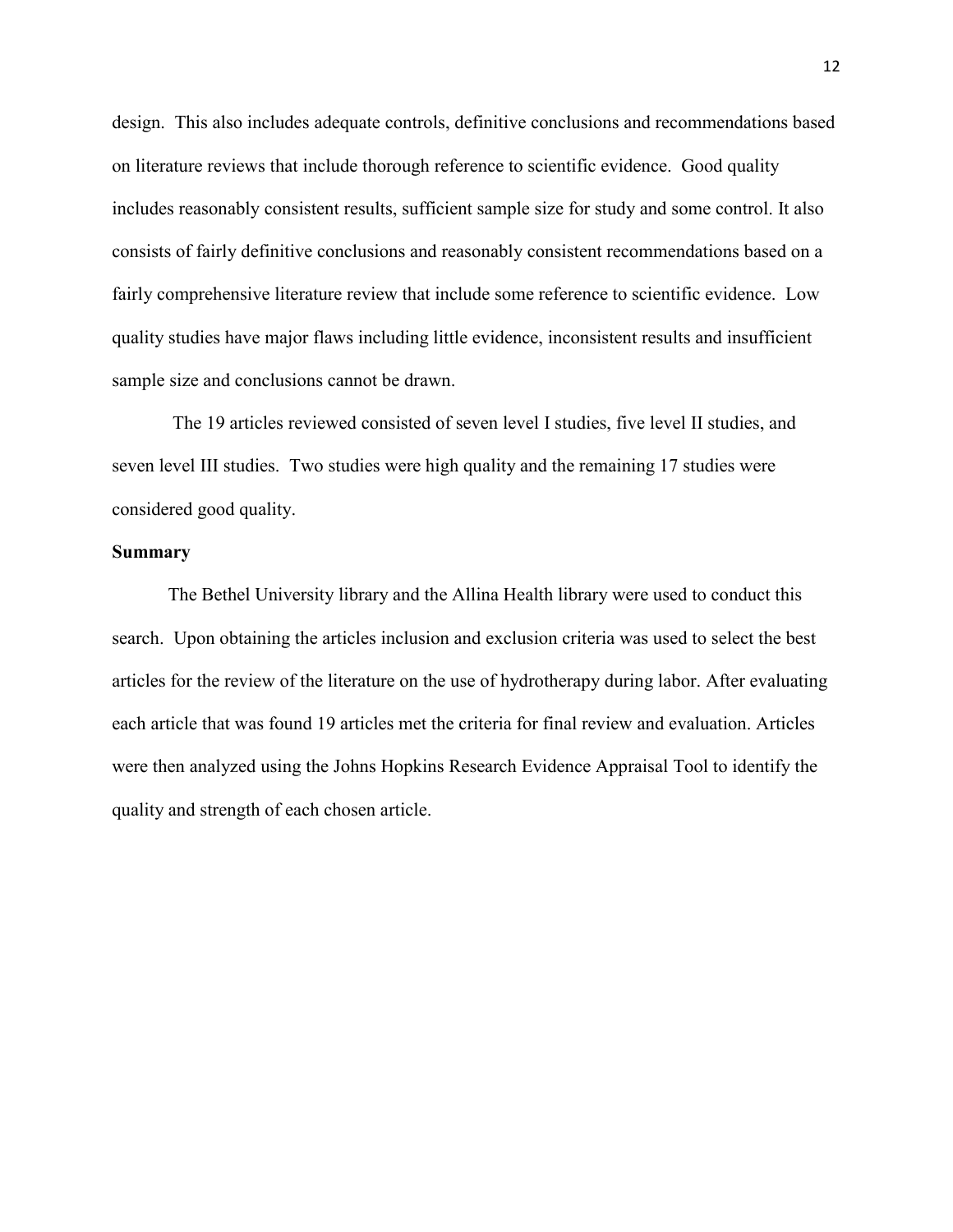#### **Chapter III: Literature Review and Analysis**

Chapter three synthesizes the major findings of the literature as it pertains to the use of hydrotherapy during labor. The major findings of the reviewed literature on the use of hydrotherapy during labor reveal that hydrotherapy can decrease anxiety and pain, increase relaxation, normalize the birth experience, decrease cesarean birth rates, epidurals and the first stage of labor, contribute to a healing environment, promote movement and offer a holistic approach to birth. Barriers to the use of hydrotherapy were also found in the literature and will be discussed. Conflicting research on the use of hydrotherapy will also be reviewed followed by strengths and weaknesses of the current available research on the use of hydrotherapy during labor.

#### **The Matrix**

The matrix includes one interpretive qualitative study, one prospective cohort study, one quasi experimental study, one pilot study, one case study, one descriptive cross-sectional quantitative study, one retrospective descriptive survey study, one comparative survey study, one descriptive observational study, one interpretive study, one prospective observational study, six randomized controlled studies and two reviews of randomized controlled studies. Each article was reviewed and the purpose, sample, design, measurement, results/conclusions, recommendations and level and quality were determined and documented on the matrix. In addition the citation of each article was included using APA format. Articles represented research in the United States, England, Scotland, Northern Ireland, Australia, New Zealand and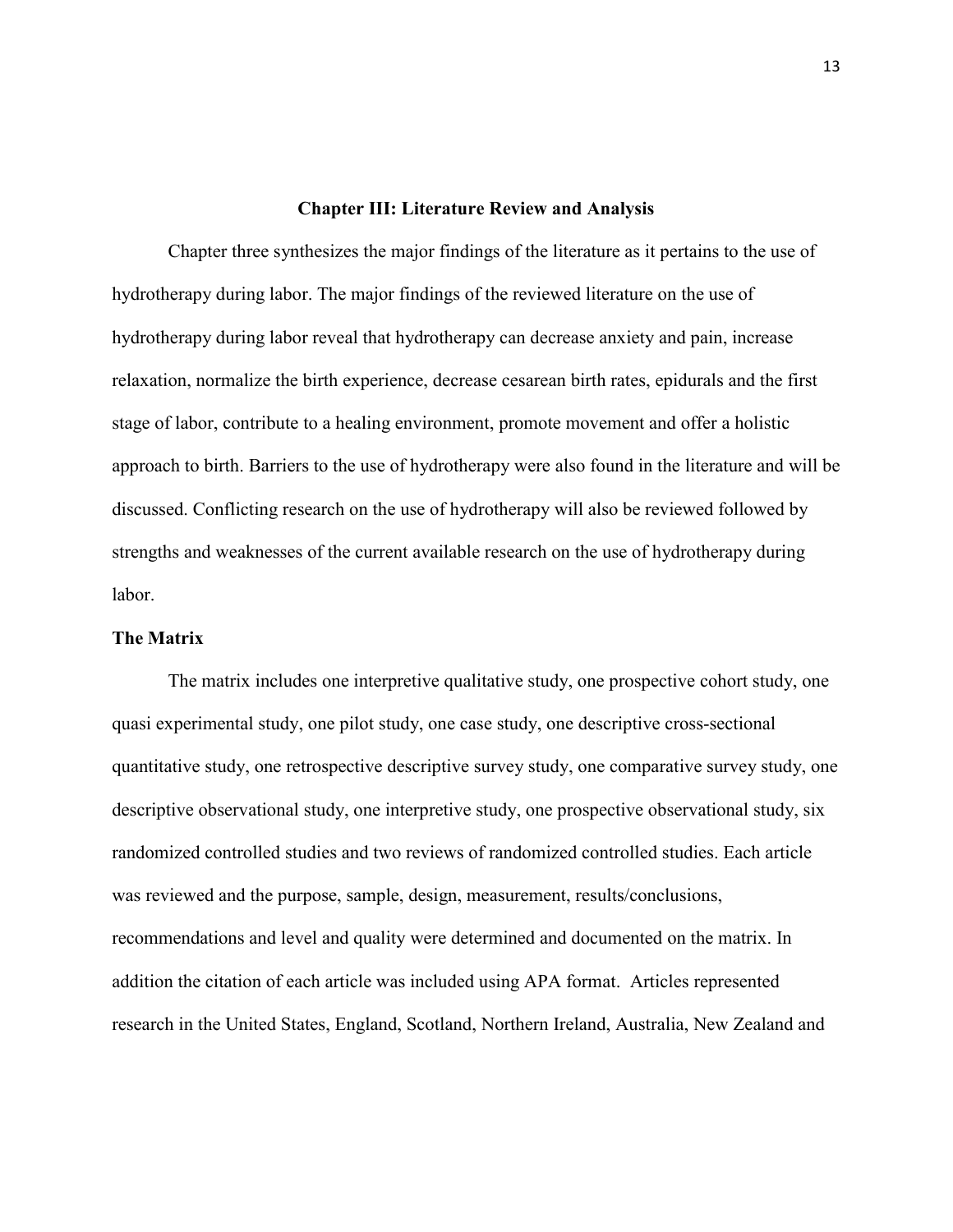Sweden and ranged in size from a case study with one participant to a prospective cohort study of 16,577 women. The matrix is included in the appendix A.

#### **Major Findings**

#### **Decrease Anxiety and Pain and Increase Relaxation**

The majority of the findings within the research revealed that hydrotherapy offers positive benefits for laboring women including decreasing pain and anxiety and promoting relaxation. One study found that anxiety and pain were decreased when women were assessed after being immersed in the water for 15 and 60 minutes compared to the group that was not immersed in water (Benfield, Herman, Katz, Wilson, & Davis, 2001). In another study conducted by da Silva et al.(2009) pain scores, using an observer-scored behavioral pain scale of zero to four and a self-reported numeric scale of zero to ten, were shown to decrease where women entered a tub at 6-7 cm dilation and were reassessed one hour later for pain. There was a significant difference between the experimental group and the control group  $(p<0.001)$  for the behavioral pain score as well as the self-reported score  $(p<0.05)$ . In addition, Lee et al. (2013) found that women who used hydrotherapy, specifically the shower, had more pain reduction than women who did not use a shower. Campbell (2004) conducted a case study that followed a patient through her birth. This patient reported relaxation and pain relief from being in water as well as a decrease in her anxiety (Campbell, 2004).

Other studies have shown that, in addition to a reduction in pain, water immersion also reduces the use of analgesia (Cluett et al., 2004). According to the Cochrane review by Cluett and Burns (2009) women who used hydrotherapy had a significant reduction in the rate of epidurals, spinals and paracervical analgesia. In contrast, Benfield, Hortobágyi, Tanner,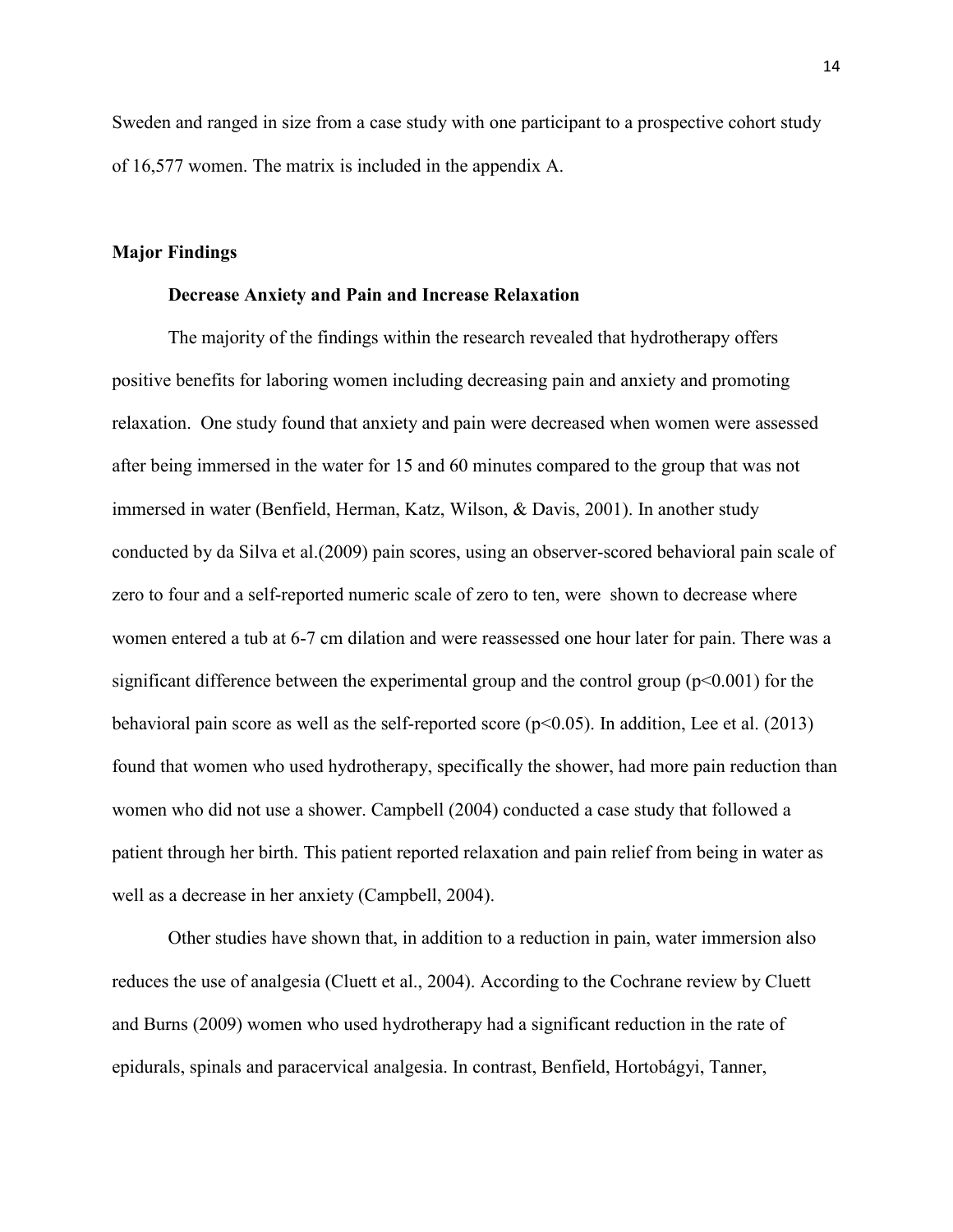Swanson, Heitkemper and Newton (2010) found that, while hydrotherapy helped to decrease maternal anxiety, it did not lead to a significant decrease in maternal pain or cortisol levels.

#### **Decrease Cesarean Birth and Labor Augmentation**

In a study conducted by Lukasse, Rowe, Townend, Knight and Hollowell (2014) patients who had water immersion for pain relief had a lower rate of transfer to a higher level of care, a lower risk of cesarean birth, and a higher chance of a normal vaginal birth with fewer interventions such as epidurals and augmentation with oxytocin compared to women who didn't use hydrotherapy. A quasi-experimental study conducted by Liu et al. (2014) also noted lower cesarean rates in women who used hydrotherapy during labor. The cesarean section rate was 32.9% in the control group compared to 13.2 % (p=0.026) in the group who received water immersion during labor (Liu et al., 2014). In addition to lowering pain in laboring women and reducing the risk for a cesarean birth, this study also showed that the use of hydrotherapy during labor decreased the incidence of stress urinary incontinence at 42 days after delivery with the control group at 25.5% compared to  $6.1\%$  in the experimental group,  $p=0.035$  (Liu et al., 2014).

In yet another study by Cluett et al. (2004), delaying augmentation of labor and using water immersion for labor dystocia reduced epidural use  $(47\% \text{ vs } 66\% ,$  relative risk 0.71) without increasing the length of labor and rate of cesarean births. The Cochrane review on hydrotherapy during labor by Cluett and Burns (2009) also found that the use of hydrotherapy decreased the length of the first stage of labor (MD:-32.4 minutes, 95% CI, -58.67 minutes to - 6.13 minutes) compared to women who did not use hydrotherapy.

#### **Normalize Birth Experience**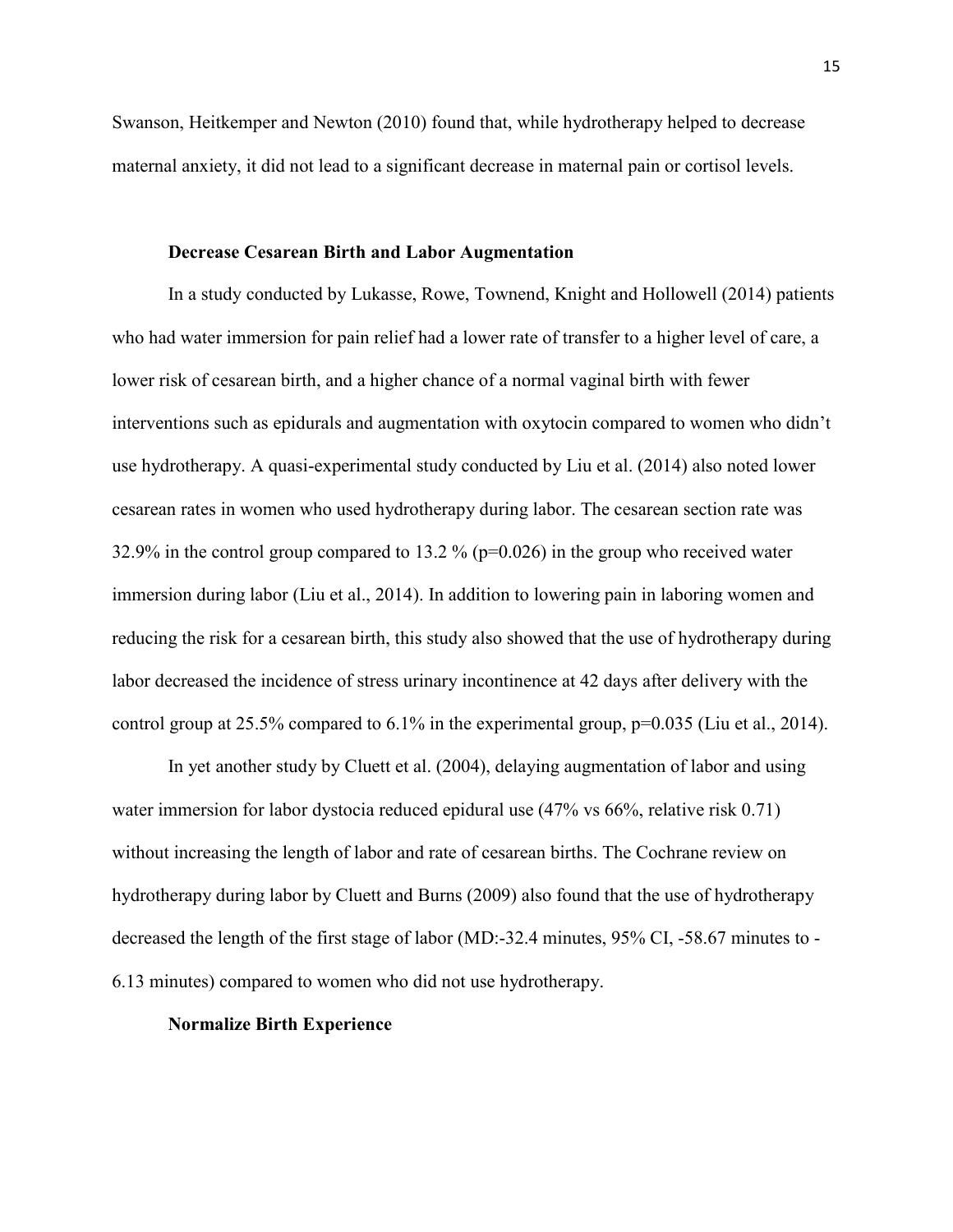Hydrotherapy has the power to influence a woman's birth experience. Hydrotherapy has been shown to help "normalize" a woman's birth experience by being an effective coping strategy for them during labor (Kennedy et al., 2010). Women in a study done by Lee et al. (2013) reported a more positive birth experience when they used hydrotherapy during labor than the control group. In addition, another study showed that nulliparas had a high rate of spontaneous and normal birth when they used hydrotherapy during the first stage of labor (Burns, Boulton, Cluett, Cornelius & Smith, 2012). In a case study conducted by Campbell (2004) the participant used hydrotherapy during her first stage of labor and then reflected on her feelings and thoughts about her experience. This study concluded that the use of hydrotherapy during labor allows a woman to have a sense of control and empowerment over her birth experience (Campbell, 2004).

#### **Holistic Approach and Promotion of Healing Environment**

There are numerous coping strategies that can be used during labor. Brown, Douglas and Flood (2001) found that, when reviewing ten alternative coping strategies, including hydrotherapy, some techniques worked well for some women and not as well for other women. However, no one technique worked equally effectively for all women. They found that hydrotherapy and aromatherapy were used the most infrequently compared to the other eight interventions studied. Hydrotherapy has also been shown to increase maternal movement including rhythmic positions within the tub (Stark, Rudell  $\&$  Haus, 2008). These natural movements have the potential to assist the fetus into an optimal position for birth.

Hydrotherapy contributes to a healing environment during labor. In a study by Maude and Foureur (2007) five women were interviewed after their use of hydrotherapy during their labor. An interpretive inquiry using storytelling and thematic analysis was used to understand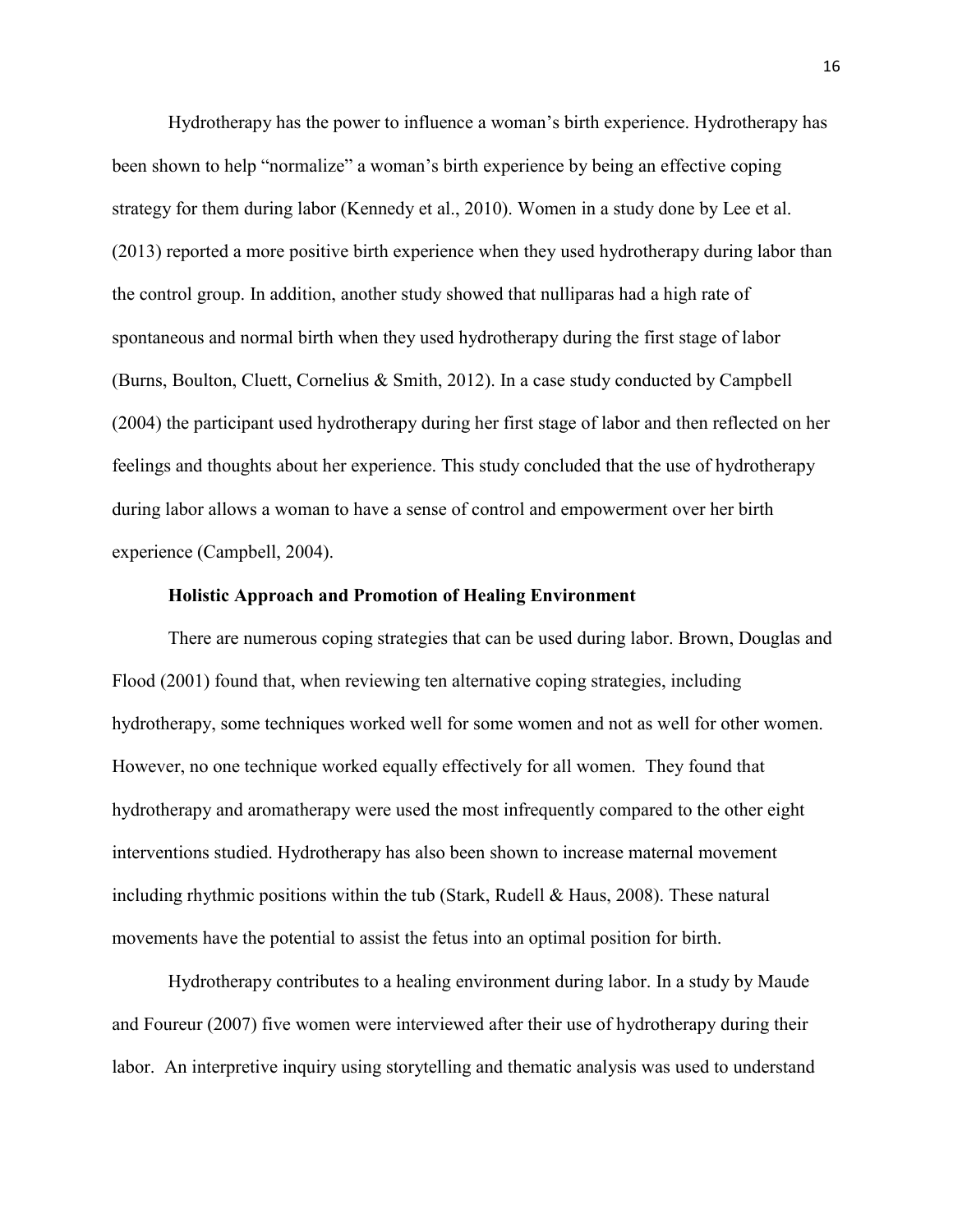the meaning of the experiences that the woman had during their labor. Women in the study stated that being in water helped them to cope with labor and created a safe, protective barrier that offered them a sense of privacy. Participants also stated that the use of hydrotherapy decreased their pain and fear and they felt cradled and supported (Maude & Foureur, 2007).

#### **Barriers to Use of Hydrotherapy**

In assessing the use of complementary therapies, including hydrotherapy, by 237 nursemidwives, Muñoz-Sellés et al. (2013) found that midwives who had training in complementary therapies considered relaxation techniques, hydrotherapy and compresses to the perineum to be quite or very useful for pain relief during labor. They stressed the importance of midwifery education to include integrative therapies like hydrotherapy. Stark and Miller (2009) found that lack of nursing education contributed to the lack of use of hydrotherapy. Stark and Miller (2009) noted that nurses' personal concerns about safety, lack of understanding about safety and lack of understanding about the effectiveness of hydrotherapy were barriers to its use. Education on the use of fetal monitoring in the tub also needs to be included in nursing education. Intermittent auscultation as well as cordless, waterproof telemetry monitoring if continuous monitoring is indicated, must also be readily available for use in labor and delivery units. Nurses should also be educated that rupture of membranes is not a contraindication for hydrotherapy during labor (Harper, 2005).

#### **Conflicting Research**

In contrast to the positive benefits found in the majority of the articles reviewed, Eckert, Turnbull, and MacLennan (2001) found no differences in the amount of pharmacological analgesia used in women who used hydrotherapy compared to a control group. They also found that newborns of mothers who used hydrotherapy had more resuscitations than those in the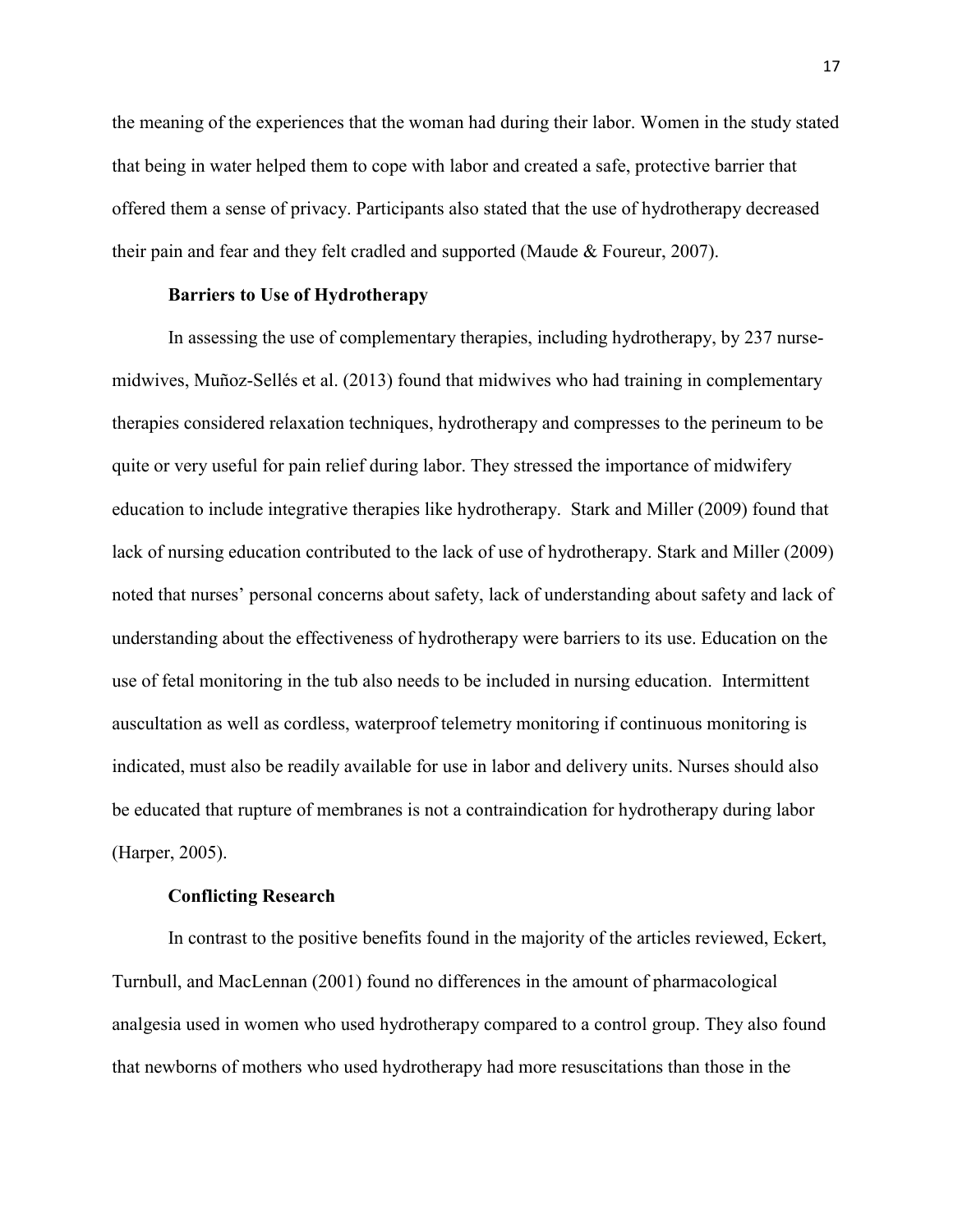control group. In addition, this study revealed that women who didn't have hydrotherapy rated their overall experience of childbirth more positively than women who did use hydrotherapy. However, Ohlsson et al. (2001) found no significant difference in the number of newborns with an Apgar of less than 7 at five minutes, neonatal distress or tachypnea when women used hydrotherapy during their labor compared to women who didn't use hydrotherapy. Cluett and Burns (2009) also found no differences in Apgar scores, neonatal unit admissions or neonatal infections.

#### *Strengths and Weaknesses*

The quality of the evidence reviewed was overall rated as good with two research studies being of high quality based on the John Hopkins Research Appraisal Tool. Strengths included six randomized controlled studies and the majority of the studies reviewed had large sample sizes. The purpose, sample, design, measurements, results/conclusions and recommendations were all easily extracted from all of the articles included within the matrix.

Limitations of the existing research on hydrotherapy include small sample sizes in some studies as well as no control groups and lack of randomization in other studies. Much of the research also lacked clear descriptions of hydrotherapy which can include showers, water immersion (immersion to the nipple line) or the use of regular bathtubs. None of the studies specified different cultural groups and ages of participants were not included in the majority of the studies reviewed. Limitations also exist due to the lack of current research in this area.

#### **Summary**

The matrix consists of 19 research studies that assessed the use of hydrotherapy during labor. Through the use of the Johns Hopkins Research Appraisal Tool each article was assessed and reviewed and a quality and evidence level were then assigned. A good quality rating was given to 17 of the article and a high quality rating was given to two of them. The evidence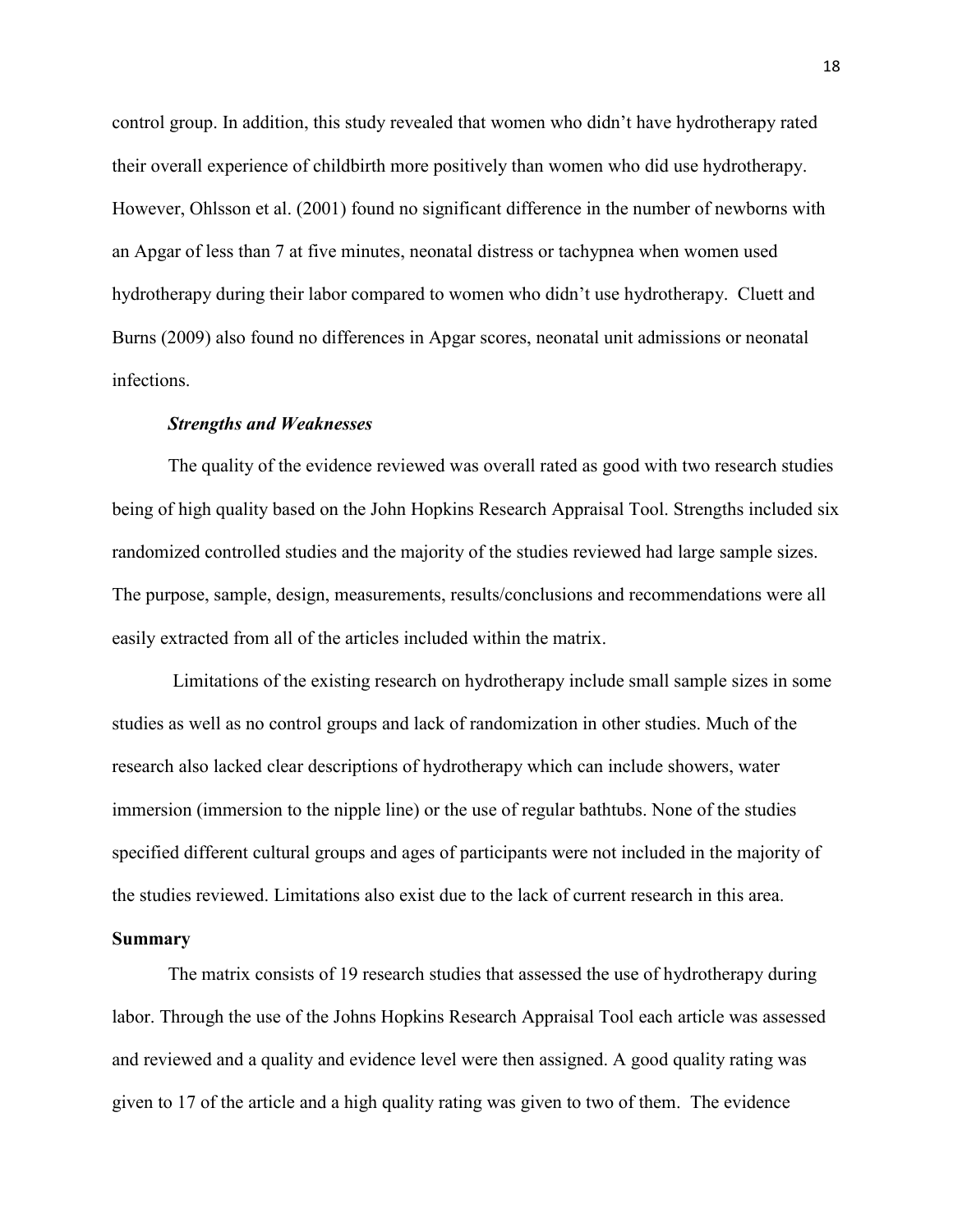revealed that hydrotherapy can be a therapeutic option for women during labor and has the power to decrease anxiety and pain, promote relaxation, decrease risk of cesarean birth, decrease the use of analgesia and epidurals, shorten the first stage of labor, decrease labor augmentation in first time mothers, promote the normalization of birth, encourage maternal movement, provide a safe and protective environment for women and increase maternal satisfaction with the birth experience.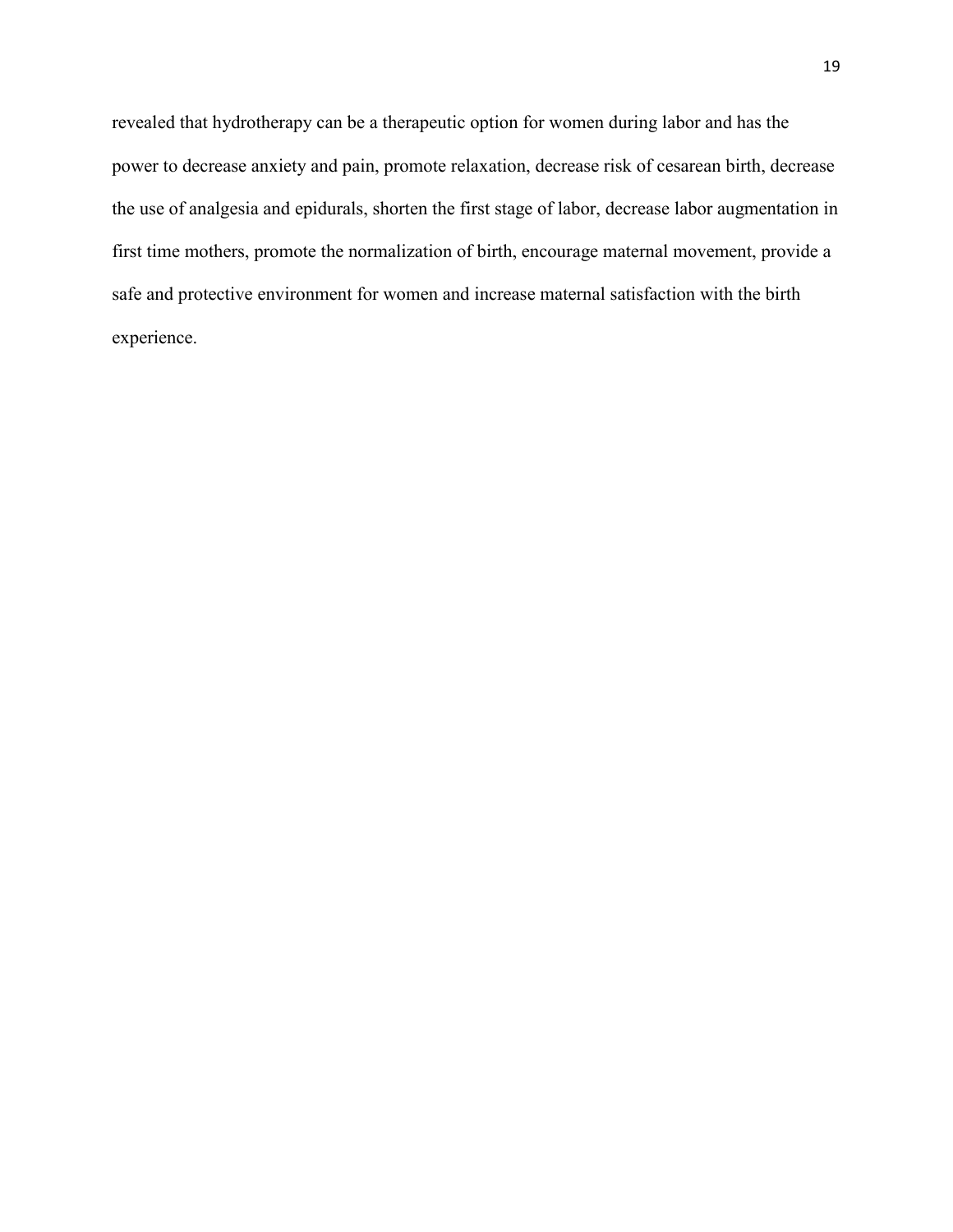#### **Chapter IV: Discussion, Implications and Conclusions**

#### **Synthesis of the Literature to Answer the Practice Question**

 The original research question of interest was: *What are the benefits of using hydrotherapy during labor?* The Johns Hopkins Research Evidence Appraisal Tool was used to review 19 qualifying articles on this topic. The findings were then synthesized to evaluate trends and gaps in the literature and identify implications for nurse-midwives as well as future research needs. Callista Roy's Theory of Adaptation was applied to the use of hydrotherapy during labor to assist with overall adaptation during the labor process through responses in the physiological self-concept, role-function and interdependence modes of adaptation.

#### **Implications for Nurse-Midwifery Practice**

This critical appraisal of the literature has many implications for nurse-midwives. Although there is room for further studies on the use of hydrotherapy, there is enough current evidence to promote the use of hydrotherapy during labor. The findings of this review should prompt nurse-midwives to encourage the use of hydrotherapy for their patients to help decrease anxiety and pain, promote relaxation and the normalization of birth, decrease cesarean rates, shorten the first stage of labor, decrease the use of analgesia and epidurals and create a holistic healing environment during labor. Nurse-midwives have the ability to discuss and encourage the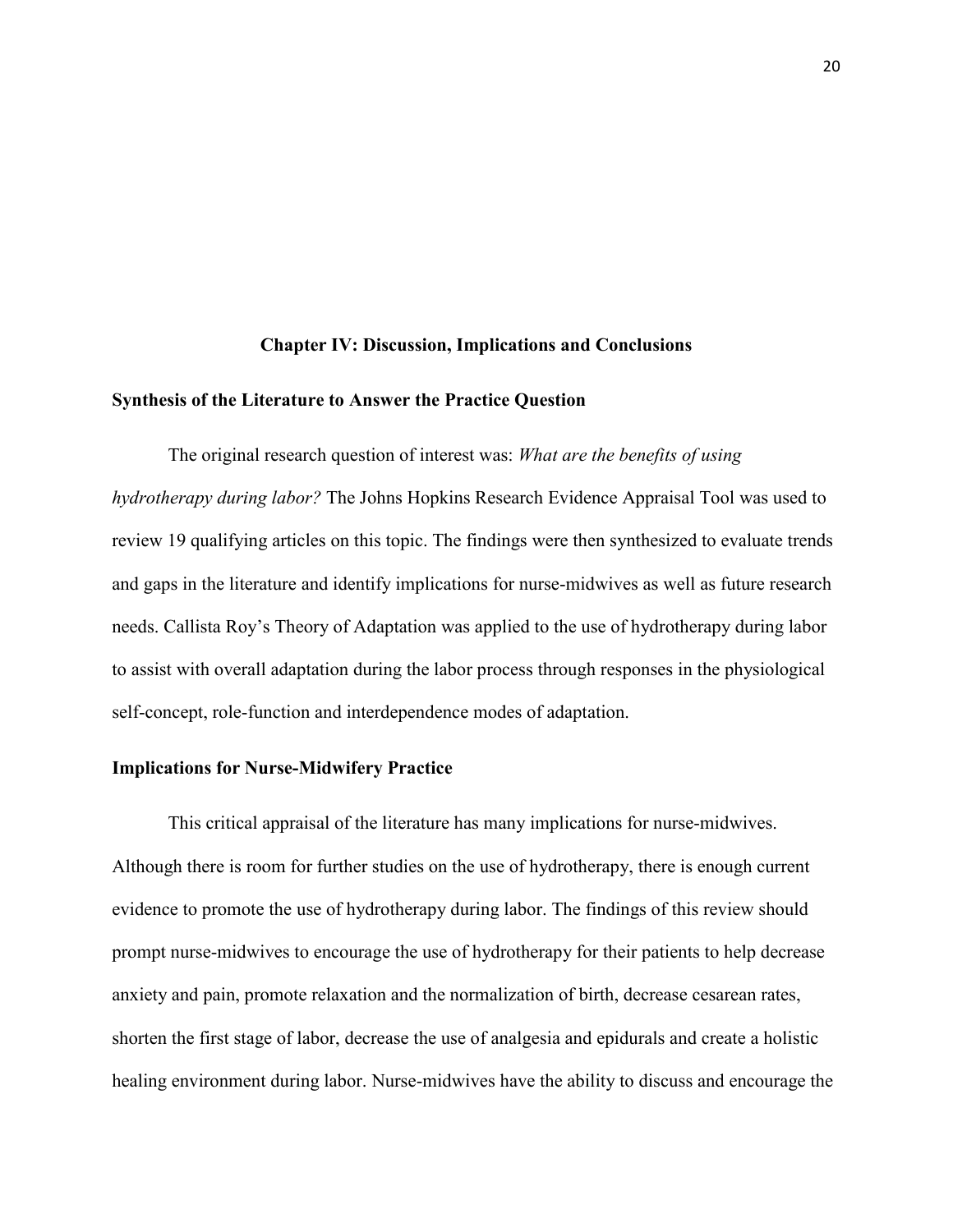use of hydrotherapy as an option with patients and thereby promote positive outcomes for patients and their babies.

 When patients are experiencing pain and anxiety during labor, nurse-midwives should suggest the use of hydrotherapy as a natural option to help with coping and decrease discomfort. Nurse-midwives should also inform their patients that the use of hydrotherapy can help to decrease their risk of a cesarean birth as well as shorten the first stage of labor. In addition, when nurse-midwives are considering augmentation of labor, hydrotherapy should be offered to a patient as a natural option to promote labor. Nurse-midwives should also explain the research on hydrotherapy including a decrease in epidural rates to help promote its use.

The findings in the literature also encourage nurse-midwives to seek further training in complementary approaches and comfort options that can be used during labor (Muñoz-Sellés et al., 2013). In addition, the literature supports the importance of educating nurses caring for patients during labor to decrease anxiety and concerns about the use of hydrotherapy (Stark & Miller, 2009). Nurse-midwives are in a perfect position to educate nurses and other providers on the many benefits of the use of hydrotherapy and also address any concerns that nurses might have about the use of hydrotherapy. Through this type of collaboration and education, women can be offered a variety of coping mechanisms to assist them throughout their labor, including the use of hydrotherapy.

Options to assist with coping during labor, including the use of hydrotherapy, should be discussed with patients during their pregnancy as well as during labor to help increase coping and the promotion of positive outcomes including decreasing the risk for a cesarean birth, decreasing labor augmentation, decreasing pain and anxiety, shortening the first stage of labor and increasing relaxation and normal birth. Nurse-midwives are in a unique position to discuss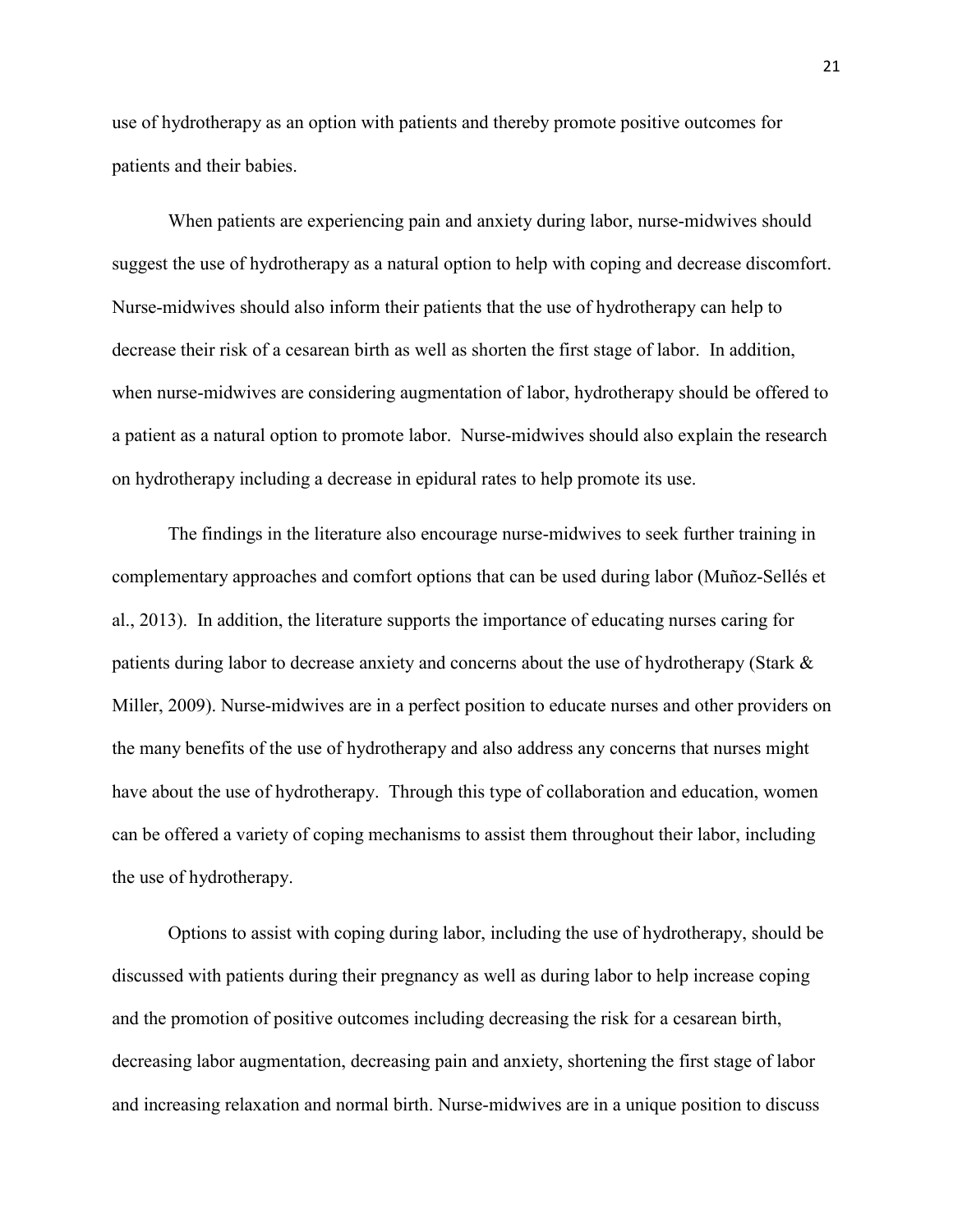and offer hydrotherapy to their patients as a holistic approach to coping with labor. Hydrotherapy can also help decrease the use of epidurals, spinals and paracervical analgesia (Cluett and Burns, 2009) so women are able to move more during their labor and allow their baby to get into an optimal position for birth. In addition nurse-midwives can offer hydrotherapy to patients to help with labor dystocia and therefore avoid augmentation when not necessary. This process helps to promote a natural physiologic birth.

Women remember their birth experience the rest of their lives, and it forms how they feel about themselves as women and mothers. The literature states that the use of hydrotherapy during labor can help "normalize" a woman's birth experience and offer women a more positive birth experience (Kennedy et al., 2010). Nurse-midwives should assist women to obtain a positive birth experience.

A nurse-midwives seeks to create a sense of privacy and safety for patients during their labor experience and hydrotherapy can assist in creating this type of a healing environment (Maude & Foureur, 2007). When women are comfortable and feel safe their stress hormones will decrease and their labor will progress. Hydrotherapy has the power to assist with this process.

Nurse-midwives should also use the evidence from the literature to advocate for birthing tubs to be in all labor rooms in hospital and birth centers. By doing so, nurse-midwives are using available research to promote natural ways of coping during labor that have positive benefits for women and their babies.

#### **Recommendations for Future Research**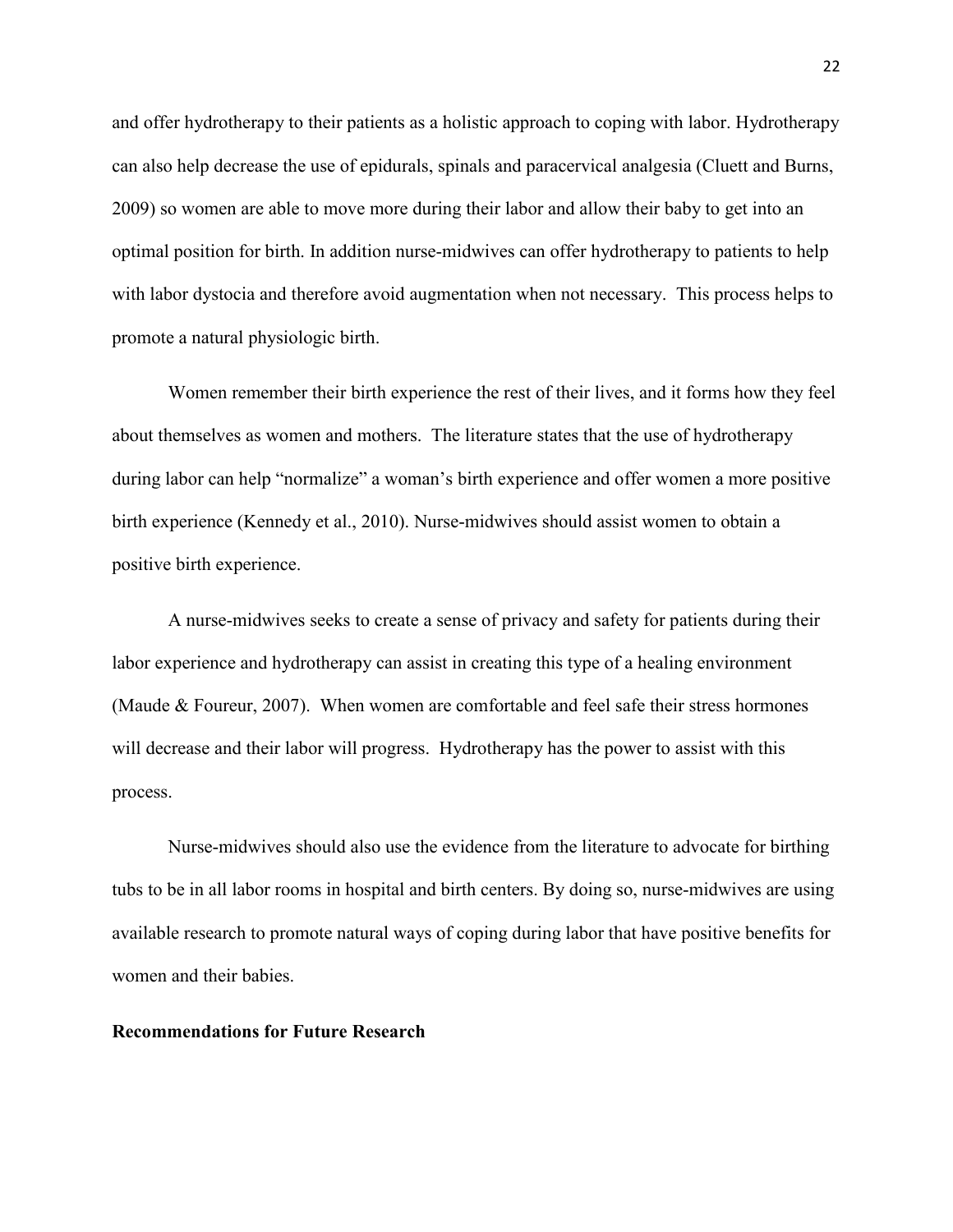More randomized clinical trials need to be conducted with a larger number of participants to further add to the existing literature on the use of hydrotherapy in labor. Qualitative studies would also provide more evidence regarding the emotional impact that hydrotherapy might have on a woman's feelings about herself and her birth experience. Studies should be conducted with women who have already had a vaginal delivery without the use of hydrotherapy and subsequently have another vaginal delivery using hydrotherapy. This type of study would allow participants to compare and contrast their different birth experiences. Long-term studies on a woman's reflection of her childbirth experience could add additional knowledge and information about the use of hydrotherapy during labor and birth including long-term benefits that might contribute to maternal-infant bonding and the self-concept of new mothers.

Studies should also be conducted that specify using water immersion (immersion to the nipple line), showers or regular sized bathtub. These studies could hold important information that could help to promote the installation and use of large labor tubs in all laboring units as a standard of care based on research findings. Expanding this topic could also include the current availability of tubs for hydrotherapy in hospital settings. More studies on the possible decrease in cesarean rates should be conducted as well as reasons for leaving the tub during labor.

Although there are a few articles discussing barriers to the use of hydrotherapy, this area should be further explored. This includes the use of hydrotherapy with patients followed by an obstetrician compared to patients cared for by a nurse-midwife, to identify possible gaps in provider education on the use of hydrotherapy. In addition, comparing hospital culture and provider feelings on hydrotherapy could be explored. Home, hospital and freestanding birth center statistics and outcomes related to the use of hydrotherapy should also be studied.

#### **Integration and Application of Selected Theoretical Framework**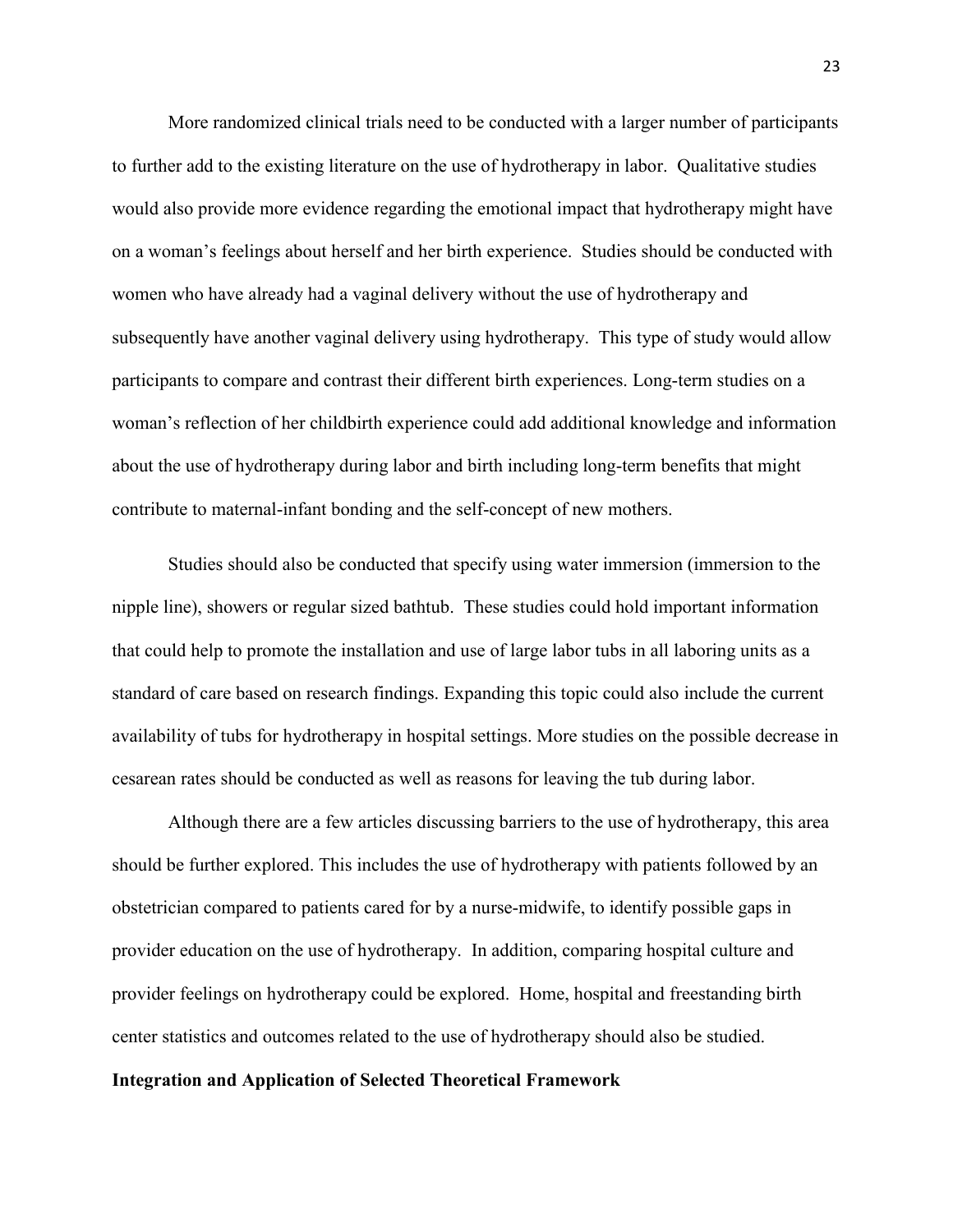Callista Roy's Theory of Adaptation can be used as a foundation to promote hydrotherapy during labor as adaptation is viewed through responses to stimuli in the physiological, self-concept, role function and interdependence modes. Hydrotherapy can help women adapt and maintain physiological stability during labor by promoting relaxation, decreasing pain, decreasing the risk of cesarean section, shortening the first stage of labor, allowing movement during labor. The self-concept mode including psychological and spiritual integrity and allows women to make meaning out of their experience. Hydrotherapy can assist in this mode by promoting a decrease in anxiety, create a healing environment, and helping to normalize the birth experience. In addition, hydrotherapy promotes the role mode of Roy's theory by empowering women to make choices about their labor and birth. By working closely with their provider and nurses, patients adapt in the interdependence mode as they find support, encouragement and guidance during their labor. Part of this labor support includes the access and availably of hydrotherapy. Overall, hydrotherapy has the power to promote positive adaptation during the labor process and support the balance of the mind, body and spirit.

#### **Conclusion**

 The major findings of the literature review on the use of hydrotherapy during labor reflect the benefits of its use to promote relaxation and movement, decrease anxiety and pain, decrease the risk of cesarean birth and use of epidurals, shorten the first stage of labor, decrease augmentation of labor, normalize the birth process and create a healing environment. Nursemidwives have the power to educate women during their pregnancy, as well as during their labor, in regard to the many benefits of the use of hydrotherapy during labor. By doing so, nursemidwives will help to empower women and promote positive outcomes for mothers and babies. Callista Roy's Theory of Adaptation provides the theoretical framework to assist and support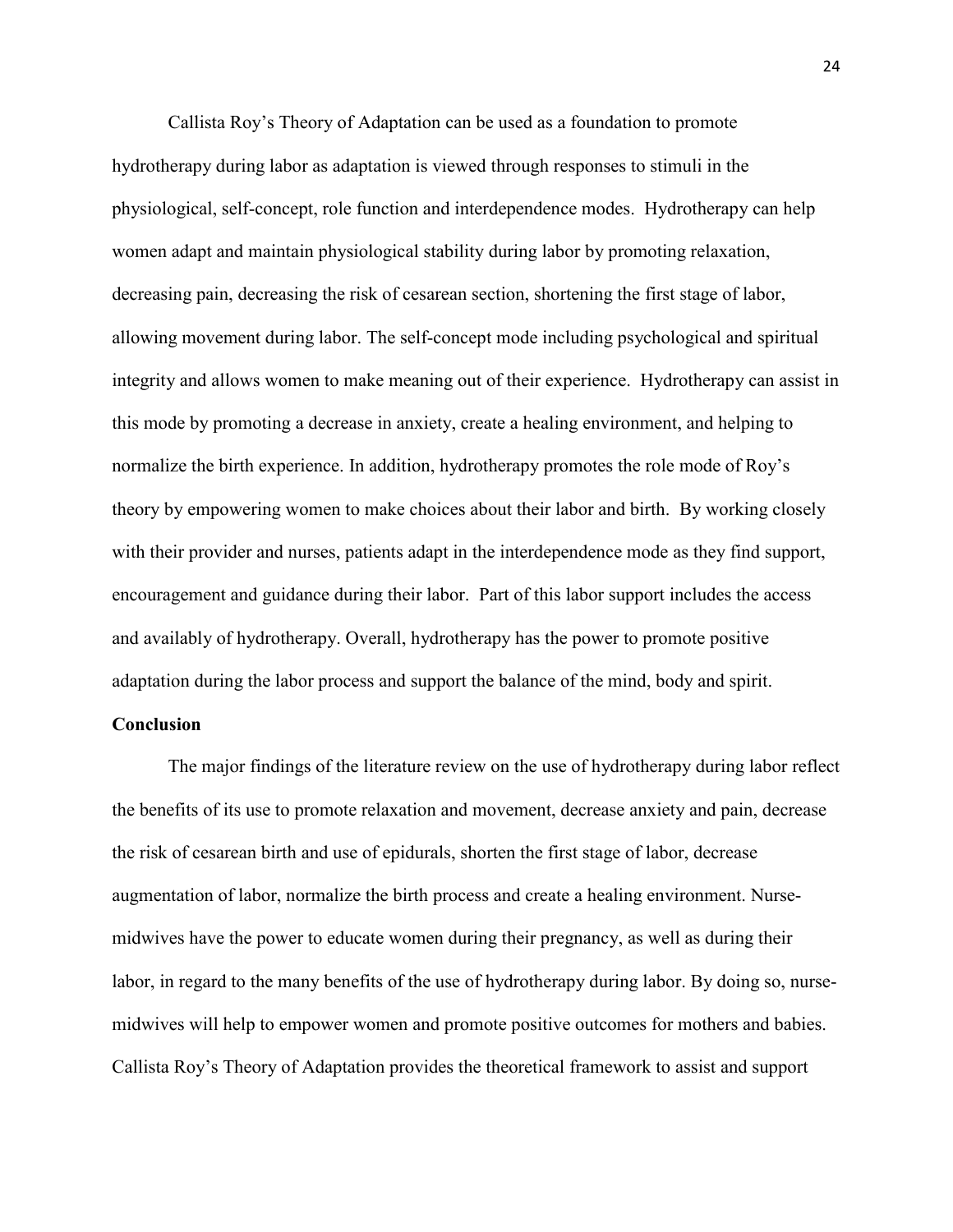women during the labor process. The current body of knowledge on hydrotherapy during labor can be strengthened through additional research in a number of areas.

 A woman moves slowly back and forth in the water during her labor. A supportive environment has been created with the use of hydrotherapy that will decrease her pain and anxiety, as well as her risk of interventions, and promote optimal outcomes for herself and her newborn.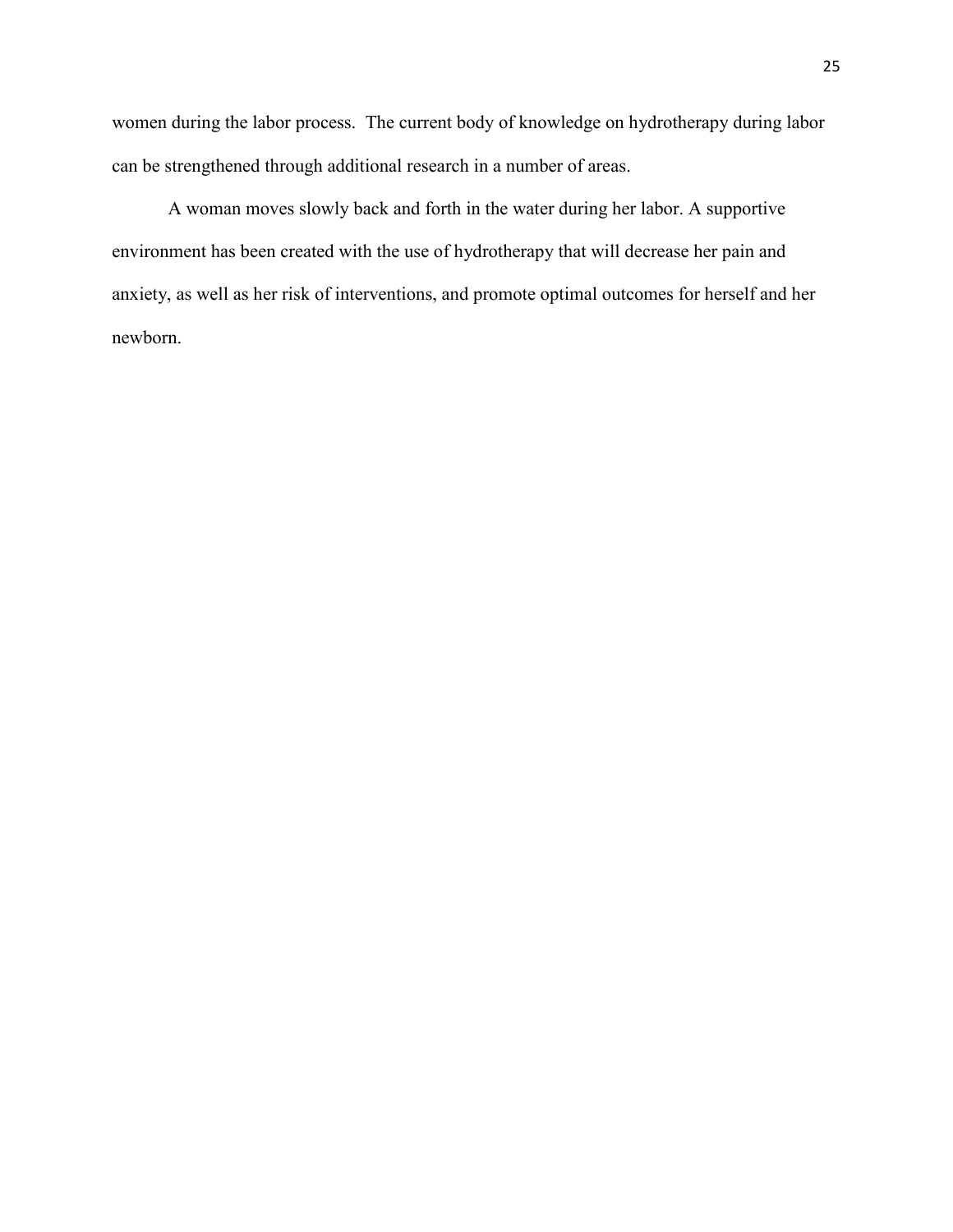#### References

- American College of Nurse-Midwives. (2014). Hydrotherapy during labor and birth. Retrieved from http://www.midwife.org/acnm/files/ccLibraryFiles/Filename/ [000000004048/Hydrotherapy](http://www.midwife.org/acnm/files/ccLibraryFiles/Filename/000000004048/Hydrotherap)-During-Labor-and-Birth-April-2014.pdf
- American Congress of Obstetricians and Gynecologists. (2014). Immersion in water during labor and delivery. Retrieved from<http://www.acog.org/Resources-And->Publications/Committee-Opinions/Committee-on-Obstetric-Practice/Immersion-in-Water-During-Labor-and-Delivery
- Benfield, R., Herman, J., Katz, V., Wilson, S., & Davis, J. (2001). Hydrotherapy in labor. *Research in Nursing & Health, 24*(1), 57-67. doi:10.1002/1098- 240X(200102)24:1<57::AID-NUR1007>3.0.CO;2-J
- Benfield, R., Hortobágyi, T., Tanner, C., Swanson, M., Heitkemper, M., & Newton, E. (2010). The effects of hydrotherapy on anxiety, pain, neuroendocrine responses, and contraction dynamics during labor. *Biological Research for Nursing, 12*(1), 28-36. doi:10.1177/1099800410361535
- Brown, S., Douglas, C., & Flood, L. (2001). Women's evaluation of intrapartum nonpharmacological pain relief methods used during labor. *Journal of Perinatal Education*, *10*(3), 1-8. doi:10.1624/105812401X88273
- Burns, E. E., Boulton, M. G., Cluett, E., Cornelius, V. R., & Smith, L. A. (2012). Characteristics, interventions, and outcomes of women who used a birthing pool: A prospective observational study. *Birth, 39*(3), 192-202. doi:10.1111/j.1523-536X.2012.00548.x
- Campbell, G. (2004). Critical incident analysis of water immersion. *British Journal of Midwifery*, *12*(1), 7-11. doi:10.12968/bjom.2004.12.1.11963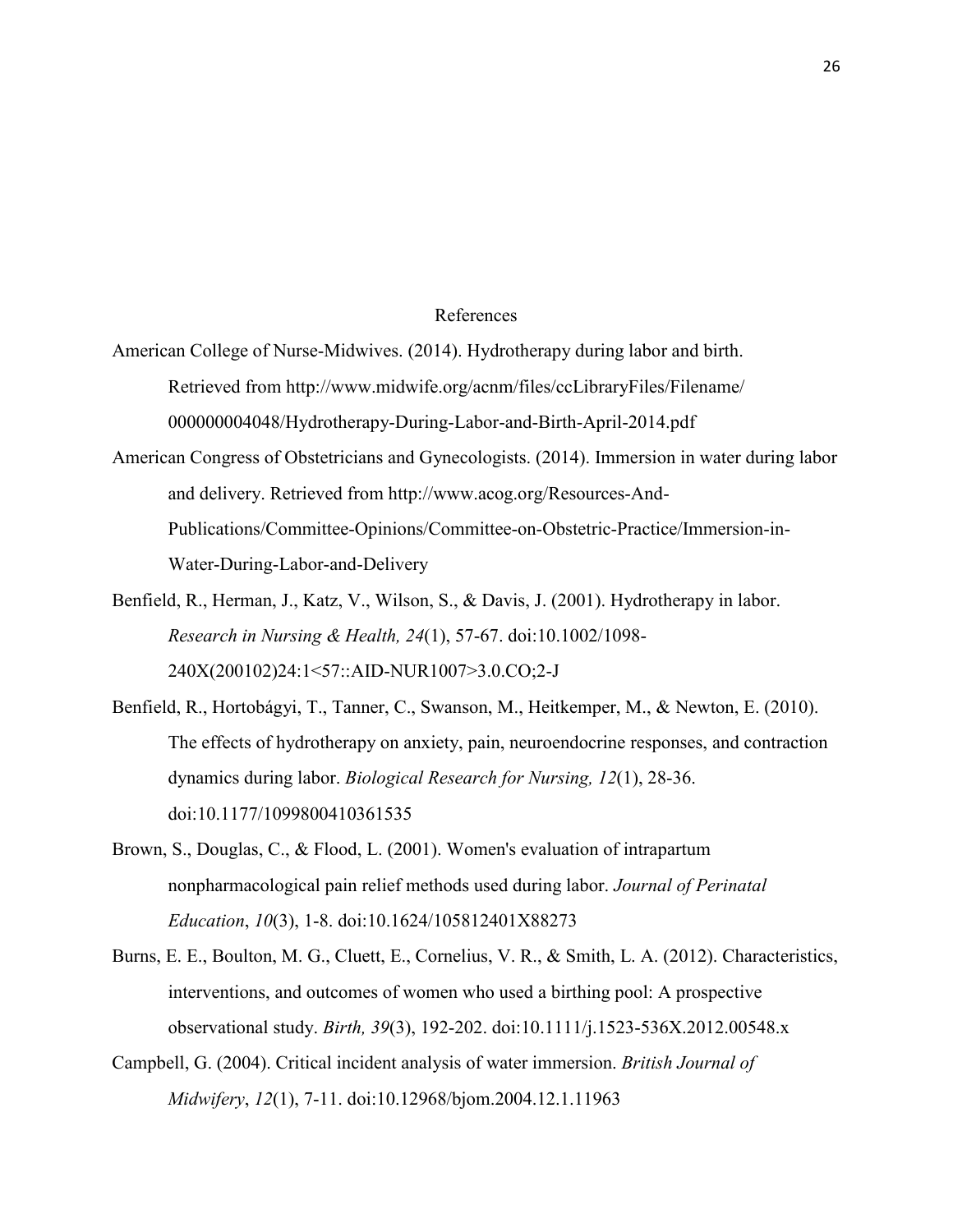- Cluett, E. R., & Burns, E. (2009). Immersion in water in labour and birth. *The Cochrane Database of Systematic Reviews,* (2), CD000111.
- Cluett, E. R., Nikodem, V. C., McCandlish, R. E., & Burns, E. E. (2004). Immersion in water in pregnancy, labour, and birth. *Birth, 31*(4), 317-317. doi:10.1111/j.0730- 7659.2004.00326.x
- Cluett, E. R., Pickering, R. M., Getliffe, K., & St George Saunders, N. J. (2004). Randomised controlled trial of labouring in water compared with standard of augmentation for management of dystocia in first stage of labour. *BMJ: British Medical Journal, 328*(7435), 314-318. doi:10.1136/bmj.37963.606412.EE
- Dearholt, S. L. & Dang, D. (2012*). Johns Hopkins nursing evidence-based practice model and guidelines.* Indianapolis, IN: Sigma Theta Tau International.
- da Silva, F., de Oliveira, S., & Nobre, M. (2009). A randomised controlled trial evaluating the effect of immersion bath on labour pain. *Midwifery*, *25*(3), 286-294. doi:10.1016/j.midw.2007.04.006
- Eckert, K., Turnbull, D., & MacLennan, A. (2001). Immersion in water in the first stage of labor: a randomized controlled trial. *Birth: Issues In Perinatal Care*, *28*(2), 84-93. doi:10.1046/j.1523-536X.2001.00084.x
- Harper, B. (2014). Birth, bath, and beyond: The science and safety of water immersion during labor and birth. T*he Journal of Perinatal Education, 23*(3), 124-134. doi:10.1891/1058- 1243.23.3.124

Harper, B. (2005). *Gentle birth choices*. Rochester, Vt: Healing Arts Press.

Kennedy, H., Grant, J., Walton, C., Shaw-Battista, J., & Sandall, J. (2010). Normalizing birth in England: A qualitative study. *Journal of Midwifery and Women's Health, 55*(3), 262-269. doi:10.1016/j.jmwh.2010.01.006

Lee, S., Liu, C., Lu, Y., & Gau, M. (2013). Efficacy of warm showers on labor pain and birth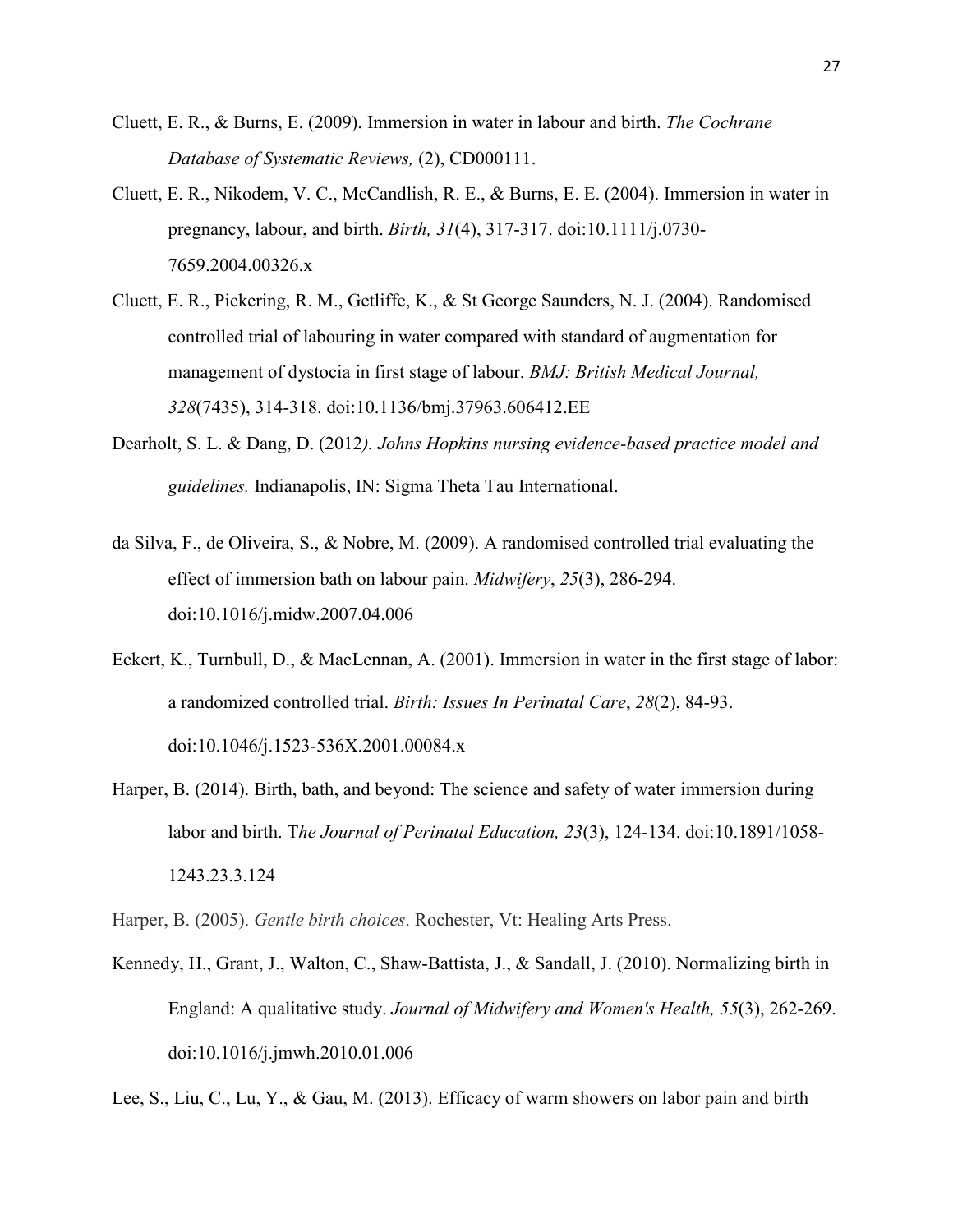experiences during the first labor stage. *JOGNN: Journal Of Obstetric, Gynecologic & Neonatal Nursing*, *42*(1), 19-28. doi:10.1111/j.1552-6909.2012.01424.x

- Liu, Y., Liu, Y., Huang, X., Du, C., Peng, J., Huang, P., & Zhang, J. (2014; 2013). A comparison of maternal and neonatal outcomes between water immersion during labor and conventional labor and delivery. *BMC Pregnancy and Childbirth, 14*(1), 160-160. doi:10.1186/1471-2393-14-160
- Lukasse, M., Rowe, R., Townend, J., Knight, M., & Hollowell, J. (2014). Immersion in water for pain relief and the risk of intrapartum transfer among low risk nulliparous women: Secondary analysis of the birthplace national prospective cohort study. *BMC Pregnancy and Childbirth, 14*(1), 60-60. doi:10.1186/1471-2393-14-60
- Maude, R., & Foureur, M. (2007). It's beyond water: Stories of women's experience of using water for labour and birth. *Women & Birth*, *20*(1), 17-24. Retrieved from http://www.ncbi.nlm.nih.gov/pubmed/17174165
- Muñoz-Sellés, E., Vallès-Segalés, A., & Goberna-Tricas, J. (2013). Use of alternative and complementary therapies in labor and delivery care: A cross-sectional study of midwives' training in Catalan hospitals accredited as centers for normal birth. *BMC Complementary and Alternative Medicine,* 13(1), 318-318. doi:10.1186/1472-6882-13-318v
- Ohlsson,G., Buchhave, P., Leandersson, U., Nordstrom, L., Rydhstrom, H, & Sjolin, I. (2001). Warm tub bathing during labor: Maternal and neonatal effects. *Acta Obstetricia Et Gynecologica Scandinavica, 80*(4), 311-314. doi:10.1034/j.1600-0412.2001.080004311.x
- Serçekuş, P., & Mete, S. (2010). Effects of antenatal education on maternal prenatal and postpartum adaptation. *Journal of Advanced Nursing, 66*(5), 999. doi:10.1111/j.1365- 2648.2009.05253.x
- Stark, M., & Miller, M. (2009). Barriers to the use of hydrotherapy in labor. *JOGNN: Journal Of Obstetric, Gynecologic & Neonatal Nursing*, *38*(6), 667-675. doi:10.1111/j.1552- 6909.2009.01065.x
- Stark, M. A., Rudell, B., & Haus, G. (2008). Observing position and movements in hydrotherapy: A pilot study. *Journal of Obstetric,Gynecologic, & Neonatal Nursing,*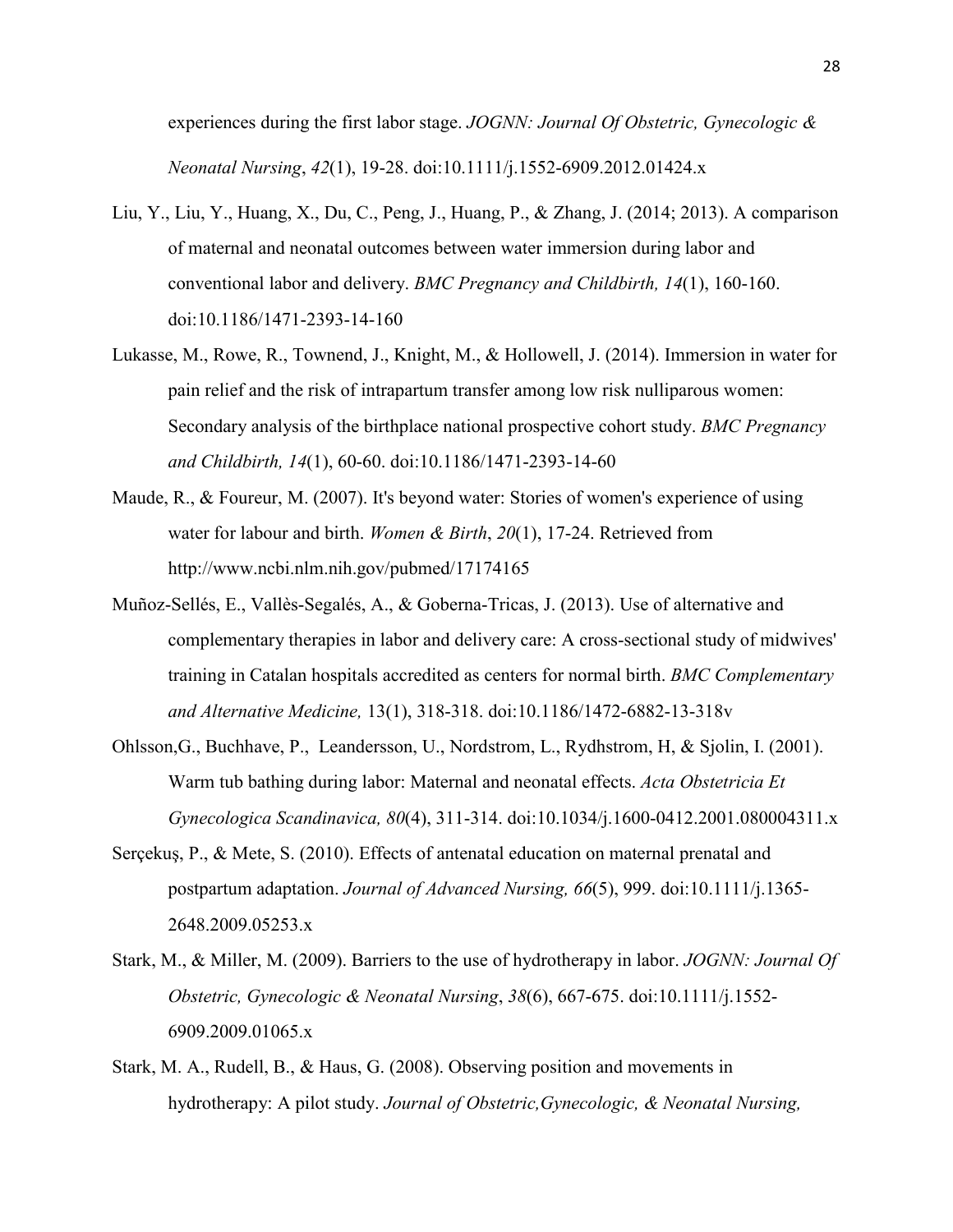(1), 116-122. doi:10.1111/j.1552-6909.2007.00212.x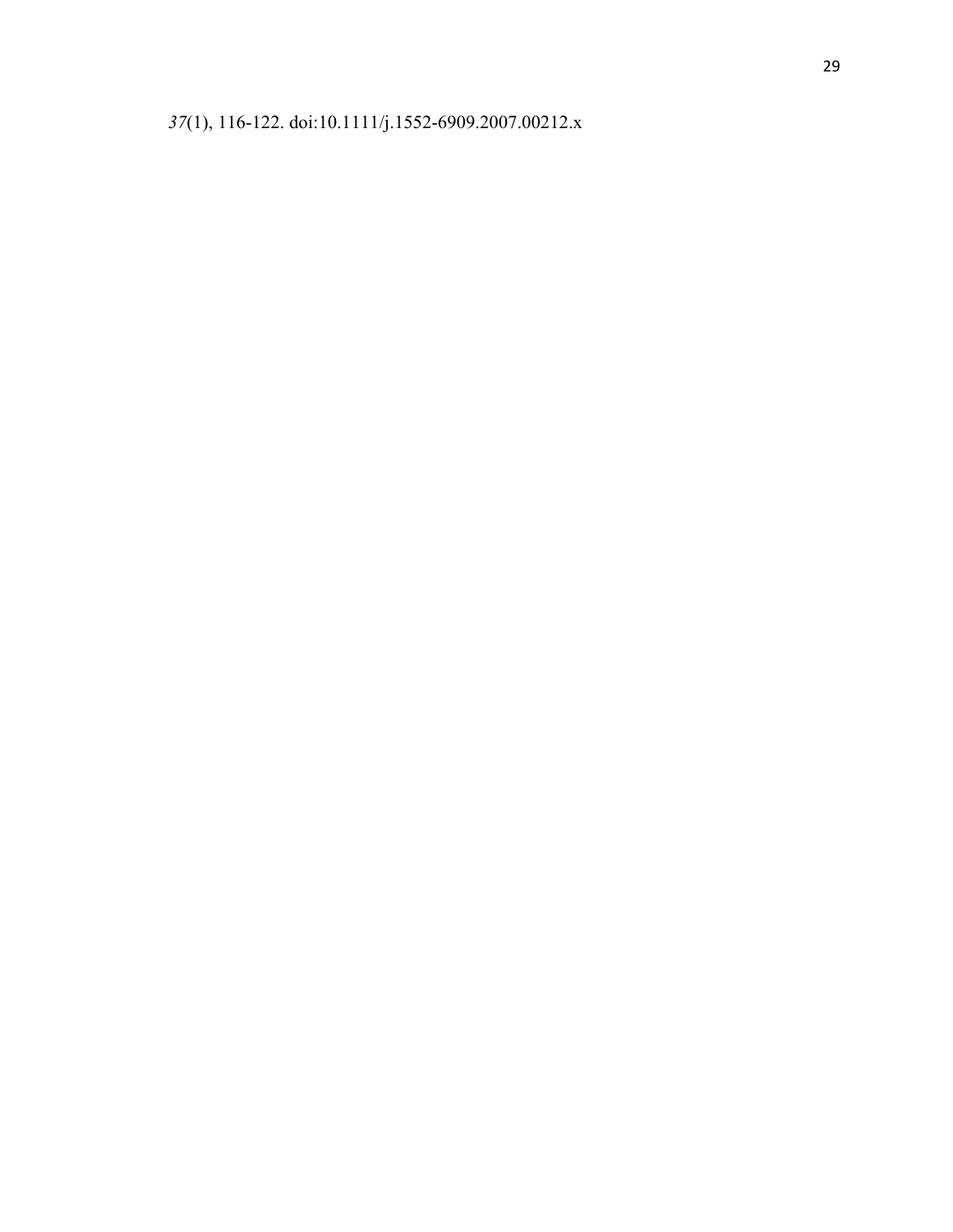| Citation                                                                                                                                                                                                                                                           | Purpose                                                                                                    | Sample                                                                                                                                                                                                                                                   | Design                                                                                                                                                                                                      | Measurement                                                                                                                                                                                                                                                                                                                                                                                                                                                                                                                                          | Results/Conclusions                                                                                                                                                                                                                                                                                                                                                                                                                           | Recommendations                                                                                                                                                                                                                                                                                                                     | Level $\&$<br>Quality |
|--------------------------------------------------------------------------------------------------------------------------------------------------------------------------------------------------------------------------------------------------------------------|------------------------------------------------------------------------------------------------------------|----------------------------------------------------------------------------------------------------------------------------------------------------------------------------------------------------------------------------------------------------------|-------------------------------------------------------------------------------------------------------------------------------------------------------------------------------------------------------------|------------------------------------------------------------------------------------------------------------------------------------------------------------------------------------------------------------------------------------------------------------------------------------------------------------------------------------------------------------------------------------------------------------------------------------------------------------------------------------------------------------------------------------------------------|-----------------------------------------------------------------------------------------------------------------------------------------------------------------------------------------------------------------------------------------------------------------------------------------------------------------------------------------------------------------------------------------------------------------------------------------------|-------------------------------------------------------------------------------------------------------------------------------------------------------------------------------------------------------------------------------------------------------------------------------------------------------------------------------------|-----------------------|
| Benfield, R.,<br>Herman, J.,<br>Katz, V.,<br>Wilson, S., $\&$<br>Davis, J. (2001).<br>Hydrotherapy in<br>labor. Research<br>in Nursing &<br>Health, 24(1),<br>57-67.<br>doi:10.1002/109<br>$8-$<br>240X(200102)24<br>: $1 < 57$ ::AID-<br>NUR1007>3.0.C<br>$O;2-J$ | To assess<br>whether<br>hydro-<br>therapy<br>during labor<br>decreases<br>maternal<br>anxiety and<br>pain. | 18 women<br>$(9$ in each<br>group) with<br>term, low-<br>risk<br>singleton<br>pregnancies<br>who<br>presented to<br>the hospital<br>in<br>spontaneous<br>labor.<br>Study took<br>place in a<br>hospital in<br>the South-<br>eastern<br>United<br>States. | Randomized<br>controlled<br>study pilot<br>study.<br>Pretest-<br>Posttest<br>control group<br>design with<br>repeated<br>measures.<br>Patients<br>placed in the<br>tub at 4 cm<br>dilation for<br>one hour. | Pretest-posttest using<br>the Visual Analogue<br>Scale for Anxiety<br>(VASA) and a pain<br>scale from 0-100.<br>Hgb and Hct were<br>used to calculate<br>plasma volume shift,<br>an indirect<br>measurement of<br>uteroplacental<br>perfusion. Done at<br>the beginning of the<br>study and after 15<br>and 60 minutes in the<br>tub. Urine<br>catecholamines were<br>used as an indicator<br>of sympathetic<br>nervous system<br>arousal resulting from<br>anxiety. Done at the<br>beginning of the<br>study and then after<br>one hour in the tub. | 15 minutes after being<br>in the tub and at 60<br>minutes being in the<br>tub, pain and anxiety<br>scores were decreased<br>compared to the<br>control group.<br>After 15 minutes of<br>immersion in the tub<br>women had a<br>significantly greater<br>increase in plasma<br>volume than non-<br>bathers.<br>No significant<br>differences found in<br>urine catecholamines<br>or maternal-fetal<br>complications between<br>the two groups. | Findings offer<br>preliminary<br>support for the<br>therapeutic effects<br>of bathing in labor<br>for acute, short-<br>term anxiety and<br>pain relief.<br>Hydrotherapy<br>should be<br>considered as an<br>alternative or<br>supplemental<br>intervention for<br>patients to help<br>decrease pain and<br>anxiety during<br>labor. | Level 1<br>Good       |

# **Appendix A: Matrix of the Literature**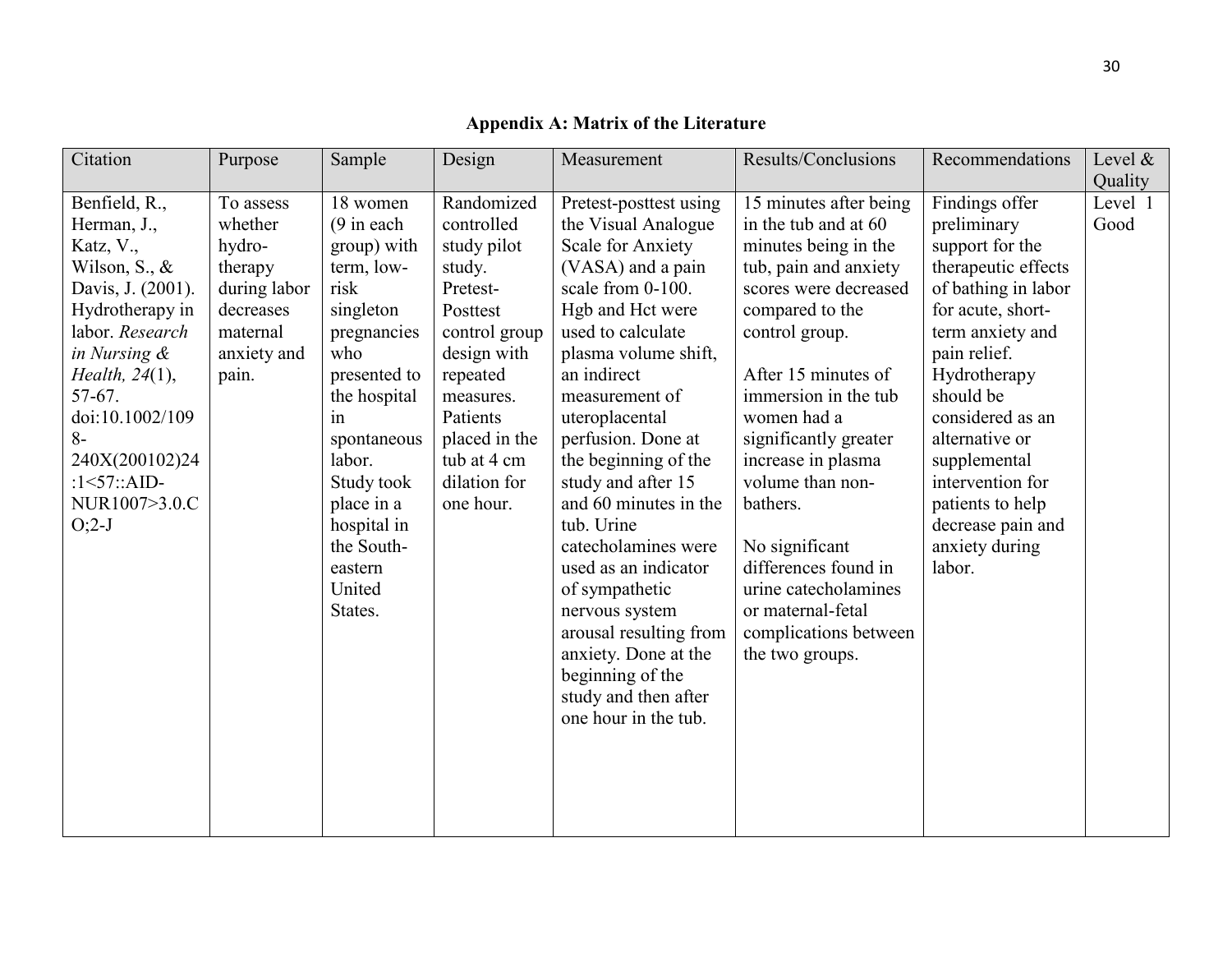| Citation                                                                                                                                                                                                                                                                                                                                                         | Purpose                                                                                                                                                        | Sample                                                                       | Design                                                                                                                                         | Measurement                                                                                                                                                                                                                                                                                                                           | Results/Conclusions                                                                                                                                                                                                                                                                                                                                                                                                                                                                                                  | Recommendations                                                                                                                                                | Level $\&$<br>Quality |
|------------------------------------------------------------------------------------------------------------------------------------------------------------------------------------------------------------------------------------------------------------------------------------------------------------------------------------------------------------------|----------------------------------------------------------------------------------------------------------------------------------------------------------------|------------------------------------------------------------------------------|------------------------------------------------------------------------------------------------------------------------------------------------|---------------------------------------------------------------------------------------------------------------------------------------------------------------------------------------------------------------------------------------------------------------------------------------------------------------------------------------|----------------------------------------------------------------------------------------------------------------------------------------------------------------------------------------------------------------------------------------------------------------------------------------------------------------------------------------------------------------------------------------------------------------------------------------------------------------------------------------------------------------------|----------------------------------------------------------------------------------------------------------------------------------------------------------------|-----------------------|
| Benfield, R.,<br>Hortobágyi, T.,<br>Tanner, C.,<br>Swanson, M.,<br>Heitkemper,<br>M., & Newton,<br>$E. (2010)$ . The<br>effects of<br>hydrotherapy<br>on anxiety,<br>pain,<br>neuroendocrine<br>responses, and<br>contraction<br>dynamics<br>during labor.<br>Biological<br>Research for<br>Nursing, $12(1)$ ,<br>28-36.<br>doi:10.1177/10<br>9980041036153<br>5 | To assess<br>the effects<br>of hydro-<br>therapy on<br>anxiety,<br>pain, neuro-<br>endocrine<br>responses<br>and<br>contraction<br>dynamic<br>during<br>labor. | 11 term<br>women with<br>a mean age<br>of $24.5$ in<br>spontaneous<br>labor. | Pilot study<br>with pretest<br>and posttest<br>design.<br>Women were<br>immersed to<br>the xiphoid<br>in 37 degree<br>C water for<br>one hour. | Blood samples and<br>measures of anxiety<br>and pain were<br>obtained under<br>baseline conditions<br>and repeated after 15<br>and 45 minutes of<br>hydrotherapy.<br>Pretest-posttest with<br>repeated measures.<br>VASA and VASP<br>scales were used to<br>measure pain and<br>anxiety. Stress<br>hormone levels were<br>also drawn. | Hydrotherapy was<br>associated with a<br>decrease in anxiety,<br>vasopressin and<br>oxytocin levels at 15<br>and 45 minutes after<br>being immersed in<br>water. There was no<br>significant<br>differences between<br>preimmersion and<br>immersion pain or<br>cortisol levels.<br>Pain decreased more<br>with women with<br>high baseline pain<br>than women with<br>low baseline pain.<br>Hydrotherapy during<br>labor affects<br>neuroendocrine<br>responses that<br>modify<br>psychophysiological<br>processes. | Hydrotherapy<br>should be an option<br>for laboring women<br>to help decrease<br>anxiety and pain,<br>particularly in<br>patients with high<br>levels of pain. | Level II<br>Good      |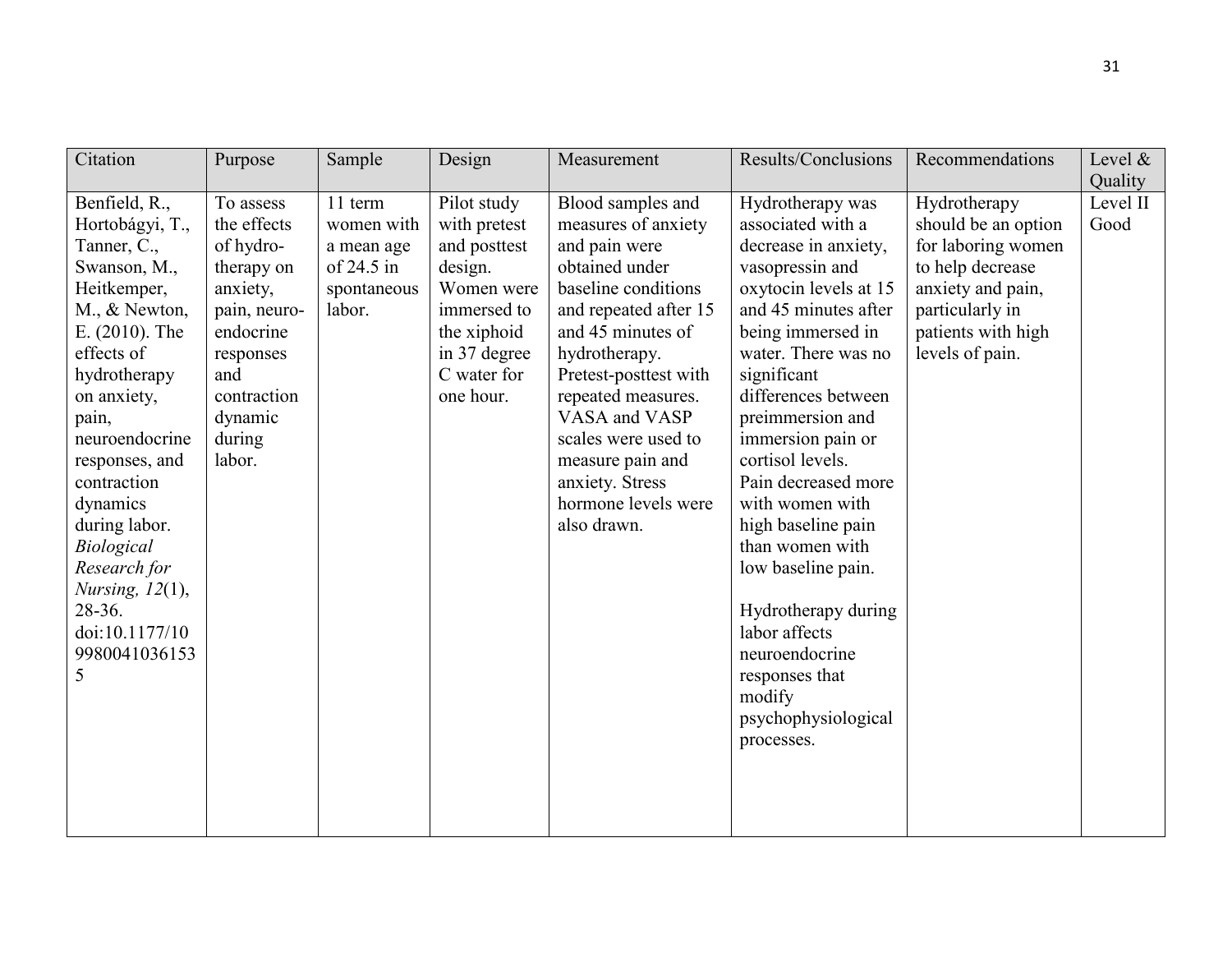| Citation                                                                                                                                                                                                                           | Purpose                                                                                                                                                                           | Sample                                                                                                                                                                                                                                                                                                                                        | Design                                                  | Measurement                                                                                                                                                                                                                                                                                                                                                                                                                                                                                                                                            | Results/Conclusions                                                                                                                                                                                                                                                                                                                                                           | Recommendations                                                                                                                                                                                                                                                                                                                                                                                                                                                                                                                                    | Level $\&$        |
|------------------------------------------------------------------------------------------------------------------------------------------------------------------------------------------------------------------------------------|-----------------------------------------------------------------------------------------------------------------------------------------------------------------------------------|-----------------------------------------------------------------------------------------------------------------------------------------------------------------------------------------------------------------------------------------------------------------------------------------------------------------------------------------------|---------------------------------------------------------|--------------------------------------------------------------------------------------------------------------------------------------------------------------------------------------------------------------------------------------------------------------------------------------------------------------------------------------------------------------------------------------------------------------------------------------------------------------------------------------------------------------------------------------------------------|-------------------------------------------------------------------------------------------------------------------------------------------------------------------------------------------------------------------------------------------------------------------------------------------------------------------------------------------------------------------------------|----------------------------------------------------------------------------------------------------------------------------------------------------------------------------------------------------------------------------------------------------------------------------------------------------------------------------------------------------------------------------------------------------------------------------------------------------------------------------------------------------------------------------------------------------|-------------------|
|                                                                                                                                                                                                                                    |                                                                                                                                                                                   |                                                                                                                                                                                                                                                                                                                                               |                                                         |                                                                                                                                                                                                                                                                                                                                                                                                                                                                                                                                                        |                                                                                                                                                                                                                                                                                                                                                                               |                                                                                                                                                                                                                                                                                                                                                                                                                                                                                                                                                    | Quality           |
| Brown, S.,<br>Douglas, C., &<br>Flood, L.<br>(2001).<br>Women's<br>evaluation of<br>intrapartum<br>nonpharm-<br>acological pain<br>relief methods<br>used during<br>labor. Journal<br>Of Perinatal<br>Education,<br>$10(3)$ , 1-8. | To examine<br>which<br>nonpharm-<br>acologic<br>pain relief<br>techniques<br>laboring<br>women use<br>most often<br>and the<br>effective-<br>ness of the<br>chosen<br>techniques. | Women<br>who had<br>attended<br>childbirth<br>preparation<br>classes<br>conducted<br>by a<br>Lamaze<br>Certified<br>Childbirth<br>Educator<br>who were at<br>least 18<br>years old,<br>literate in<br>English,<br>within 6<br>months<br>postpartum.<br>37<br>primiparas<br>and 9<br>multiparas<br>in a South-<br>eastern state<br>in the U.S. | Retro-<br>spective,<br>descriptive<br>survey<br>design. | A survey assessing<br>10 common<br>nonpharmacologic<br>childbirth pain-<br>management<br>techniques including<br>breathing and<br>relaxation techniques,<br>positioning/move-<br>ment, music, touch,<br>massage/effleurage,<br>acupressure, hot/cold<br>therapy,<br>aromatherapy, guided<br>imagery and<br>hydrotherapy.<br>Participants were<br>asked if these<br>techniques were<br>taught and then they<br>had to rank the<br>techniques on how<br>effective they were.<br>A comment section<br>also allowed further<br>input from<br>participants. | <b>Breathing</b><br>techniques,<br>relaxation,<br>acupressure and<br>massage were found<br>to be most effective.<br>Hydrotherapy and<br>aromatherapy were<br>used infrequently.<br>No one specific<br>technique or<br>combination of<br>interventions helped<br>all women, each<br>woman had her own<br>unique experience<br>and preferred some<br>techniques over<br>others. | Nurses and<br>childbirth educators<br>should educate<br>women on options<br>available to assist<br>with pain<br>management during<br>labor. Further<br>research is needed to<br>assess the use of<br>techniques including<br>breathing and<br>relaxation<br>techniques,<br>positioning/move-<br>ment, music, touch,<br>massage/effleurage,<br>acupressure,<br>hot/cold therapy,<br>aromatherapy,<br>guided imagery and<br>hydrotherapy and<br>how they can<br>contribute to better<br>outcomes, lower<br>cost, and higher<br>patient satisfaction. | Level III<br>Good |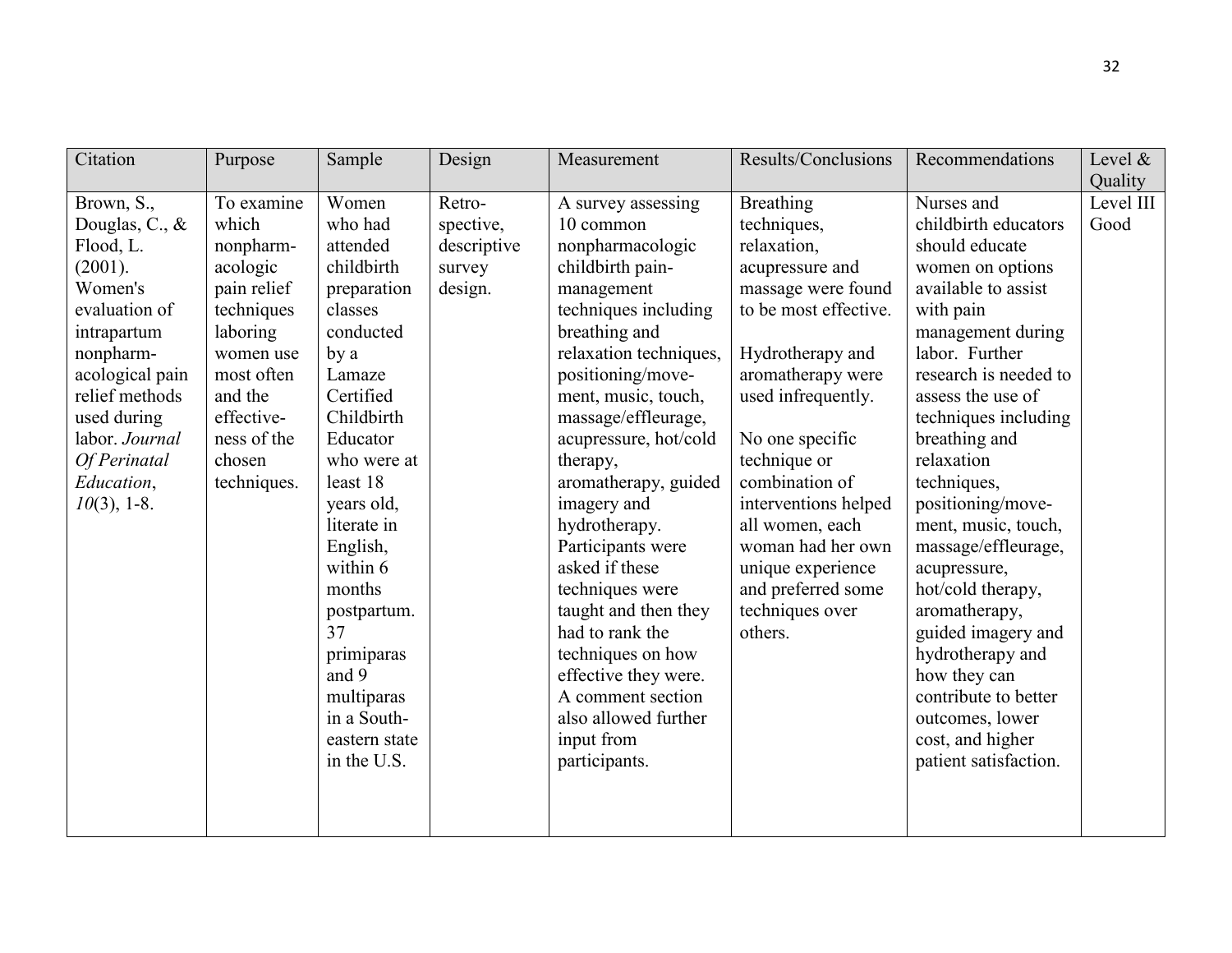| Citation                  | Purpose      | Sample      | Design        | Measurement            | Results/Conclusions   | Recommendations        | Level $\&$ |
|---------------------------|--------------|-------------|---------------|------------------------|-----------------------|------------------------|------------|
|                           |              |             |               |                        |                       |                        | Quality    |
| Burns, E. E.,             | To describe  | 8,924       | Prospective   | Midwives               | Birthing pool use     | Laboring in a          | Level II   |
| Boulton, M. G.,           | and          | women at    | observational | prospectively          | was associated with   | birthing pool should   | Good       |
| Cluett, E.,               | compare      | low risk of | study         | recorded data on a     | a high frequency of   | be encouraged and      |            |
| Cornelius, V.             | maternal     | childbirth  |               | standardized form      | spontaneous birth     | offered to all women   |            |
| $R_{\cdot}$ , & Smith, L. | character-   | complica-   |               | while caring for a     | and normal birth,     | in all birth settings. |            |
| A. (2012).                | istics,      | tions were  |               | woman during labor     | particularly among    |                        |            |
| Characteristics,          | intrapartum  | recruited   |               | and birth. Data        | nulliparas.           | Further studies as to  |            |
| interventions,            | events,      | from care   |               | included maternal      | The use of            | why patients exit the  |            |
| and outcomes              | intervene-   | settings in |               | characteristics,       | interventions and     | birthing tub need to   |            |
| of women who              | tions, and   | England,    |               | intrapartum events,    | outcomes in           | be conducted.          |            |
| used a birthing           | maternal     | Scotland,   |               | maternal outcomes      | alongside midwifery   |                        |            |
| pool: A                   | and neonatal | and         |               | and neonatal           | units was similar to  |                        |            |
| prospective               | outcomes by  | Northern    |               | outcomes. Data         | that in the obstetric |                        |            |
| observational             | planned      | Ireland.    |               | included age,          | units, but not the    |                        |            |
| study. Birth,             | place of     |             |               | gestation, obstetrical | community setting     |                        |            |
| 39(3), 192-202.           | birth for    |             |               | history, inductions,   | and more epidurals.   |                        |            |
| doi:10.1111/j.1           | women who    |             |               | use of                 | Nulliparas who gave   |                        |            |
| $523 -$                   | used a       |             |               | pharmacological/non-   | birth in a community  |                        |            |
| 536X.2012.005             | birthing     |             |               | pharmacological        | setting spent more    |                        |            |
| 48.x                      | pool.        |             |               | analgesia,             | time in the birthing  |                        |            |
|                           |              |             |               | augmentation with      | pool than the         |                        |            |
|                           |              |             |               | rupture of membranes   | patients in an        |                        |            |
|                           |              |             |               | or oxytocin, length of | obstetric unit or     |                        |            |
|                           |              |             |               | time in the tub and    | alongside midwifery   |                        |            |
|                           |              |             |               | reason for leaving the | unit. Obstetrical     |                        |            |
|                           |              |             |               | tub, delivery type and | units had more        |                        |            |
|                           |              |             |               | complications, Apgar   | inductions. No        |                        |            |
|                           |              |             |               | score, neonatal        | differences were      |                        |            |
|                           |              |             |               | weight, resuscitation, | found in multiparas   |                        |            |
|                           |              |             |               | infection, NICU        | or in outcomes of     |                        |            |
|                           |              |             |               | admission and death.   | newborns.             |                        |            |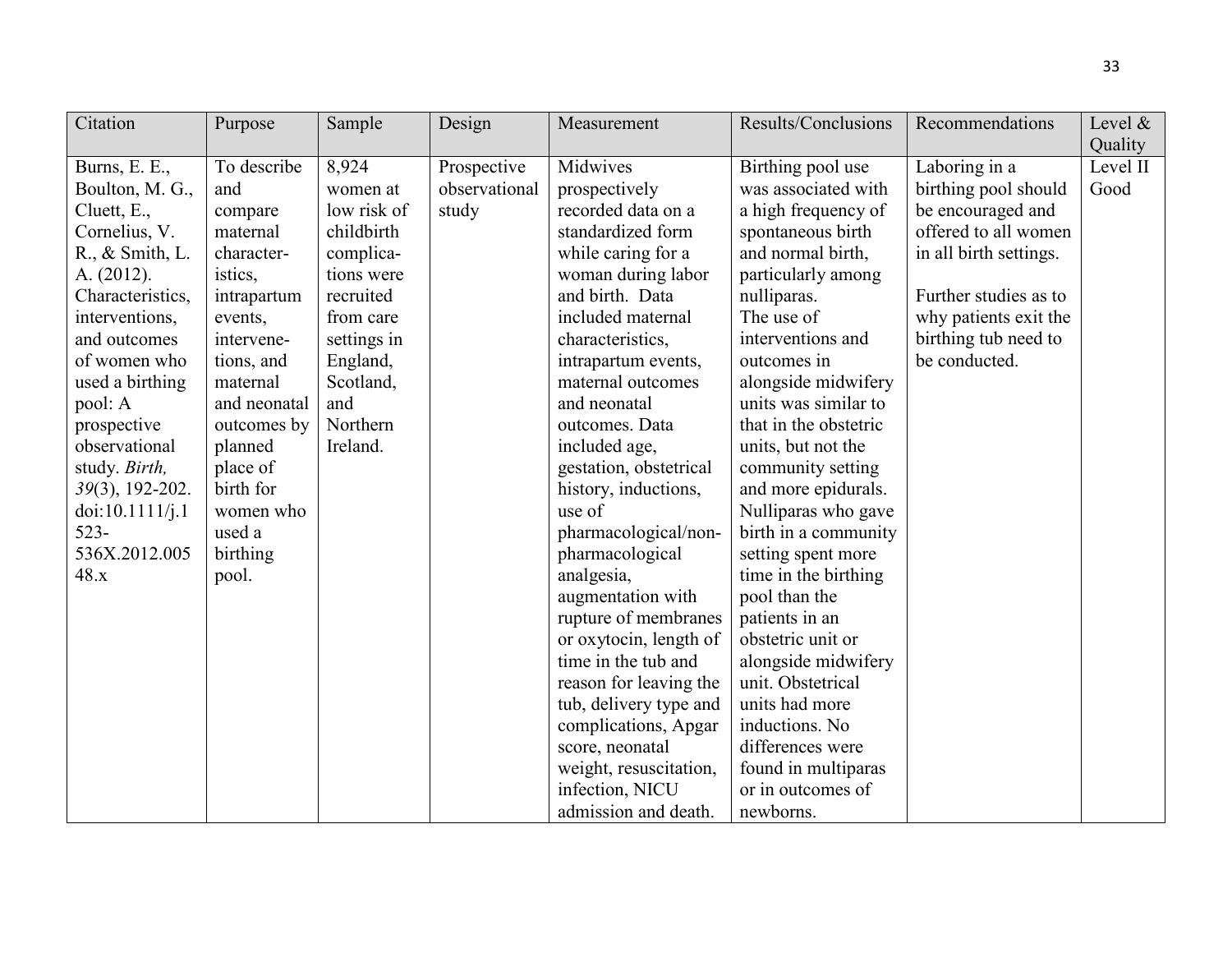| Citation                                                                                                                                                                                      | Purpose                                                                                                                                                                                       | Sample                                                                                                                   | Design     | Measurement                                                                                                                                                                                                                                                                                                                                                       | Results/Conclusions                                                                                                                                                                                                                                                                                                       | Recommendations                                                                                                                                                                                                                                                                                                  | Level $\&$<br>Quality |
|-----------------------------------------------------------------------------------------------------------------------------------------------------------------------------------------------|-----------------------------------------------------------------------------------------------------------------------------------------------------------------------------------------------|--------------------------------------------------------------------------------------------------------------------------|------------|-------------------------------------------------------------------------------------------------------------------------------------------------------------------------------------------------------------------------------------------------------------------------------------------------------------------------------------------------------------------|---------------------------------------------------------------------------------------------------------------------------------------------------------------------------------------------------------------------------------------------------------------------------------------------------------------------------|------------------------------------------------------------------------------------------------------------------------------------------------------------------------------------------------------------------------------------------------------------------------------------------------------------------|-----------------------|
| Campbell, G.<br>(2004). Critical<br>incident<br>analysis of<br>water<br>immersion.<br><b>British Journal</b><br>of Midwifery,<br>$12(1)$ , 7-11.<br>doi:10.12968/bj<br>om.2004.12.1.1<br>1963 | This study<br>reflects on a<br>woman's<br>experience<br>of using<br>water<br>immersion<br>during the<br>first stage of<br>labor and is<br>arranged<br>using<br>Gibbs'<br>reflection<br>cycle. | One woman<br>who used<br>hydro-<br>therapy for<br>her second<br>birth and<br>sub-<br>sequently<br>gave birth in<br>water | Case Study | Interview with patient<br>and researchers<br>reflection on<br>witnessing the<br>patient. Researcher<br>witnessed/observed<br>one mother use<br>hydrotherapy in labor<br>and birth. Gibb's<br>reflection cycle was<br>used: Description of<br>what happened-<br>feelings/thoughts-<br>evaluation-analysis-<br>conclusion-action<br>plan (would you do it<br>again) | Reflection on<br>witnessing this<br>patient use<br>hydrotherapy and<br>birth in water<br>reinforced the<br>significance of<br>providing women<br>with an informed<br>choice and control<br>during labor.<br>Patient reported<br>relaxation and pain<br>relief from being in<br>water as well as a<br>decrease in anxiety. | Laboring in water<br>should be viewed as<br>part of the<br>philosophy of choice<br>a woman has during<br>labor.<br>Hydrotherapy helps<br>woman have control<br>over their choices<br>and facilitates the<br>empowerment<br>process.<br><b>Additional studies</b><br>with larger<br>populations are<br>warranted. | Level III<br>Good     |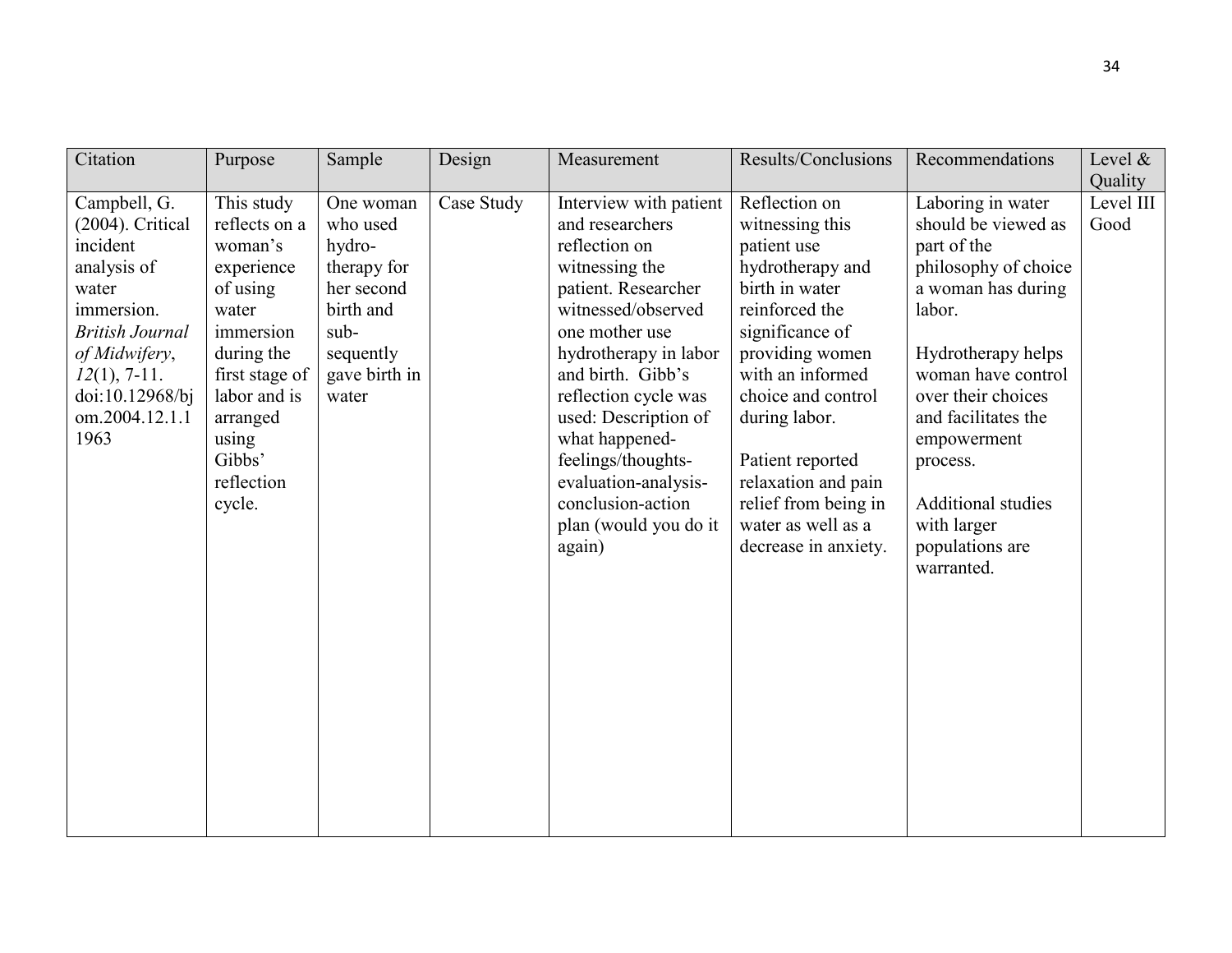| Citation            | Purpose      | Sample          | Design       | Measurement             | Results/Conclusion    | Recommendations       | Level $\&$ |
|---------------------|--------------|-----------------|--------------|-------------------------|-----------------------|-----------------------|------------|
|                     |              |                 |              |                         |                       |                       | Quality    |
| Cluett, E. R., $\&$ | To assess    | This review     | Review of    | Assessed trial          | Results for the first | Water immersion       | Level I    |
| Burns, E.           | the evidence | includes 12     | randomized   | eligibility and quality | stage of labor        | can have beneficial   | High       |
| (2009).             | from         | trials $(3243)$ | controlled   | and extracted data      | showed there was a    | results by decreasing |            |
| Immersion in        | randomized   | women)          | studies only | independently. One      | significant reduction | the use of            |            |
| water in labor      | controlled   | eight related   |              | review author entered   | in the rate of        | epidural/spinal/para- |            |
| and birth. The      | trials about | to just the     |              | data and the other      | epidural/spinal/para- | cervical analgesia/   |            |
| Cochrane            | immersion    | first stage of  |              | checked for accuracy.   | cervical analgesia/   | anesthesia as well as |            |
| Database of         | in water     | labor: one to   |              |                         | anesthesia amongst    | decreasing the first  |            |
| Systematic          | during labor | early versus    |              |                         | women allocated to    | stage of labor.       |            |
| Reviews, $(2)$ ,    | and          | late            |              |                         | water immersion       | More research is      |            |
| CD000111.           | waterbirth   | immersion       |              |                         | group compared to     | needed on the         |            |
|                     | on maternal, | in the first    |              |                         | controls. There was   | different types of    |            |
|                     | fetal,       | stage of        |              |                         | also a reduction in   | tubs used for         |            |
|                     | neonatal and | labor; two      |              |                         | duration of the first | hydrotherapy.         |            |
|                     | caregiver    | to the first    |              |                         | stage of labor There  |                       |            |
|                     | outcomes.    | and second      |              |                         | was no difference in  | A lack of data for    |            |
|                     |              | stages; and     |              |                         | assisted vaginal      | some comparisons      |            |
|                     |              | another to      |              |                         | deliveries and        | prevented robust      |            |
|                     |              | the second      |              |                         | caesarean sections    | conclusions. Further  |            |
|                     |              | stage only.     |              |                         | use of oxytocin       | research is needed.   |            |
|                     |              |                 |              |                         | infusion perineal     |                       |            |
|                     |              |                 |              |                         | trauma or maternal    |                       |            |
|                     |              |                 |              |                         | infection. There      |                       |            |
|                     |              |                 |              |                         | were no differences   |                       |            |
|                     |              |                 |              |                         | for Apgar score less  |                       |            |
|                     |              |                 |              |                         | than seven at five    |                       |            |
|                     |              |                 |              |                         | minutes neonatal      |                       |            |
|                     |              |                 |              |                         | unit admissions or    |                       |            |
|                     |              |                 |              |                         | neonatal infection    |                       |            |
|                     |              |                 |              |                         | rates.                |                       |            |
|                     |              |                 |              |                         |                       |                       |            |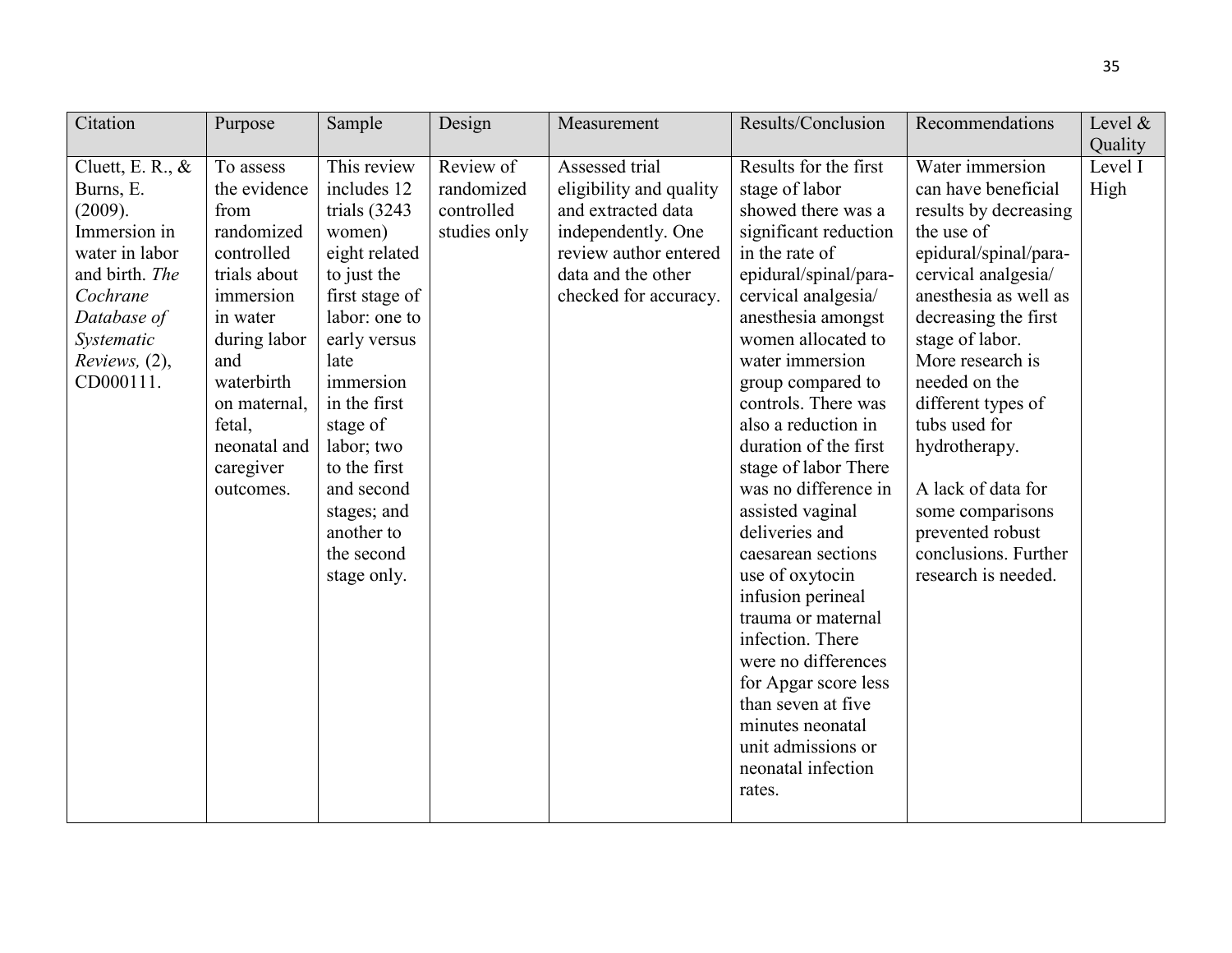| Citation                                                                                                                                                                                                                                    | Purpose                                                                                                                                                                                                                                       | Sample                                                                                                                                                                | Design                                                                                                                                                                           | Measurement                                                                                                                                                             | Results/Conclusions                                                                                                                                                                                                                                                                                                                   | Recommendations                                                                                                                  | Level &                      |
|---------------------------------------------------------------------------------------------------------------------------------------------------------------------------------------------------------------------------------------------|-----------------------------------------------------------------------------------------------------------------------------------------------------------------------------------------------------------------------------------------------|-----------------------------------------------------------------------------------------------------------------------------------------------------------------------|----------------------------------------------------------------------------------------------------------------------------------------------------------------------------------|-------------------------------------------------------------------------------------------------------------------------------------------------------------------------|---------------------------------------------------------------------------------------------------------------------------------------------------------------------------------------------------------------------------------------------------------------------------------------------------------------------------------------|----------------------------------------------------------------------------------------------------------------------------------|------------------------------|
| Cluett, E. R.,<br>Nikodem, V.<br>C., McCandlish,<br>R. E., & Burns,<br>E. E. $(2004)$ .<br>Immersion in<br>water in<br>pregnancy,<br>labour, and<br>birth. Birth,<br>$31(4)$ , 317-317.<br>doi:10.1111/j.0<br>730-<br>7659.2004.0032<br>6.x | Too assess<br>the evidence<br>from<br>randomized<br>controlled<br>trials about<br>the effects<br>of<br>immersion<br>in water<br>during<br>pregnancy,<br>labor or<br>birth on<br>maternal,<br>fetal,<br>neonatal and<br>caregiver<br>outcomes. | Search of<br>the<br>Cochrane<br>Pregnancy<br>and<br>Childbirth<br>Group trials<br>register<br>$(9/2003)$ .<br>Eight trials<br>were<br>included<br>with 2939<br>women. | Search<br>Criteria: All<br>randomized<br>controlled<br>trials<br>comparing<br>any kind of<br>bath tub/pool<br>with no<br>immersion<br>during<br>pregnancy,<br>labor or<br>birth. | They assessed trial<br>eligibility and quality<br>and extracted data<br>independently. One<br>reviewer entered the<br>data and another<br>checked them for<br>accuracy. | Water immersion<br>during the first stage<br>of labor reduces the<br>use of analgesia and<br>reported maternal<br>pain without adverse<br>outcomes on labor<br>duration, operative<br>delivery or neonatal<br>outcomes. The<br>effects of immersion<br>in water during<br>pregnancy or in the<br>third stage of labor<br>are unclear. | Water immersion<br>offers an option for<br>pain control during<br>labor and should be<br>available to all<br>women as an option. | Quality<br>Level III<br>High |
|                                                                                                                                                                                                                                             |                                                                                                                                                                                                                                               |                                                                                                                                                                       |                                                                                                                                                                                  |                                                                                                                                                                         |                                                                                                                                                                                                                                                                                                                                       |                                                                                                                                  |                              |
|                                                                                                                                                                                                                                             |                                                                                                                                                                                                                                               |                                                                                                                                                                       |                                                                                                                                                                                  |                                                                                                                                                                         |                                                                                                                                                                                                                                                                                                                                       |                                                                                                                                  |                              |

36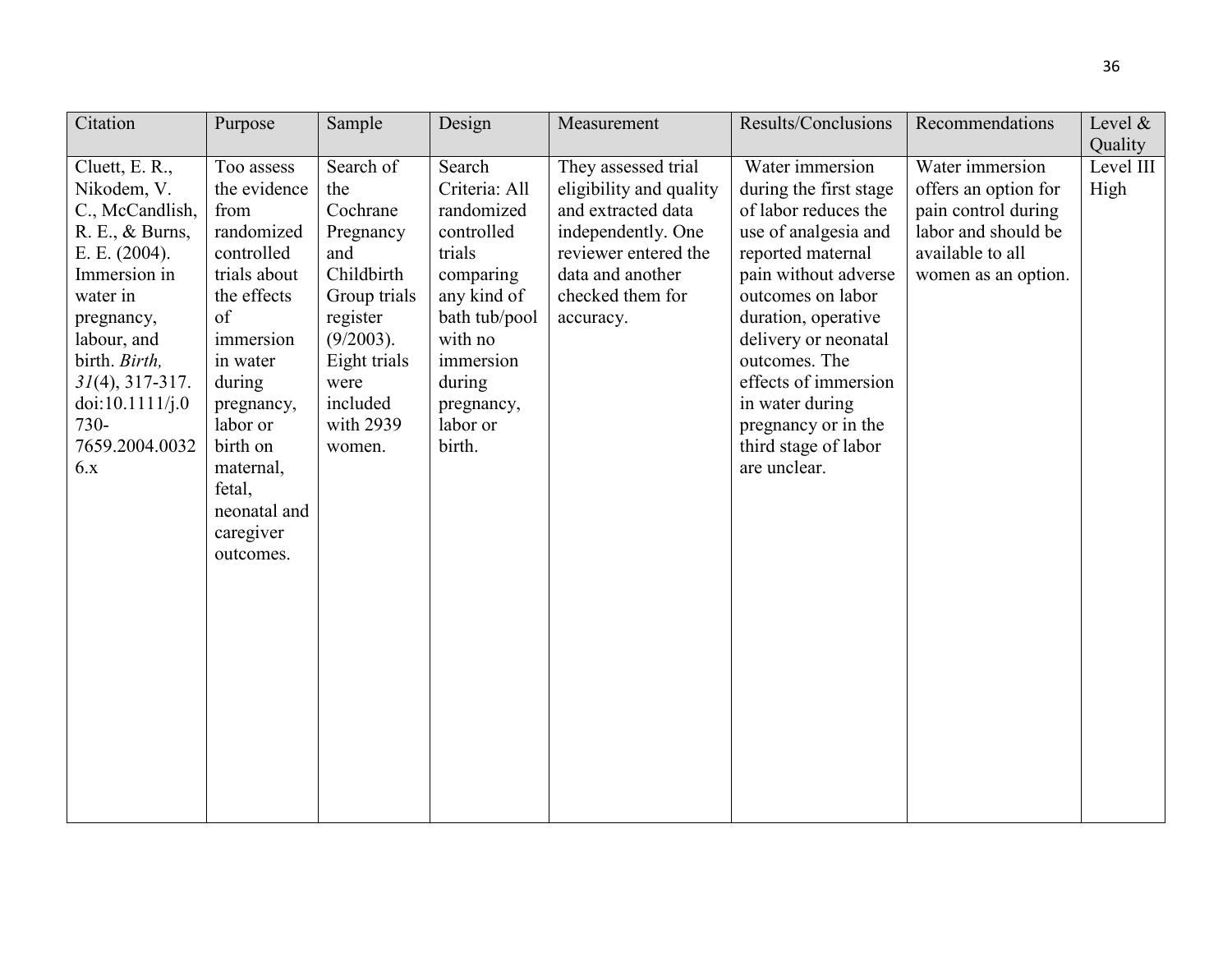| Citation               | Purpose        | Sample              | Design          | Measurement           | Results/Conclusions   | Recommendations       | Level & |
|------------------------|----------------|---------------------|-----------------|-----------------------|-----------------------|-----------------------|---------|
|                        |                |                     |                 |                       |                       |                       | Quality |
| Cluett, E. R.,         | To evaluate    | University          | Randomized      | Primary outcome       | The women who         | Delaying              | Level I |
| Pickering, R.          | the impact     | teaching            | controlled      | measures were         | labored in water      | augmentation in       | Good    |
| M., Getliffe, K.,      | of laboring    | hospital in         | trial which     | epidural analgesia    | compared to women     | association with a    |         |
| & St George            | in water       | southern            | compared        | and operative         | given standard        | supportive            |         |
| Saunders, N. J.        | during the     | England             | immersion in    | delivery including    | augmentation had no   | environment           |         |
| (2004).                | first stage of | inducing 99         | water during    | vacuum, forceps and   | difference in         | inducing water        |         |
| Randomized             | labor on       | nulliparous         | the first stage | cesarean birth.       | operative delivery    | immersion is          |         |
| controlled trial       | rates of       | women with          | of labor after  | Secondary measures    | rates and tended to   | acceptable for        |         |
| of laboring in         | epidural       | dystocia            | diagnosis of    | induced               | receive less epidural | women with            |         |
| water compared         | analgesia      | (cervical)          | labor           | augmentation rates    | analgesia. 30% of     | dystocia of labor and |         |
| with standard of       | and            | dilation rate       | dystocia with   | (Pitocin, AROM or     | the women who         | may reduce the need   |         |
| augmentation           | operative      | $\langle$ 1/hour in | women who       | both) and maternal or | labored in water did  | for an epidural       |         |
| for management         | delivery in    | active labor)       | were            | neonatal morbidity.   | not receive           | without increasing    |         |
| of dystocia in         | nulliparous    | with low            | augmented       | Postpartum            | augmentation and      | the length of labor   |         |
| first stage of         | women with     | risk of             | with an         | interviews were also  | 20% received no       | or rate of cesarean   |         |
| labour. BMJ:           | dystocia.      | complica-           | amniotomy       | conducted to assess   | obstetric             | birth.                |         |
| <b>British Medical</b> |                | tions. The          | and/or          | the woman's           | intervention. These   | Further research is   |         |
| Journal,               |                | study took          | Pitocin.        | experience in regards | rates were            | indicated to assess   |         |
| 328(7435), 314-        |                | place over a        | 48 women        | to pain management    | significantly         | the effects of water  |         |
| 318.                   |                | two year            | were            | and overall           | different from the    | immersion on          |         |
| doi:10.1136/bm         |                | period of           | allocated to    | satisfaction in       | augmentation group.   | neonates.             |         |
| j.37963.606412.        |                | time.               | hydrotherapy    | relationship to       | The women in water    | Water immersion       |         |
| EE                     |                |                     | and 48          | privacy and freedom   | also reported less    | may be an             |         |
|                        |                |                     | received        | of movement during    | pain and increased    | alternative option to |         |
|                        |                |                     | standard        | water immersion       | satisfaction with     | early augmentation    |         |
|                        |                |                     | augmentation    | using a four point    | their birth           | of labor.             |         |
|                        |                |                     |                 | Likert scale.         | experience.           |                       |         |
|                        |                |                     |                 |                       |                       |                       |         |
|                        |                |                     |                 |                       |                       |                       |         |
|                        |                |                     |                 |                       |                       |                       |         |
|                        |                |                     |                 |                       |                       |                       |         |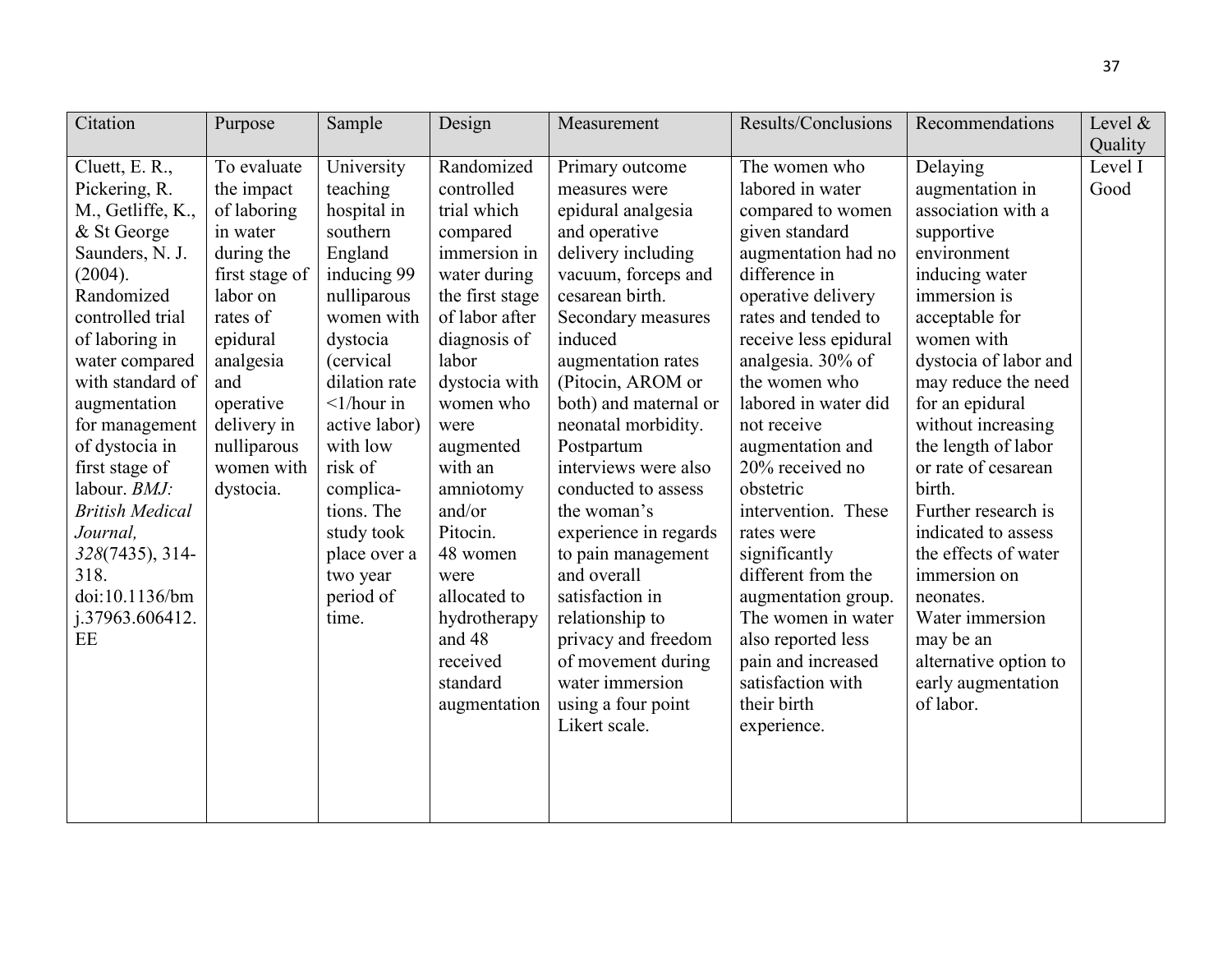| Citation                                                                                                                                                                                                                                          | Purpose                                                                                                          | Sample                                                         | Design                                                                                                                                                                                                                                                              | Measurement                                                                                                                                                                                             | Results/Conclusions                                                                                                                                                                                                                                                                                                                       | Recommendations                                                                                  | Level $\&$<br>Quality |
|---------------------------------------------------------------------------------------------------------------------------------------------------------------------------------------------------------------------------------------------------|------------------------------------------------------------------------------------------------------------------|----------------------------------------------------------------|---------------------------------------------------------------------------------------------------------------------------------------------------------------------------------------------------------------------------------------------------------------------|---------------------------------------------------------------------------------------------------------------------------------------------------------------------------------------------------------|-------------------------------------------------------------------------------------------------------------------------------------------------------------------------------------------------------------------------------------------------------------------------------------------------------------------------------------------|--------------------------------------------------------------------------------------------------|-----------------------|
| da Silva, F., de<br>Oliveira, S., &<br>Nobre, M.<br>$(2009)$ . A<br>randomized<br>controlled trial<br>evaluating the<br>effect of<br>immersion bath<br>on labour pain.<br>Midwifery,<br>25(3), 286-294.<br>doi:10.1016/j.m<br>idw.2007.04.00<br>6 | To evaluate<br>the effect of<br>immersion<br>bath on pain<br>magnitude<br>during the<br>first stage of<br>labor. | 108 women<br>with 54<br>randomly<br>assigned to<br>each group. | Randomized<br>controlled<br>study<br>comparing<br>the pain<br>scores of<br>bathing and<br>non-bathing<br>multiparous<br>women<br>during birth.<br>When<br>patients were<br>$6-7$ cm<br>dilated they<br>were placed<br>in an<br>immersion<br>bath for 60<br>minutes. | Pain scores using a<br>behavioral pain scale<br>and a numeric scale<br>were recorded at two<br>evaluation time<br>points: 6-7 cm of<br>dilation and 1 hour<br>after the first pain<br>score evaluation. | The pain scores<br>using the behavioral<br>pain scale and the<br>numeric scale were<br>similar in both<br>groups prior to<br>immersion in water<br>and the scores were<br>greatly decreased in<br>the experimental<br>group after<br>immersion in water<br>compared to the<br>control group scores<br>which were<br>statistically higher. | Immersion bath is a<br>suitable alternative<br>form of pain relief<br>for women during<br>labor. | Level I,<br>Good      |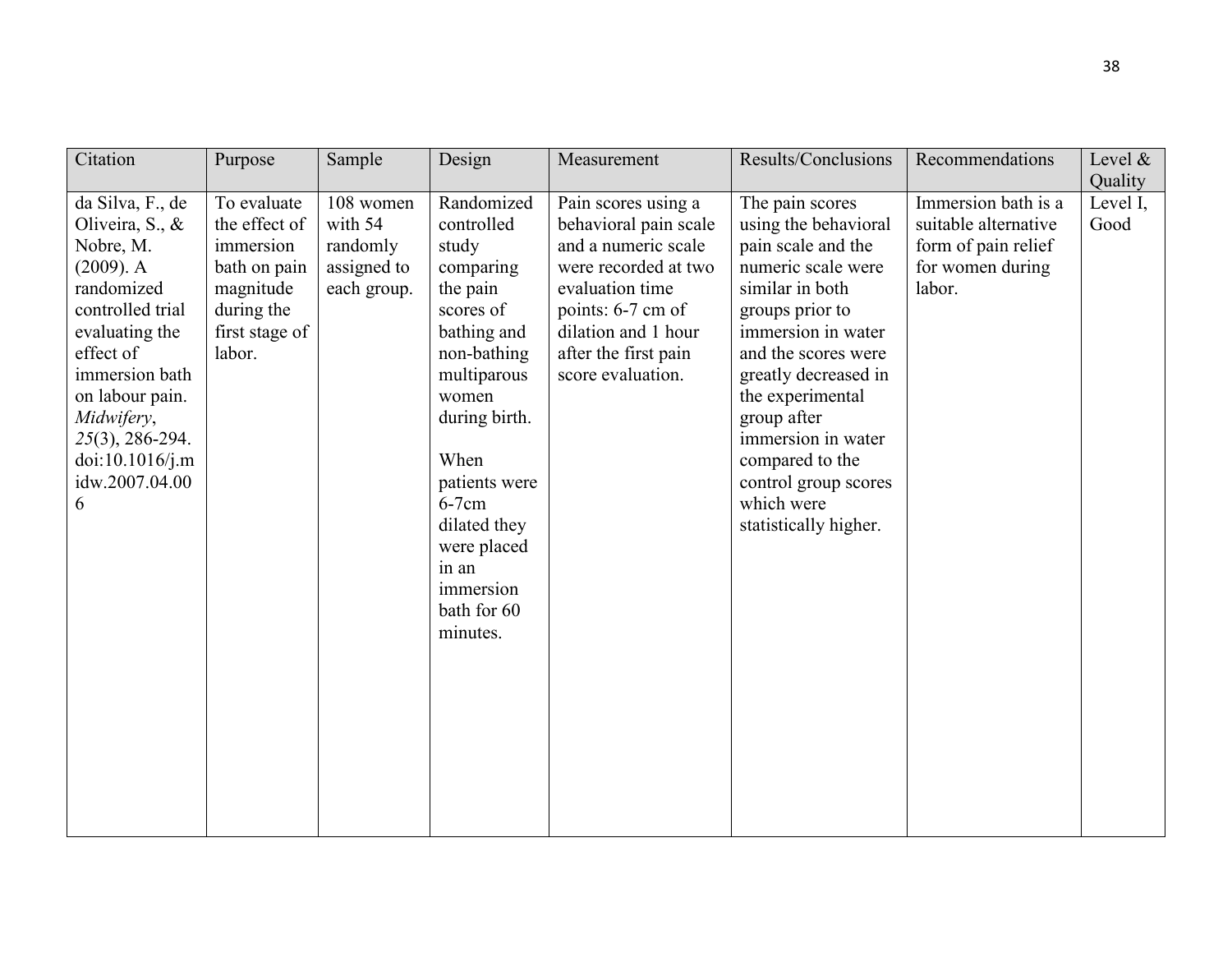| Citation          | Purpose      | Sample      | Design      | Measurement            | Results/Conclusions    | Recommendations       | Level & |
|-------------------|--------------|-------------|-------------|------------------------|------------------------|-----------------------|---------|
|                   |              |             |             |                        |                        |                       | Quality |
| Eckert, K.,       | To measure   | 274         | A purposive | Data collected         | No statistical         | Bathing in labor      | Level I |
| Turnbull, D., &   | the use of   | pregnant    | randomized  | inducted medications,  | differences between    | confers no clear      | Good    |
| MacLennan, A.     | pharma-      | women, free | controlled  | maternal               | the two groups for     | benefits for the      |         |
| (2001).           | cological    | from        | trial       | complications and      | maternal infectious    | laboring woman but    |         |
| Immersion in      | pain relief, | complica-   |             | interventions used in  | morbidity, newborns    | may contribute to     |         |
| water in the      | maternal     | tions,      |             | labor and delivery.    | in the study group     | adverse effects in    |         |
| first stage of    | and neonatal | expecting a |             | Neonatal charts were   | received more          | the neonate.          |         |
| labor: a          | clinical     | singleton   |             | reviewed for infant    | resuscitation than     |                       |         |
| randomized        | outcomes     | and at term |             | compromise,            | those in the control   | Further research      |         |
| controlled trial. | and          | at the      |             | infections and the use | group. No              | studies with larger   |         |
| Birth: Issues In  | satisfaction | Women's     |             | of antibiotics.        | differences in the     | population groups     |         |
| Perinatal Care,   | with care    | and         |             | Questionnaires were    | amounts of             | are needed to further |         |
| 28(2), 84-93.     | with women   | Children's  |             | given to patients at   | pharmacological        | evaluate the benefits |         |
|                   | who used     | Hospital in |             | 24-48 hours after      | analgesia used.        | of hydrotherapy.      |         |
|                   | hydro-       | Adelaide,   |             | delivery, questions A  | Women who              |                       |         |
|                   | therapy      | South       |             | second questionnaire   | received the routine   |                       |         |
|                   | compared to  | Australia.  |             | was mailed to          | care rated their       |                       |         |
|                   | those who    |             |             | patients at 8-9        | overall experience of  |                       |         |
|                   | did not.     |             |             | months postpartum      | childbirth more        |                       |         |
|                   |              |             |             | measuring the same     | positively than        |                       |         |
|                   |              |             |             | variables and also     | women allocated to     |                       |         |
|                   |              |             |             | postnatal distress.    | the bath group. No     |                       |         |
|                   |              |             |             | Visual analog scales,  | statistical difference |                       |         |
|                   |              |             |             | Likert scales and      | between postnatal      |                       |         |
|                   |              |             |             | Edinburgh Postnatal    | distress.              |                       |         |
|                   |              |             |             | Depression Scale.      |                        |                       |         |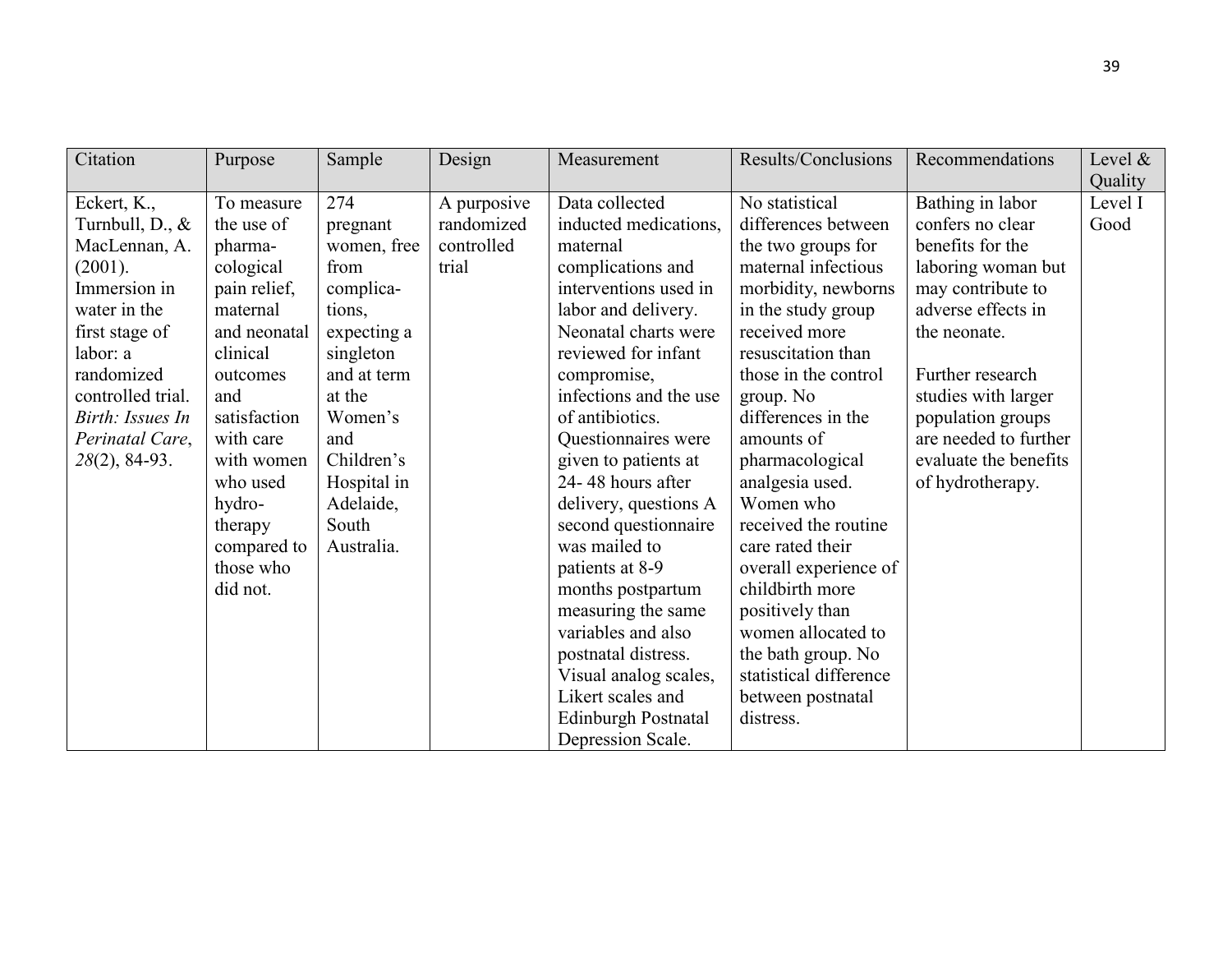| Citation          | Purpose      | Sample        | Design         | Measurement            | Results/Conclusions  | Recommendations       | Level &   |
|-------------------|--------------|---------------|----------------|------------------------|----------------------|-----------------------|-----------|
|                   |              |               |                |                        |                      |                       | Quality   |
| Kennedy, H.,      | To examine   | 33 maternity  | Interpretative | Transcription of       | Three keys to        | The results should    | Level III |
| Grant, J.,        | factors that | clinicians    | qualitative    | narrative responses to | support the          | be carefully          | Good      |
| Walton, C.,       | foster or    | (26)          | study using    | identify themes and    | normalization of     | examined for          |           |
| Shaw-Battista,    | hinder the   | midwives,     | institutional  | institutional          | birth. 1) a          | translation to the    |           |
| J., & Sandall, J. | support of   | six           | ethnographic   | ethnography to         | philosophy of the    | United States and     |           |
| (2010).           | normal birth | obstetricians | and narrative  | describe social and    | normality of birth   | further research.     |           |
| Normalizing       | in two       | and one       | methods.       | institutional forces   | 2) using evidence to | Goals should          |           |
| birth in          | English      | anesthe-      |                | that organize, shape   | support practice     | include decreasing    |           |
| England: A        | National     | siologist)    |                | and limit women's      | 3) trusting women to | cesarean births in    |           |
| qualitative       | Health       | and 28        |                | ability to have a      | make informed        | low risk women as     |           |
| study. Journal    | Service      | women who     |                | normal birth.          | choices.             | well as               |           |
| of Midwifery      | Trusts in    | had given     |                |                        | Barriers were        | complications of      |           |
| and Women's       | England      | birth in the  |                |                        | technology,          | labor and birth.      |           |
| Health, 55(3),    | identified   | trust.        |                |                        | disregarding risk    | Mothers should be     |           |
| 262-269.          | for public   |               |                |                        | status when          | trusted to make       |           |
| doi:10.1016/j.j   | recognition  |               |                |                        | assigning women to   | informed decisions    |           |
| mwh.2010.01.0     | of their     |               |                |                        | units, lack of       | and supported in      |           |
| 06                | work to      |               |                |                        | physician            | their innate capacity |           |
|                   | normalize    |               |                |                        | preparation in       | to birth and yet be   |           |
|                   | birth.       |               |                |                        | normal birth and not | safeguarded in the    |           |
|                   |              |               |                |                        | enough staff.        | process.              |           |
|                   |              |               |                |                        | Women were more      |                       |           |
|                   |              |               |                |                        | likely to rate their | Birth should be       |           |
|                   |              |               |                |                        | birth as normal if   | supported as a        |           |
|                   |              |               |                |                        | they labored and/or  | natural process.      |           |
|                   |              |               |                |                        | birthed in water.    |                       |           |
|                   |              |               |                |                        |                      |                       |           |
|                   |              |               |                |                        |                      |                       |           |
|                   |              |               |                |                        |                      |                       |           |
|                   |              |               |                |                        |                      |                       |           |
|                   |              |               |                |                        |                      |                       |           |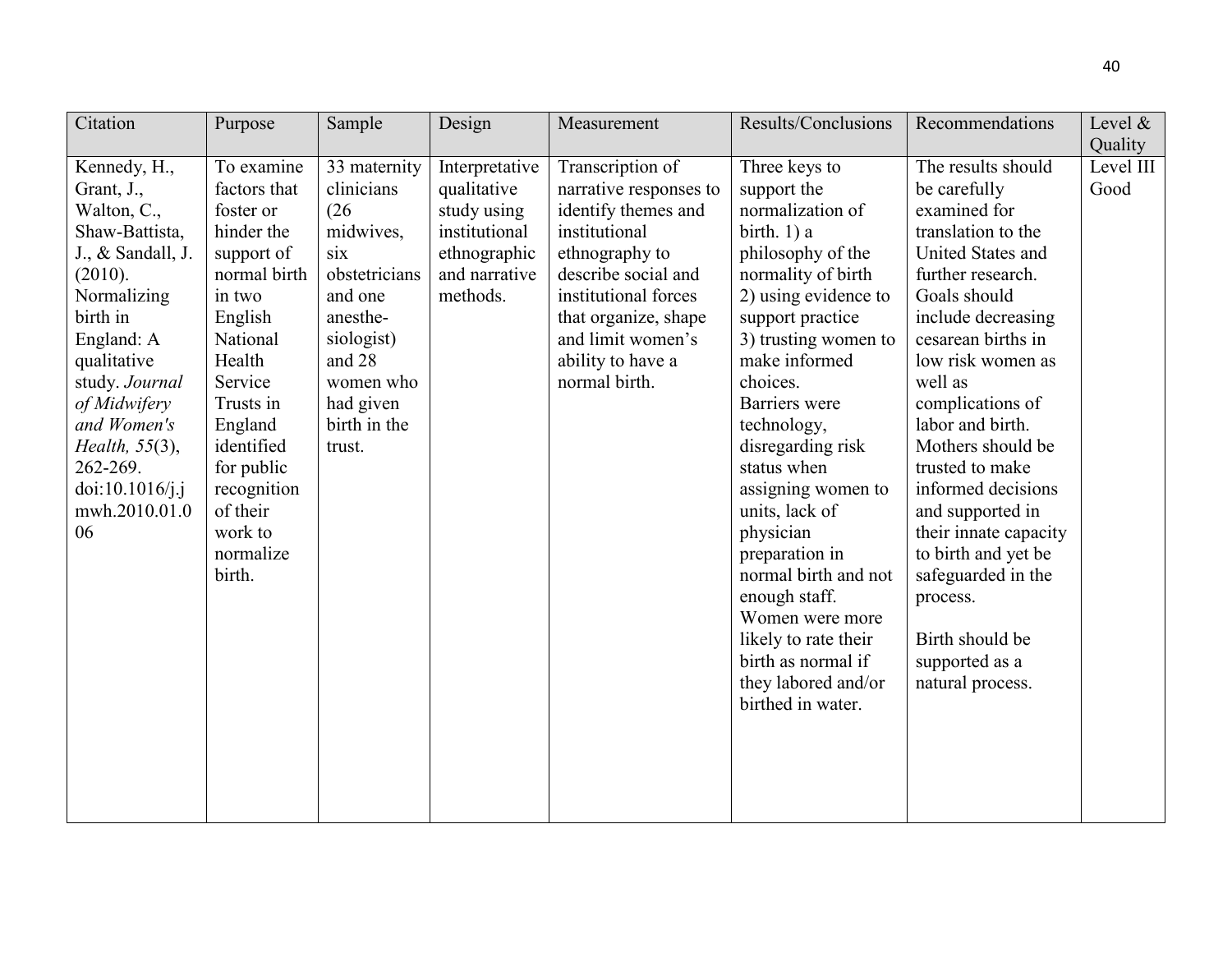| Citation                                                                                                                                                                                                                                                                                                                                 | Purpose                                                                                                                                                                           | Sample                                                                                                                                                                                                       | Design                             | Measurement                                                                                                                                                                                                                                                                                                                                                                       | Results/Conclusions                                                                                                                                                                                                                                                                                       | Recommendations                                                                                                                                                                                                                                                                                                                                                                     | Level $\&$<br>Quality |
|------------------------------------------------------------------------------------------------------------------------------------------------------------------------------------------------------------------------------------------------------------------------------------------------------------------------------------------|-----------------------------------------------------------------------------------------------------------------------------------------------------------------------------------|--------------------------------------------------------------------------------------------------------------------------------------------------------------------------------------------------------------|------------------------------------|-----------------------------------------------------------------------------------------------------------------------------------------------------------------------------------------------------------------------------------------------------------------------------------------------------------------------------------------------------------------------------------|-----------------------------------------------------------------------------------------------------------------------------------------------------------------------------------------------------------------------------------------------------------------------------------------------------------|-------------------------------------------------------------------------------------------------------------------------------------------------------------------------------------------------------------------------------------------------------------------------------------------------------------------------------------------------------------------------------------|-----------------------|
| Lee, S., Liu, C.,<br>Lu, Y., & Gau,<br>M. (2013).<br>Efficacy of<br><b>Warm Showers</b><br>on Labor Pain<br>and Birth<br>Experiences<br>During the First<br>Labor Stage.<br><i>JOGNN:</i><br>Journal Of<br>Obstetric,<br>Gynecologic &<br>Neonatal<br>Nursing, $42(1)$ ,<br>19-28.<br>doi:10.1111/j.1<br>$552-$<br>6909.2012.0142<br>4.x | T <sub>o</sub><br>determine<br>the efficacy<br>of warm<br>showers on<br>parturition<br>pain and the<br>birth<br>experiences<br>of women<br>during the<br>first stage of<br>labor. | Maternity<br>ward of a<br>Taipei City,<br>Taiwan<br>regional<br>teaching<br>hospital. 80<br>women<br>completed<br>the study,<br>41 in the<br>control<br>group and<br>39 in the<br>experi-<br>mental<br>group | Randomized<br>controlled<br>trial. | A 20 minutes shower,<br>after the first five<br>minutes of full body<br>or lower back shower<br>the participants could<br>spend 15 minutes<br>directing shower<br>water towards any<br>body region they<br>wanted to. The<br>Visual Analogue<br>Scale for Pain<br>(VASP) and the<br><b>Labour Agentry Scale</b><br>were used to assess<br>labor pain and the<br>birth experience. | After adjusting for<br>demographic and<br>obstetric data,<br>experimental-group<br>women who<br>participated in warm<br>showers reported<br>significantly lower<br>VASP scores at 4 cm<br>and 7cm cervical<br>dilations, and<br>reported more<br>positive birth<br>experiences than the<br>control group. | Warm showers are a<br>cost-effective,<br>convenient, easy-to-<br>deploy, non-<br>pharmacological<br>approach to pain<br>reduction during<br>labor. This<br>intervention helps<br>women in labor to<br>participate fully in<br>the birth experience,<br>earn continuous<br>caregiver support,<br>feel cared for and<br>comforted, and have<br>a more positive<br>overall experience. | Level I<br>Good       |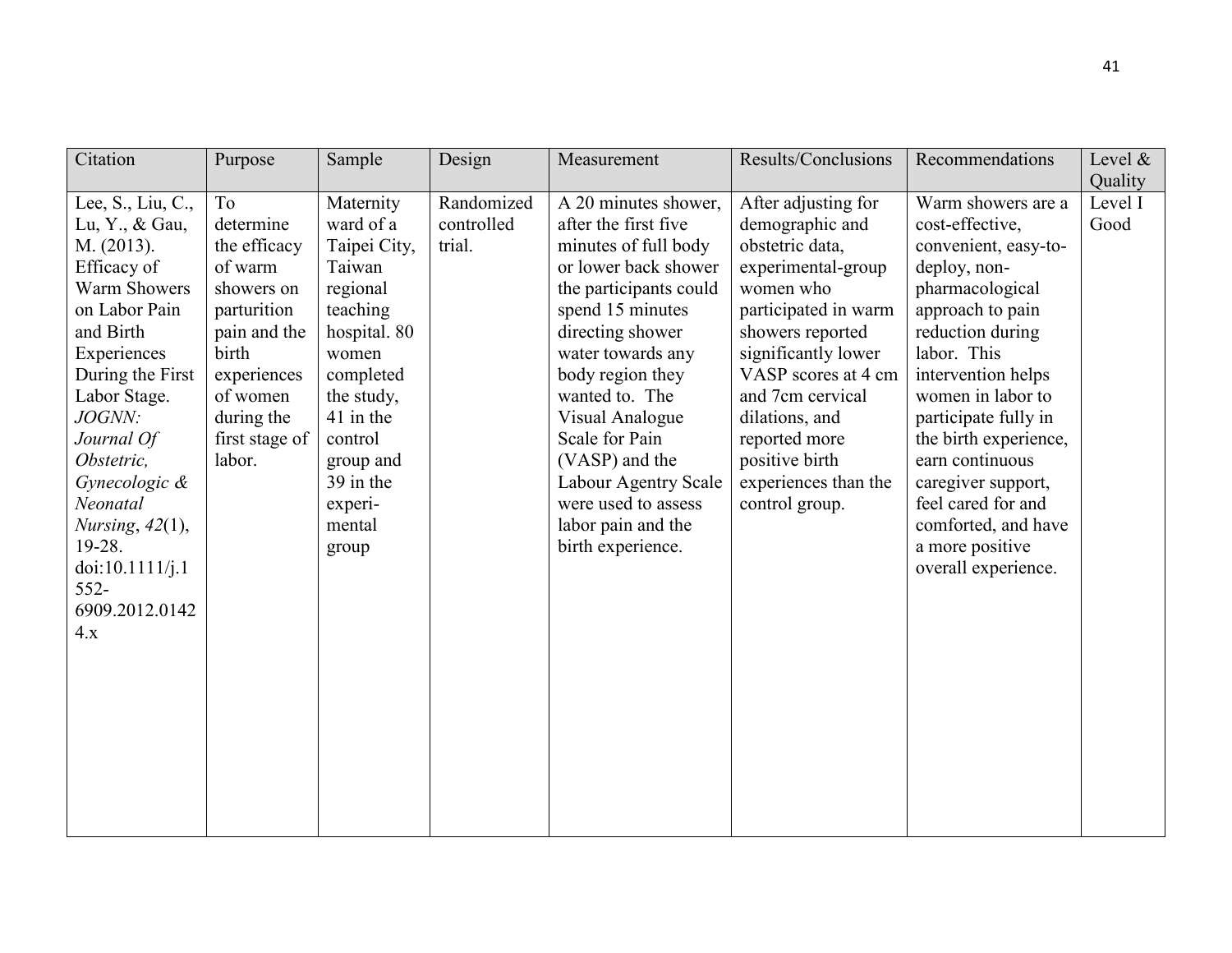| Citation           | Purpose        | Sample       | Design       | Measurement          | Results/Conclusions   | Recommendations      | Level $\&$ |
|--------------------|----------------|--------------|--------------|----------------------|-----------------------|----------------------|------------|
|                    |                |              |              |                      |                       |                      | Quality    |
| Liu, Y., Liu, Y.,  | To compare     | 38 women     | Women were   | A visual analogue    | Pain was lower in     | Water immersion      | Level II   |
| Huang, X., Du,     | maternal       | received     | allowed to   | scale was used to    | the group that was    | during labor is an   | Good       |
| C., Peng, J.,      | and neonatal   | water        | choose if    | assess pain during   | immersed in water     | intrapartum service  |            |
| Huang, P., &       | outcomes of    | immersion    | they wanted  | labor. Assessment    | compared to the       | model that is worthy |            |
| Zhang, J.          | women who      | and 70       | immersion in | scores were assessed | conventional group.   | of promotion and     |            |
| $(2014)$ . A       | underwent      | underwent    | water or not | at 30 and 60 minutes | Stress urinary        | application.         |            |
| comparison of      | water          | conven-      | so the study | of time in the tub.  | incontinence at 42    |                      |            |
| maternal and       | immersion      | tional labor | was not      |                      | days after delivery   |                      |            |
| neonatal           | during the     | and          | randomized.  |                      | was also lower in the |                      |            |
| outcomes           | first stage of | delivery.    | Quasi        |                      | water immersion       |                      |            |
| between water      | labor with     |              | experimental |                      | group as was the      |                      |            |
| immersion          | those who      |              |              |                      | cesarean birth rate.  |                      |            |
| during labor       | underwent      |              |              |                      |                       |                      |            |
| and                | conven-        |              |              |                      |                       |                      |            |
| conventional       | tional labor   |              |              |                      |                       |                      |            |
| labor and          | and            |              |              |                      |                       |                      |            |
| delivery. BMC      | delivery.      |              |              |                      |                       |                      |            |
| Pregnancy and      |                |              |              |                      |                       |                      |            |
| Childbirth,        |                |              |              |                      |                       |                      |            |
| $14(1)$ , 160-160. |                |              |              |                      |                       |                      |            |
| doi:10.1186/14     |                |              |              |                      |                       |                      |            |
| 71-2393-14-160     |                |              |              |                      |                       |                      |            |
|                    |                |              |              |                      |                       |                      |            |
|                    |                |              |              |                      |                       |                      |            |
|                    |                |              |              |                      |                       |                      |            |
|                    |                |              |              |                      |                       |                      |            |
|                    |                |              |              |                      |                       |                      |            |
|                    |                |              |              |                      |                       |                      |            |
|                    |                |              |              |                      |                       |                      |            |
|                    |                |              |              |                      |                       |                      |            |
|                    |                |              |              |                      |                       |                      |            |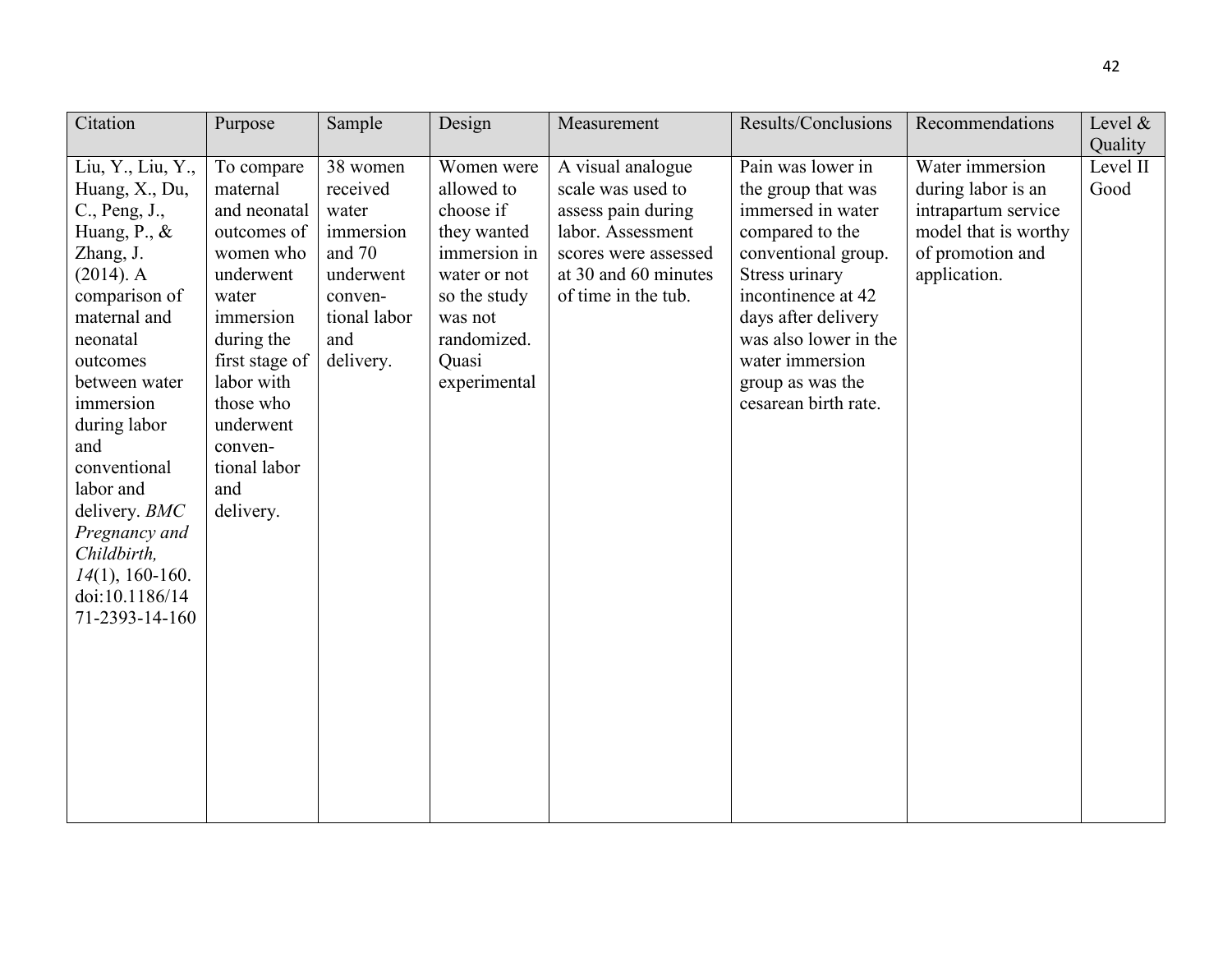| Citation                                                                                                                                                                                                                                                                                                                                                                                                                      | Purpose                                                                                                                                                        | Sample                                                                                                                                                                                                  | Design                                      | Measurement                                                                                                                                                                                                    | Results/Conclusions                                                                                                                                                                                                                                                                         | Recommendations                                                                                                               | Level $\&$<br>Quality |
|-------------------------------------------------------------------------------------------------------------------------------------------------------------------------------------------------------------------------------------------------------------------------------------------------------------------------------------------------------------------------------------------------------------------------------|----------------------------------------------------------------------------------------------------------------------------------------------------------------|---------------------------------------------------------------------------------------------------------------------------------------------------------------------------------------------------------|---------------------------------------------|----------------------------------------------------------------------------------------------------------------------------------------------------------------------------------------------------------------|---------------------------------------------------------------------------------------------------------------------------------------------------------------------------------------------------------------------------------------------------------------------------------------------|-------------------------------------------------------------------------------------------------------------------------------|-----------------------|
| Lukasse, M.,<br>Rowe, R.,<br>Townend, J.,<br>Knight, M., $\&$<br>Hollowell, J.<br>(2014).<br>Immersion in<br>water for pain<br>relief and the<br>risk of<br>intrapartum<br>transfer among<br>low risk<br>nulliparous<br>women:<br>Secondary<br>analysis of the<br>birthplace<br>national<br>prospective<br>cohort study.<br><b>BMC</b><br>Pregnancy and<br>Childbirth,<br>$14(1)$ , 60-60.<br>doi:10.1186/14<br>71-2393-14-60 | Investigate<br>the<br>association<br>between<br>water<br>immersion<br>for pain<br>relief and<br>transfer<br>before birth<br>and other<br>maternal<br>outcomes. | 16,577 low<br>risk<br>nulliparous<br>women<br>planning a<br>home birth,<br>freestanding<br>midwifery<br>unit or an<br>alongside<br>midwifery<br>unit birth in<br>England<br>between<br>2008 and<br>2010 | $\mathbf{A}$<br>prospective<br>cohort study | Data was recorded by<br>the midwife attending<br>the birth using a<br>study-specific data<br>collection form that<br>was started during the<br>labor and completed<br>on or after the fifth<br>postpartum day. | Water immersion for<br>pain relief had a<br>lower rate of transfer<br>to a higher level of<br>care, a lower risk of<br>cesarean birth and a<br>higher chance of a<br>straightforward<br>vaginal birth and<br>fewer interventions<br>such as epidurals and<br>augmentation with<br>oxytocin. | Immersion in water<br>should be offered for<br>pain relief to low<br>risk healthy women<br>with uncomplicated<br>pregnancies. | Level II<br>Good      |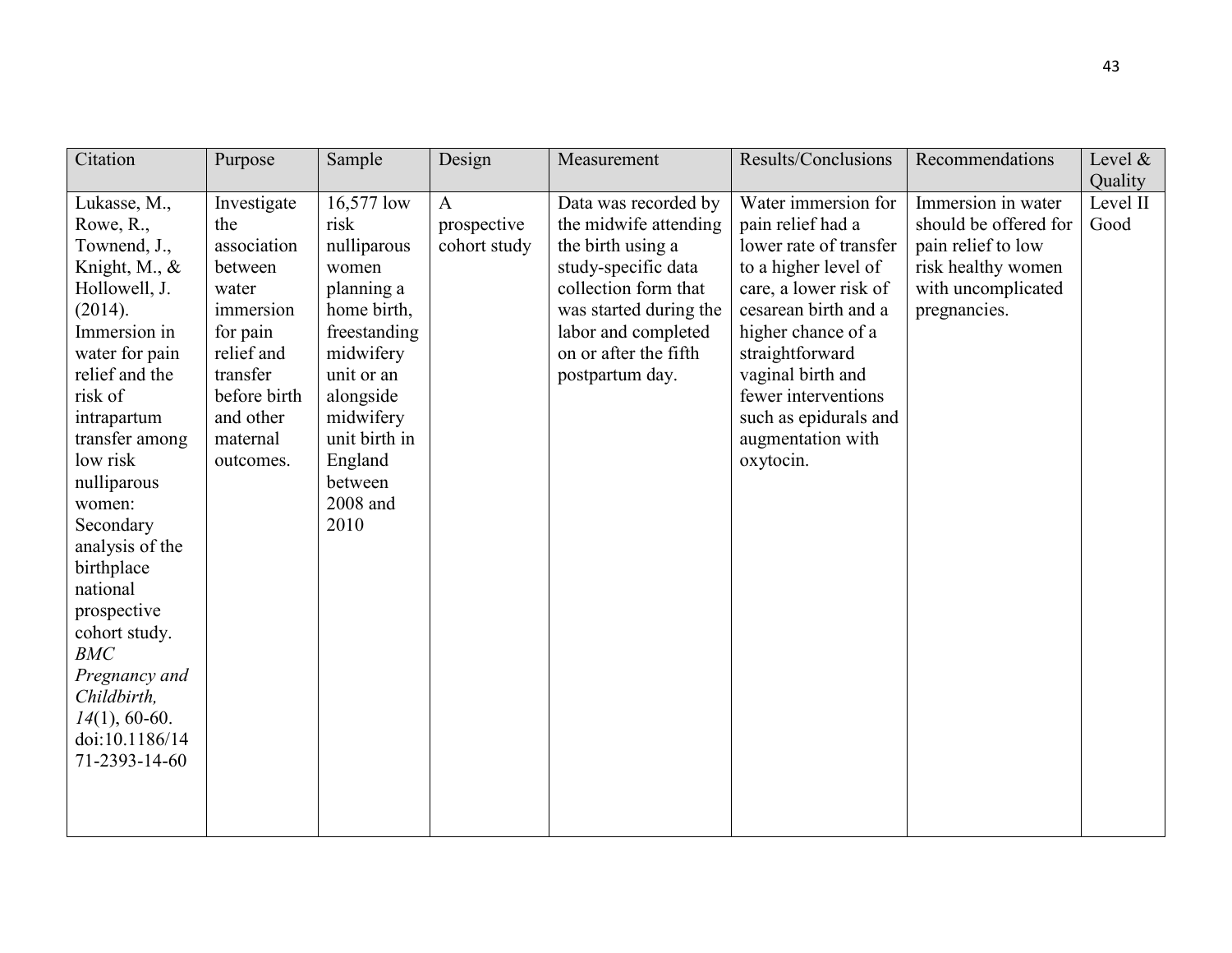| Citation                                                                                                                                                                                                                                                                     | Purpose                                                                                          | Sample                                                                                                                                         | Design                                                                                                                                                   | Measurement                                                                                                                                                                         | Results/Conclusions                                                                                                                                                                                                                                                                                                                                                                                                                                                                                                                                                               | Recommendations                                                                                                                                                                                                                                                                                                                                 | Level $\&$<br>Quality                       |
|------------------------------------------------------------------------------------------------------------------------------------------------------------------------------------------------------------------------------------------------------------------------------|--------------------------------------------------------------------------------------------------|------------------------------------------------------------------------------------------------------------------------------------------------|----------------------------------------------------------------------------------------------------------------------------------------------------------|-------------------------------------------------------------------------------------------------------------------------------------------------------------------------------------|-----------------------------------------------------------------------------------------------------------------------------------------------------------------------------------------------------------------------------------------------------------------------------------------------------------------------------------------------------------------------------------------------------------------------------------------------------------------------------------------------------------------------------------------------------------------------------------|-------------------------------------------------------------------------------------------------------------------------------------------------------------------------------------------------------------------------------------------------------------------------------------------------------------------------------------------------|---------------------------------------------|
| Maude, R., &<br>Foureur, M.<br>$(2007)$ . It's<br>beyond water:<br>Stories of<br>women's<br>experience of<br>using water for<br>labour and<br>birth. Women &<br><i>Birth</i> , $20(1)$ , 17-<br>24. Retrieved<br>from<br>http://www.ncbi<br>.nlm.nih.gov/pu<br>bmed/17174165 | To give a<br>'voice' to<br>woman's<br>experience<br>of using<br>water for<br>labor and<br>birth. | 5 women<br>from a large<br>urban region<br>in New<br>Zealand<br>who used<br>water for<br>labor and<br>birth, at<br>home and in<br>the hospital | An<br>interpretive<br>design using<br>storytelling<br>and thematic<br>analysis to<br>derive<br>meaning of<br>the<br>experiences<br>of the five<br>women. | Used audio-taped<br>conversation as the<br>method of data<br>collection and a<br>thematic analysis of<br>the women's stories<br>using a Giorgi-style<br>method of data<br>analysis. | Data produced two<br>core categories:<br>'Getting to the<br>water' which<br>revealed the impact<br>of preparing for and<br>anticipating the<br>water and 'getting<br>into the water' which<br>provided a sanctuary<br>and a release from<br>pain.<br>The warm water<br>cradled, supported,<br>relaxed, comforted,<br>soothed, sheltered<br>and protected the<br>women. It created a<br>barrier and offered a<br>sense of privacy.<br>Water was used to<br>reduce pain and fear<br>of childbirth and it<br>was not necessary to<br>birth in the water to<br>achieve these results. | Hydrotherapy<br>should be discussed<br>with women<br>throughout the<br>pregnancy and at the<br>time of labor and<br>birth as a research<br>based option to help<br>women deal with the<br>discomforts of labor.<br>Larger studies<br>should be conducted<br>on the lived<br>experience of<br>women using<br>hydrotherapy during<br>their labor. | Level III<br>Good<br>yet<br>small<br>sample |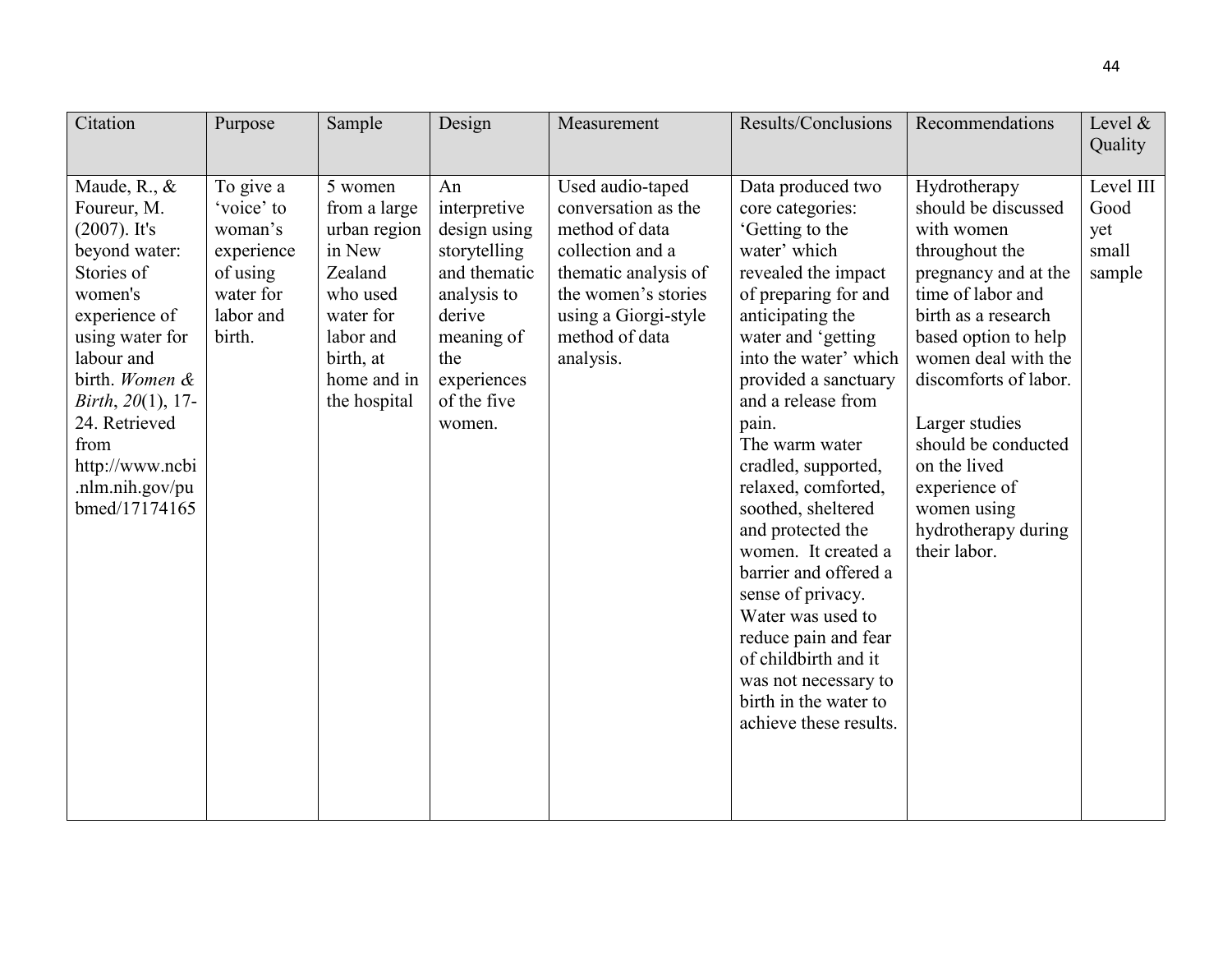| Citation                                                                                                                                                                                                                                                                                                                                                                                                                                                          | Purpose                                                                                                                                                                                                                                                                                                                                       | Sample                                                             | Design                                                                                           | Measurement                                                                                                                                                                                                                                                              | Results/Conclusions                                                                                                                                                                                                                                                                                                                                                                                                                                                                      | Recommendations                                                                                                                                                                                                                                                                                                                                                                                                                                    | Level $\&$<br>Quality |
|-------------------------------------------------------------------------------------------------------------------------------------------------------------------------------------------------------------------------------------------------------------------------------------------------------------------------------------------------------------------------------------------------------------------------------------------------------------------|-----------------------------------------------------------------------------------------------------------------------------------------------------------------------------------------------------------------------------------------------------------------------------------------------------------------------------------------------|--------------------------------------------------------------------|--------------------------------------------------------------------------------------------------|--------------------------------------------------------------------------------------------------------------------------------------------------------------------------------------------------------------------------------------------------------------------------|------------------------------------------------------------------------------------------------------------------------------------------------------------------------------------------------------------------------------------------------------------------------------------------------------------------------------------------------------------------------------------------------------------------------------------------------------------------------------------------|----------------------------------------------------------------------------------------------------------------------------------------------------------------------------------------------------------------------------------------------------------------------------------------------------------------------------------------------------------------------------------------------------------------------------------------------------|-----------------------|
| Muñoz-Sellés,<br>E., Vallès-<br>Segalés, A., &<br>Goberna-Tricas,<br>J. (2013). Use<br>of alternative<br>and<br>complementary<br>therapies (CAT)<br>in labor and<br>delivery care: A<br>cross-sectional<br>study of<br>midwives'<br>training in<br>Catalan<br>hospitals<br>accredited as<br>centers for<br>normal birth.<br><b>BMC</b><br>Complementary<br>and Alternative<br>Medicine,<br>$13(1), 318-318.$<br>doi:10.1186/14<br>72-6882-13-<br>318 <sub>v</sub> | To describe<br>the<br>professional<br>profile of<br>midwives<br>who provide<br>care for<br>natural<br>childbirth in<br>Catalan<br>hospitals<br>accredited<br>as centers<br>for normal<br>birth, to<br>assess<br>midwives'<br>level of<br>training in<br>Comple-<br>mentary and<br>alternative<br>therapies<br>including<br>hydro-<br>therapy. | 455<br>midwives<br>from 28<br>public<br>hospitals in<br>Catalonia. | $\mathbf{A}$<br>descriptive,<br>cross-<br>sectional and<br>a quantitative<br>method was<br>used. | Questionnaires were<br>given to midwives<br>that provided<br>personal and<br>professional<br>information, training<br>in CAT and<br>perception of the<br>usefulness of<br>complementary<br>therapies. 23 areas<br>were assessed<br>including the use of<br>hydrotherapy. | 237 midwives<br>responded to the<br>questionnaire.<br>89.87 % of the<br>midwives had<br>training in<br>complementary<br>therapies. Of the<br>midwives who were<br>trained in<br>complementary<br>therapies considered<br>the following to be<br>quite or very useful<br>for pain relief during<br>labor and delivery:<br>relaxation<br>techniques,<br>hydrotherapy and<br>application of<br>compresses to the<br>perineum. 37.1 % of<br>the midwives had<br>training in<br>hydrotherapy. | It is essential to<br>increase the courses<br>for midwives so that<br>they can broaden<br>their knowledge of<br>CAT for birth and<br>provide effective<br>care for women.<br>Health authorities<br>must ensure safe<br>intervention and<br>good practices,<br>incorporate CAT<br>into courses for<br>health care<br>professionals and<br>into the health<br>system, and<br>contribute to<br>standardizing the<br>effective and safe<br>use of CAT. | Level III<br>Good     |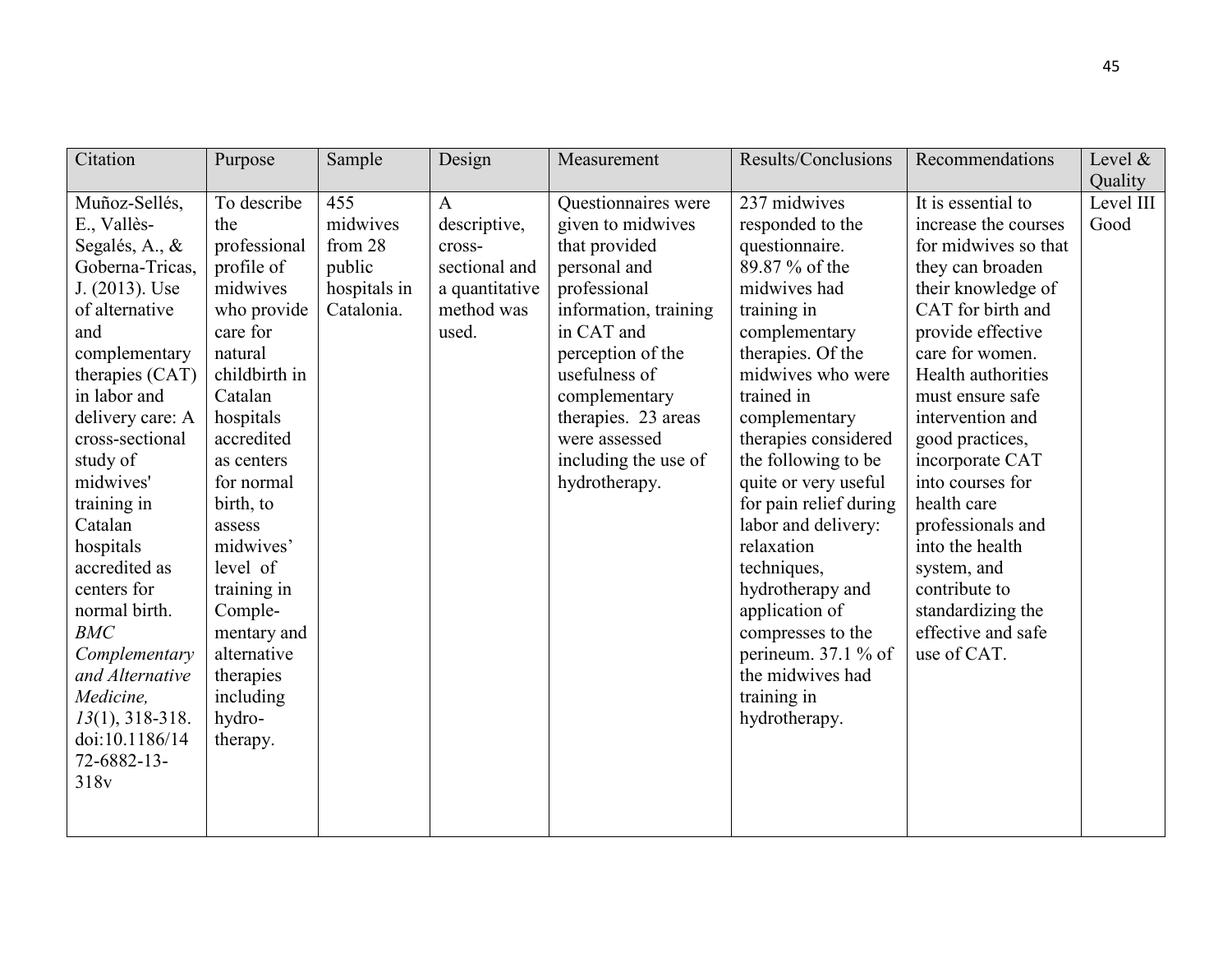| Citation                                                                                                                                                                                                                                                                                                                                                | Purpose                                                                                                                         | Sample                                                                                                                         | Design                                                                                                                                                                                                                  | Measurement                                                                                                                                                                                                                                                                                               | Results/Conclusions                                                                                                                                                                                                                                                                                                                                                                                                                                                                                                                       | Recommendations                                                                                                                                                                       | Level $&$<br>Quality          |
|---------------------------------------------------------------------------------------------------------------------------------------------------------------------------------------------------------------------------------------------------------------------------------------------------------------------------------------------------------|---------------------------------------------------------------------------------------------------------------------------------|--------------------------------------------------------------------------------------------------------------------------------|-------------------------------------------------------------------------------------------------------------------------------------------------------------------------------------------------------------------------|-----------------------------------------------------------------------------------------------------------------------------------------------------------------------------------------------------------------------------------------------------------------------------------------------------------|-------------------------------------------------------------------------------------------------------------------------------------------------------------------------------------------------------------------------------------------------------------------------------------------------------------------------------------------------------------------------------------------------------------------------------------------------------------------------------------------------------------------------------------------|---------------------------------------------------------------------------------------------------------------------------------------------------------------------------------------|-------------------------------|
| Ohlsson, G.,<br>Buchhave, P.,<br>Leandersson,<br>U., Nordstrom,<br>L., Rydhstrom,<br>Hl, $&$ Sjolin, I.<br>$(2001)$ . Warm<br>tub bathing<br>during labor:<br>Maternal and<br>neonatal effects.<br>Acta<br>Obstetricia Et<br>Gynecologica<br>Scandinavica,<br>$80(4)$ , 311-314.<br>doi:10.1034/j.1<br>$600 -$<br>0412.2001.0800<br>04311.x<br>Citation | To study<br>possible<br>detrimental<br>maternal<br>and neonatal<br>effects of<br>immersion<br>in warm<br>water during<br>labor. | 1,237<br>participants<br>from three<br>obstetrical<br>units in<br>Ostersund,<br>Lund and<br>Karlskrona<br>in Sweden.<br>Sample | Prospective<br>randomized<br>controlled<br>bathing<br>during first<br>stage of labor<br>vs not<br>bathing in<br>obstetrical<br>departments<br>at a<br>university<br>hospital and<br>two central<br>hospitals.<br>Design | Rate of analgesia,<br>instrumental delivery,<br>cesarean section,<br>hemorrhage, perineal<br>tears grade III-IV,<br>maternal stay<br>postpartum, Apgar<br>score at 5 min less<br>than 7, neonatal<br>distress, tachypnea<br>and neonatal jaundice<br>were tracked via<br>patient's charts.<br>Measurement | On average<br>participants stayed in<br>the tub $50-60$<br>minutes. No<br>significant<br>differences were<br>found in regards to<br>referral rate to the<br>NICU, for epidural<br>analgesia, cesarean<br>sections, perineal<br>tears grade III-IV or<br>maternal postpartum<br>stay. No significant<br>difference was seen<br>in the number of<br>newborns with<br>Apgar of less than 7<br>at five minutes,<br>neonatal distress or<br>tachypnea. No<br>negative effects were<br>found of bathing<br>during labor.<br>Results/Conclusions | Expectant mothers<br>wanting to use<br>hydrotherapy during<br>labor may do so<br>without jeopardizing<br>their own or their<br>newborn's wellbeing<br>after birth.<br>Recommendations | Level I<br>Good<br>Level $\&$ |
|                                                                                                                                                                                                                                                                                                                                                         | Purpose                                                                                                                         |                                                                                                                                |                                                                                                                                                                                                                         |                                                                                                                                                                                                                                                                                                           |                                                                                                                                                                                                                                                                                                                                                                                                                                                                                                                                           |                                                                                                                                                                                       |                               |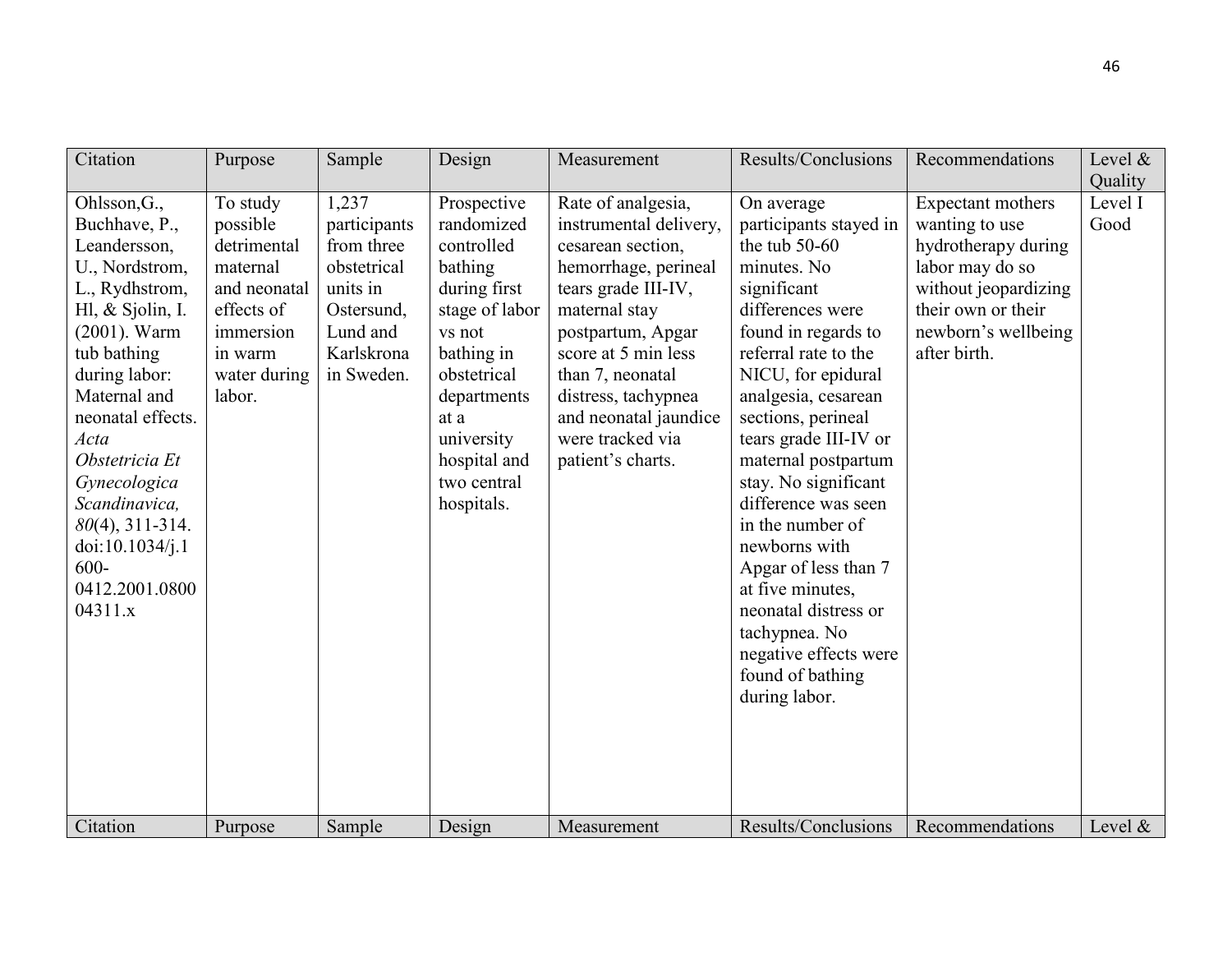|                     |              |              |             |                        |                      |                                        | Quality   |
|---------------------|--------------|--------------|-------------|------------------------|----------------------|----------------------------------------|-----------|
| Stark, M., &        | To           | Intrapartum  | Comparative | Nurses' perception of  | "Personal concerns"  | Understanding and                      | Level III |
| Miller, M.          | determine    | nurses       | descriptive | the use of             | including physical   | removing barriers to                   | Good      |
| $(2009)$ . Barriers | nurses'      | attending a  | survey      | hydrotherapy was       | discomforts, risk of | the use of providing                   |           |
| to the use of       | perceived    | national     | design.     | measured using a 30    | injury and           | hydrotherapy,                          |           |
| hydrotherapy in     | barrier to   | convention   |             | item Likert scale      | unexpected problems  | including personal                     |           |
| labor. JOGNN:       | the use of   | and          |             | survey with            | that might be        | staff concerns and                     |           |
| Journal Of          | hydro-       | members of   |             | statements regarding   | encountered while    | lack of education                      |           |
| Obstetric.          | therapy in   | perinatal    |             | barriers that might be | caring for a patient | and experience with                    |           |
| Gynecologic &       | labor.       | listserves   |             | encountered in         | having hydrotherapy  | hydrotherapy, may                      |           |
| Neonatal            | Hydro-       | were         |             | providing              | were the greatest    | increase the use of                    |           |
| Nursing, $38(6)$ ,  | therapy is   | recruited. A |             | hydrotherapy during    | barrier with         | hydrotherapy and                       |           |
| 667-675.            | rarely used  | total of 401 |             | labor. Higher scores   | "Knowledge &         | concurrently delay                     |           |
| doi:10.1111/j.1     | during labor | nurses were  |             | indicated greater      | Beliefs" having the  | or avoid medical                       |           |
| $552 -$             | yet is       | included in  |             | perception of          | lowest mean. Lack    | pain management                        |           |
| 6909.2009.0106      | effective in | the study.   |             | barriers.              | of understanding of  | interventions.                         |           |
| 5.x                 | relieving    |              |             |                        | the safety and       |                                        |           |
|                     | pain,        |              |             |                        | effectiveness of     | Nursing barriers to                    |           |
|                     | reducing     |              |             |                        | hydrotherapy was     | the use of                             |           |
|                     | anxiety,     |              |             |                        | identified.          | hydrotherapy                           |           |
|                     | encouraging  |              |             |                        |                      | include personal                       |           |
|                     | relaxation   |              |             |                        |                      | concerns,                              |           |
|                     | and          |              |             |                        |                      | knowledge and                          |           |
|                     | promoting a  |              |             |                        |                      | beliefs and lack of                    |           |
|                     | sense of     |              |             |                        |                      | understanding of                       |           |
|                     | control.     |              |             |                        |                      | safety and                             |           |
|                     |              |              |             |                        |                      | effectiveness of                       |           |
|                     |              |              |             |                        |                      | hydrotherapy. These<br>areas should be |           |
|                     |              |              |             |                        |                      |                                        |           |
|                     |              |              |             |                        |                      | improved through                       |           |
|                     |              |              |             |                        |                      |                                        |           |
|                     |              |              |             |                        |                      | education and<br>ongoing mentoring.    |           |